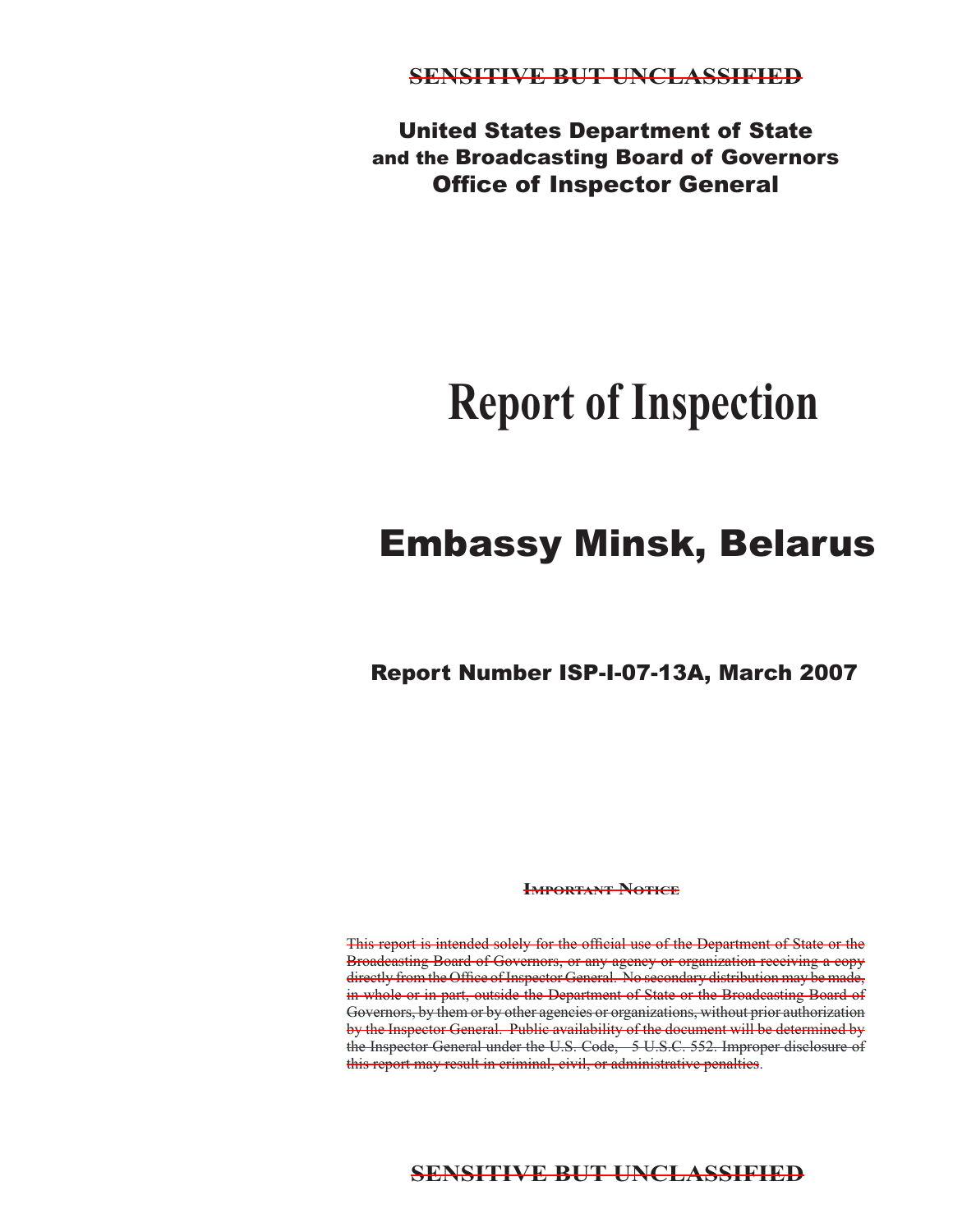# TABLE OF CONTENTS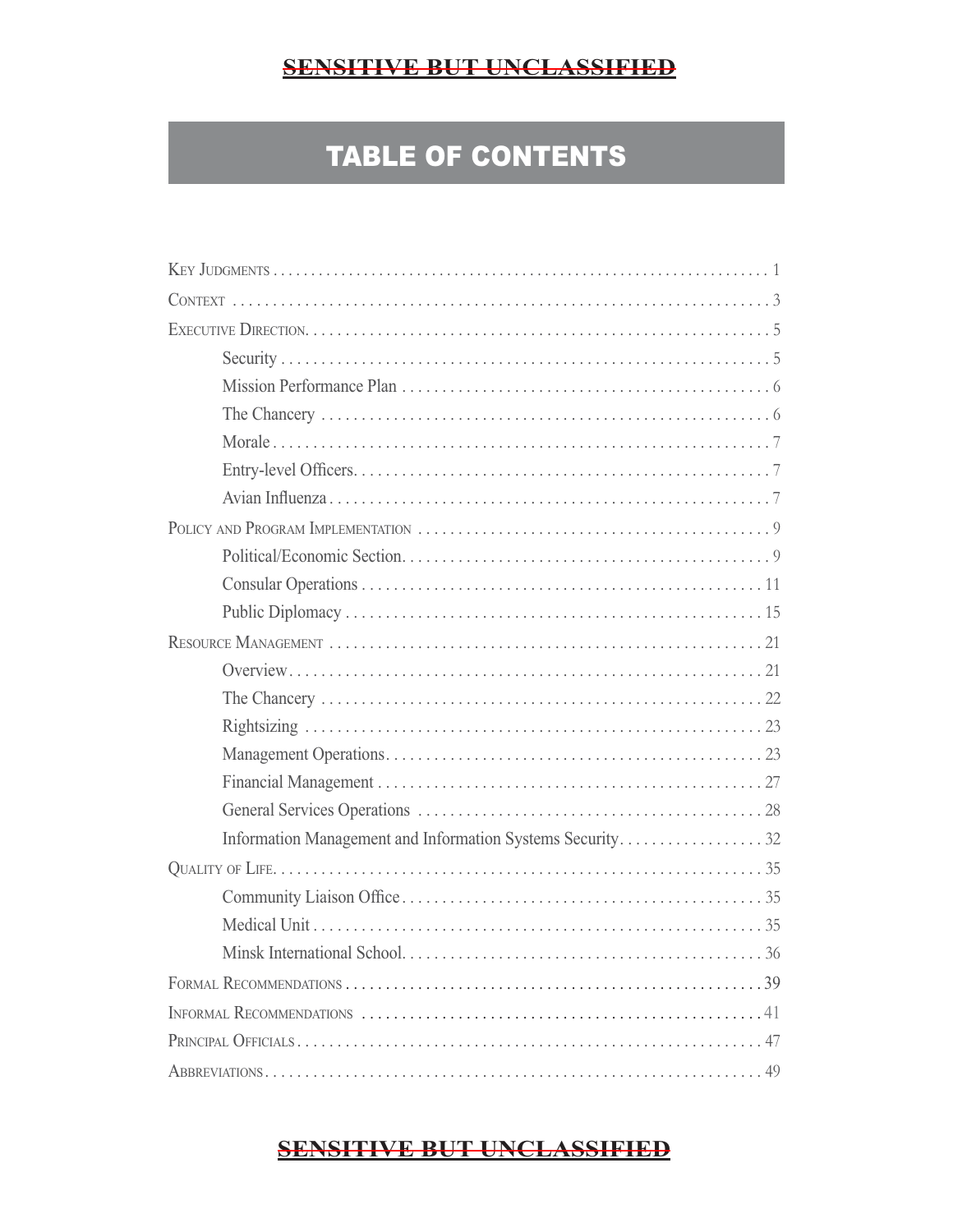# KEY JUDGMENTS

- A newly arrived Ambassador and deputy chief of mission (DCM) are providing energetic and creative leadership at Embassy Minsk. Under their direction, the embassy's political/economic  $(P/E)$  section and public affairs section (PAS) are deeply engaged in supporting beleaguered Belarusian groups struggling to bring democracy and respect for human rights to the last Soviet-style dictatorship in Europe.
- Despite an oppressive political climate that includes occasional aggressive surveillance of embassy staff, morale is good among American and locally employed (LE) staff at Embassy Minsk. The mission should undertake several measures to maintain morale, particularly by expanding dialogue with LE staff and formalizing their career development planning.
- The chancery is slated for a long-delayed renovation and expansion, but it will occur no earlier than FY 2008. Office of Inspector General (OIG) inspection reports in 1994 and 2002 noted problems with the building. Those problems have not been resolved. The building, located next door to the Russian Embassy and occupied for decades by Soviet troops, is overcrowded and dysfunctional.
- The assignment of an experienced consular section chief for the first time ever has given the section the opportunity to review and improve operations. The section is now planning to expand its range of contacts and public outreach beyond Minsk.
- grants program helps sustain the beleaguered Belarusian independent media. Twelve American Corners provide a window on America in all major population centers. • The PAS' vibrant outreach program helps counter the uniformly negative information on the United States spread by the Belarusian government. Its

The inspection took place in Washington, DC, between September 13 and 30, 2006, and in Minsk, Belarus, between October 2 and 19, 2006.  $(b)$   $(6)(b)$   $(6)$ (b) (6)(b) (6)(b) (6)(b) (6)(b) (6)(b) (6)(b) (6)(b) (6)(b) (6)(b) (6) (b) (6)(b) (6)(b) (6)(b) (6)(b) (6)(b) (6)(b) (6)(b) (6)(b) (6)(b) (6) (b) (6)(b) (6)(b) (6)

OIG Report No. ISP-I-07-13A, Inspection of Embassy Minsk, Belarus - March 2007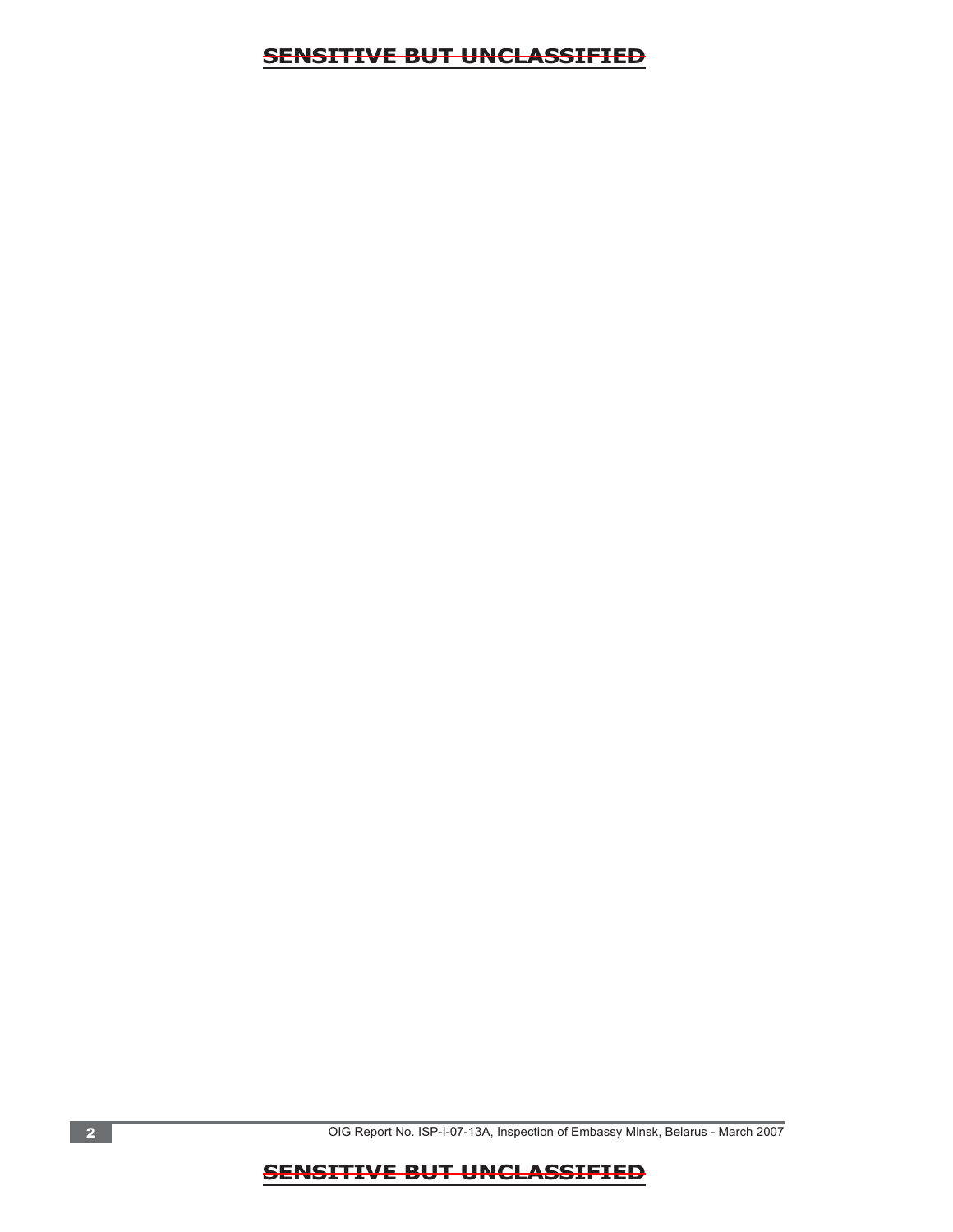# **CONTEXT**



Belarus, a territory that has been contested by Russia, Poland, and Lithuania for centuries, became a sovereign nation for the first time after the breakup of the Soviet Union in 1991. Control by Russia and Poland deeply influenced Belarusian culture, language, and religion; the period of Soviet domination nearly wiped out Belarusian political and linguistic identity as well as Belarusian ties to the West.

The ten million citizens of Belarus live on the main transit and trade corridor between Russia and Eastern Europe. The economy is heavily agri-

cultural, although its refineries, which process Russian crude oil for European markets, provide a major source of hard currency. There is minimal foreign investment. Belarus has been a major exporter of conventional arms to Iran, Sudan, Syria, and Saddam Hussein's Iraq.

After an initial stage of parliamentary democracy and nationalism that lasted for several years, the relatively unknown Aleksandr Lukashenko was elected president of Belarus in 1994. He has remained in power ever since through a series of rigged referendums and systematically flawed elections, the most recent of which was held in March 2006. Although he signed an agreement with Russia in 1996 to establish a union state, nothing has been done to realize that goal, and his relationship with Russia is an uneasy one. At the same time, Lukashenko's repressive policies have alienated Belarus from most of the cooperative programs of the European Union and the North Atlantic Treat Organization. Relations with most Western nations remain chilly.

OIG Report No. ISP-I-07-13A, Inspection of Embassy Minsk, Belarus - March 2007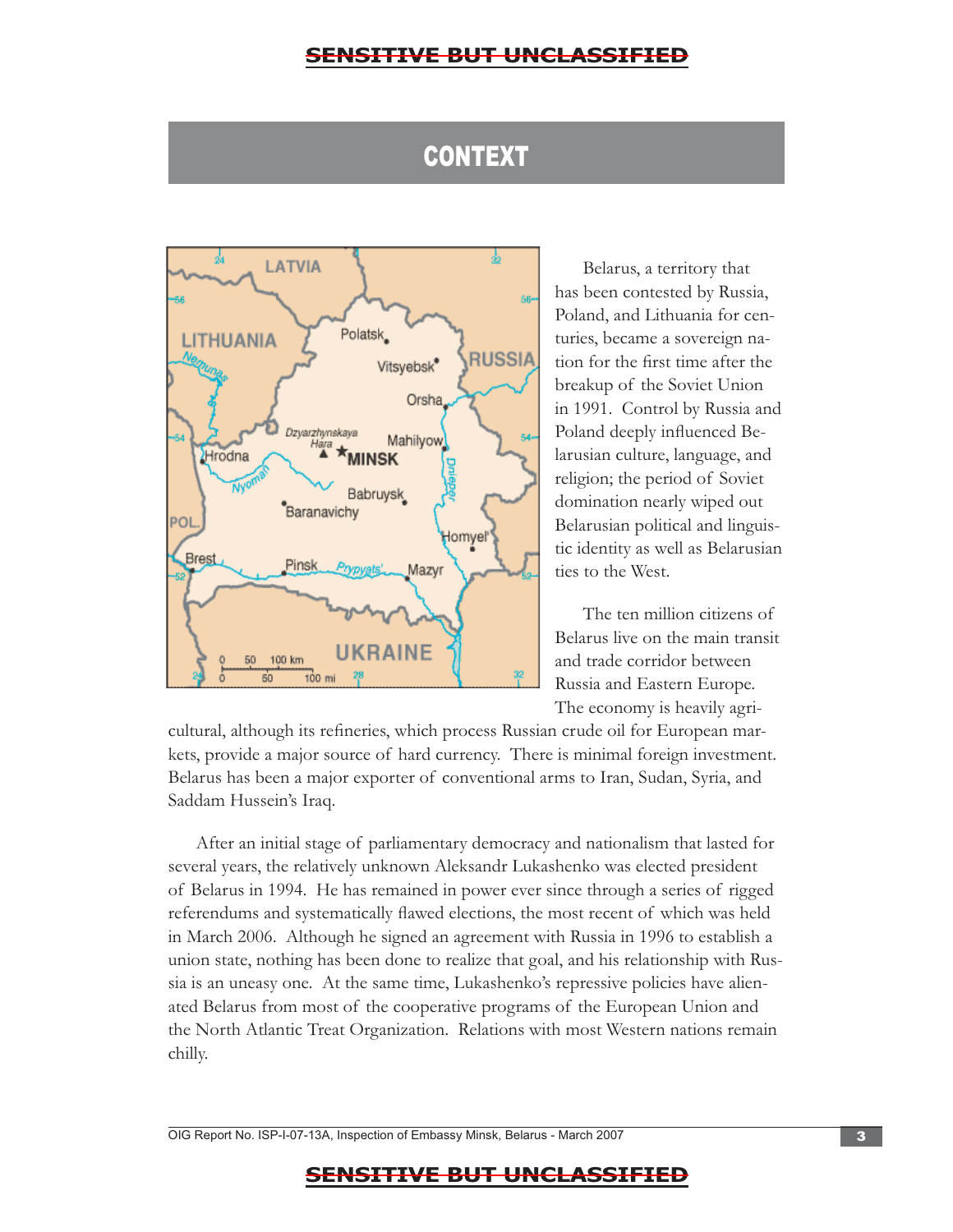Belarus under Lukashenko is notable for its monopoly control of the media and its repression of independent political parties, trade unions, and nongovernmental organizations. It has jailed, and in some cases arranged the disappearances of, prominent political figures. One of Lukashenko's two main opponents in the March 2006 election has since been sentenced to a five-year jail term on charges of "malicious hooliganism." Belarusian intelligence services maintain active surveillance of diplomats, foreigners, and potential opponents, and discourage citizen contact, travel, and even study abroad. In recent months, one Lithuanian and one Polish diplomat died under mysterious circumstances, and the home of a Latvian diplomat was broken into by government security forces and media.

Embassy Minsk has 196 employees, 35 of them direct-hire Americans. The mission includes representatives of the Department of Defense and the U.S. Agency for International Development (USAID). Except for the PAS, which is located in a separate facility, mission personnel work in the centrally located chancery and in two annexes on the chancery grounds.

4 . OIG Report No. ISP-I-07-13A, Inspection of Embassy Minsk, Belarus - March 2007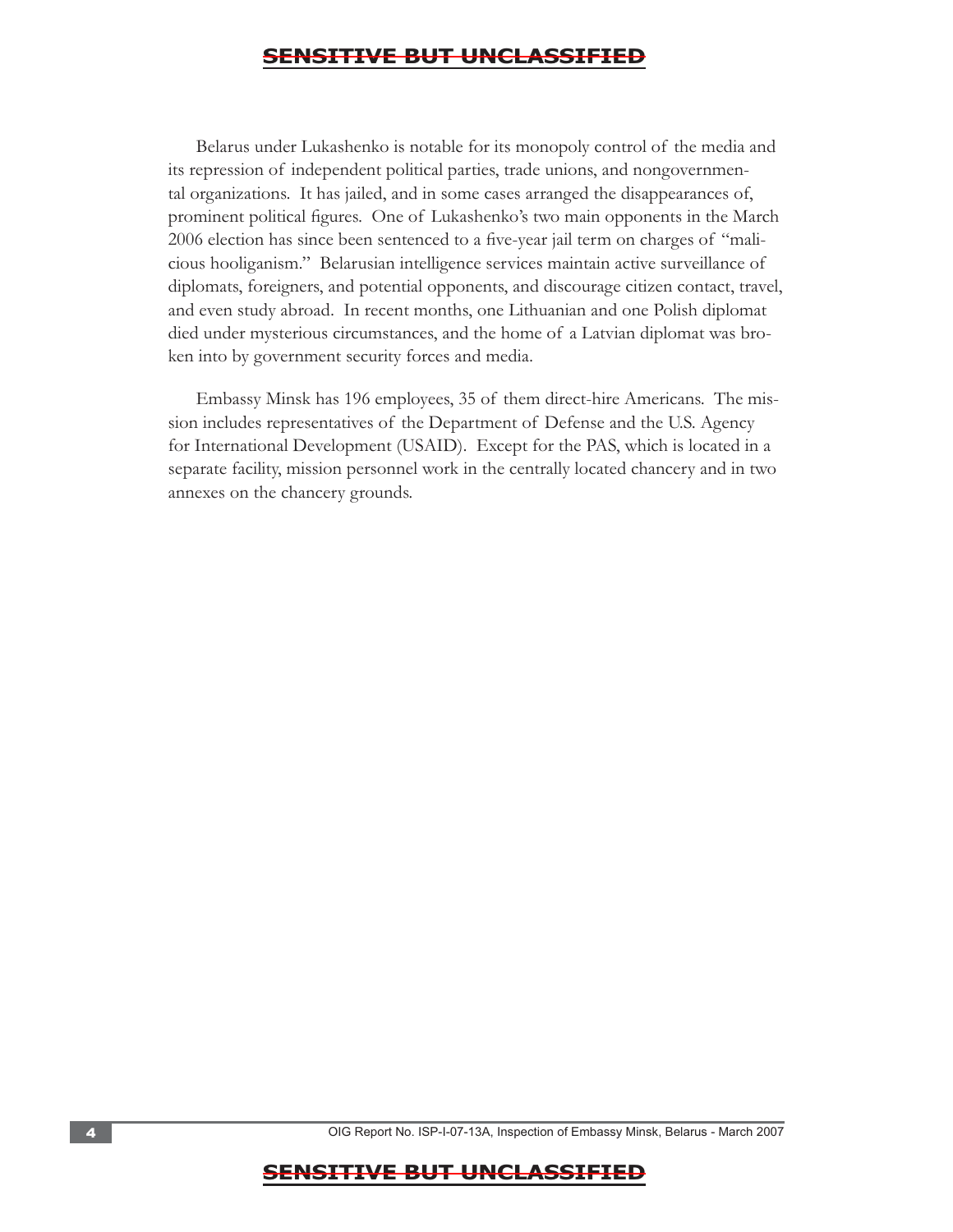# EXECUTIVE DIRECTION

A newly arrived Ambassador and DCM are exercising firm, clear direction at Embassy Minsk. While emphasizing the preliminary nature of their observations and judgments, Americans at the embassy scored both officials highly on OIG questionnaires. In interviews during the inspection, American staff praised the officials for their openness and willingness to engage deeply in the details of all embassy policies and operations. This does not imply criticism of the previous management team, which was also held in high regard by staff.

At the time of the inspection, the Ambassador and DCM were continuing on a trial basis to use the meeting structure of their predecessors to coordinate embassy policy. This includes a country team meeting; several issue-oriented meetings that group a number of embassy sections; separate meetings with the full American staffs of the P/E, consular, and management sections; and a meeting with American and LE staff of USAID. Mission officers appreciate that many of these meetings take place in the offices of the section or agency concerned, rather than in the front office. The Ambassador and DCM were weighing several changes in this meeting structure and agreed to consider the OIG team's suggestions.

# **SECURITY**

The newly arrived Ambassador promotes security as an essential function of overall operations. She is fully cognizant of her responsibility for the safety of all employees and the mission, as set forth in State 168672 (10/06/06) and her President's Letter of Instruction. The Ambassador is attuned to the most significant threats against the mission and provides the regional security officer (RSO) with the support and resources necessary to counter the threats. The RSO has unlimited access to both the Ambassador and the DCM.

The Ambassador defers day-to-day security operations to the RSO, but assumes an active role in decisions that could significantly affect the safety and security of the mission. The DCM and the RSO have a good working relationship. Weekly and ad hoc meetings between the RSO and DCM help keep senior management apprised of

OIG Report No. ISP-I-07-13A, Inspection of Embassy Minsk, Belarus - March 2007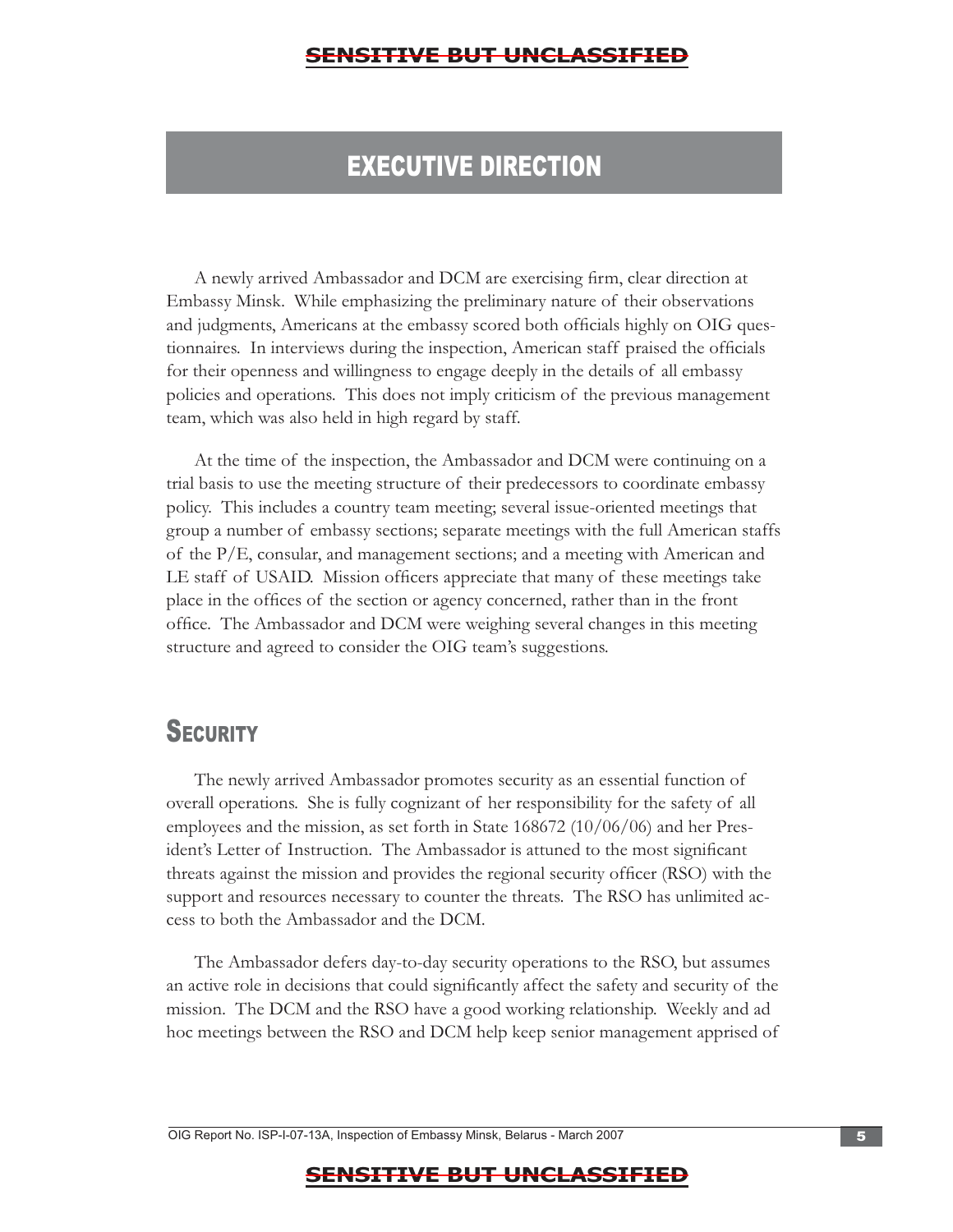post-specific security matters. Overall, representatives of functional offices within the embassy said coordination and support from the RSO and the Ambassador were good and rated the performance of the RSO's office as high.

# **MISSION PERFORMANCE PLAN**

The Mission Performance Plan (MPP) notes that this embassy is in the forefront of transformational democracy and must pursue its principal democracy and human rights goals in the face of active host government hostility. It has done this, pursuing a vigorous outreach program to civil society, opposition parties, and the population at large. The MPP is a well-drafted exposition of U.S. policy goals for Belarus and lays out a number of concrete performance indicators. The MPP was drafted by a relatively small number of authors with little active participation by other mission elements and, once drafted, was not subjected to further discussion or review at Embassy Minsk. The Ambassador and DCM accepted OIG's suggestion that the next MPP be developed with much broader embassy participation and that it be used as the basis of regular, preferably quarterly, in-house discussions of progress and setbacks.

# **THE CHANCERY**

Embassy Minsk's employees work either in a main chancery building or in several annexes, two of which are on the chancery compound. The annexes are attractive, well maintained, and large enough for their staffs. The chancery sits on a small plot of land immediately adjacent to the Russian Embassy and had been used for decades by the Soviet military. OIG's 1994 and 2002 inspection reports noted several problems with the chancery, including overcrowding, possible structural risks, and various technical issues. The Bureaus of Overseas Buildings Operations (OBO) and European and Eurasian Affairs do not question the need for a chancery renovation, and work was first scheduled for FY 2003. The renovation has not yet occurred, and an initiation date for the project slips quite regularly. Meanwhile, the chancery remains an unsuitable venue for conducting U.S. business. According to OBO, the renovation project is now listed in its Long Range Building Plan but will not be initiated earlier than FY 2008.

6 . OIG Report No. ISP-I-07-13A, Inspection of Embassy Minsk, Belarus - March 2007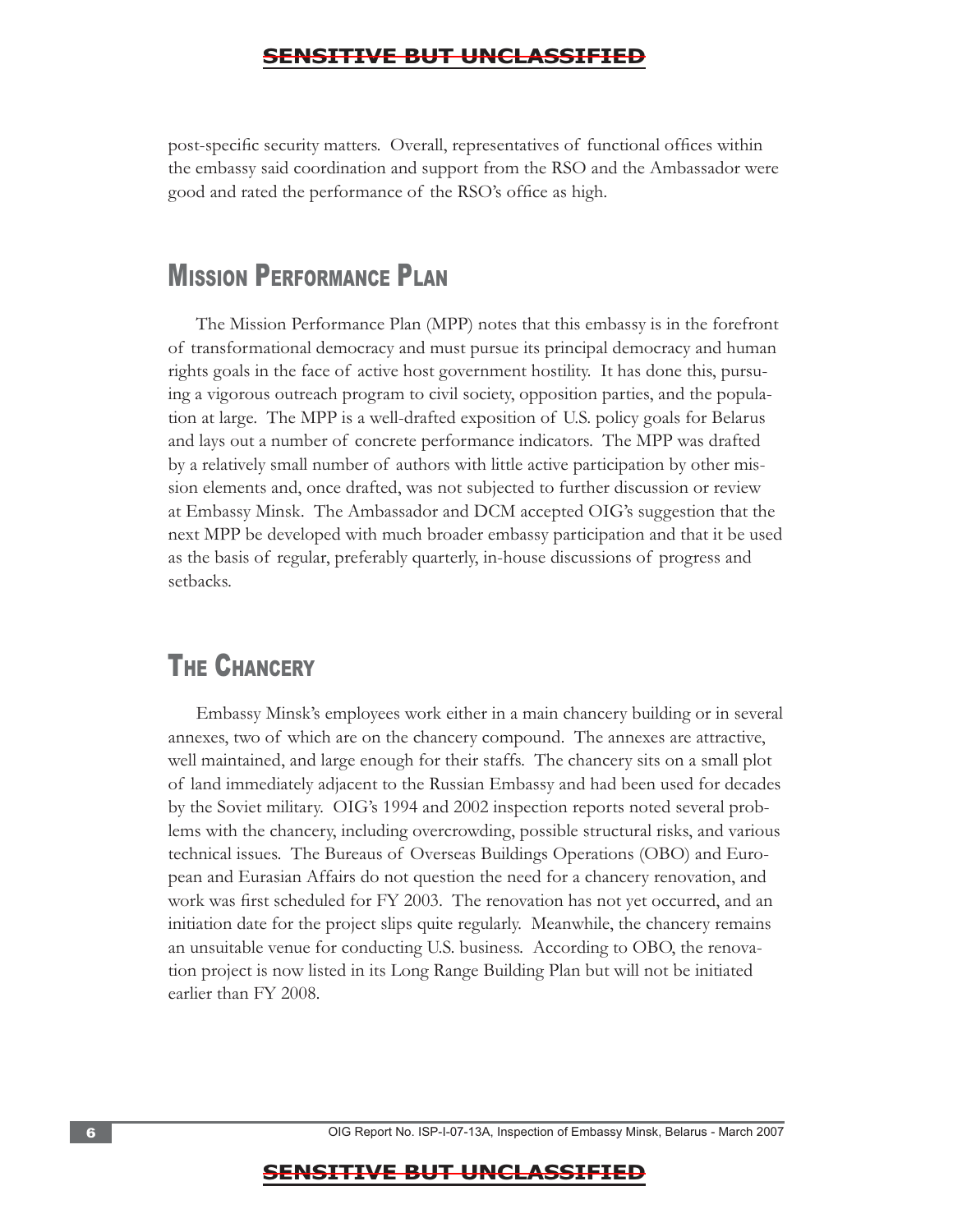**Recommendation 1:** The Bureau of Overseas Buildings Operations should adhere to its plan to fully fund the Embassy Minsk renovation and expansion project in FY 2008, as stated in the Bureau's Long-Range Building Plan. (Action: OBO)

# **MORALE**

The embassy's American and LE staff rated their morale high on OIG questionnaires. In discussions with the inspection team, most employees said the embassy is an excellent and collegial place to work. Americans respect and value their LE staff, and the two groups appear to work together harmoniously. This positive state of affairs stands in marked contrast to the conditions cited in OIG's 2002 report. Management can contribute to continued high morale through greater attention to LE staff career development and training and by more regular contact with the LE staff committee.

# ENTRY-LEVEL OFFICERS

At Embassy Minsk, the DCM has continued his predecessor's monthly brown bag lunches with entry-level officers (ELO) and specialists. He has also begun doing one-on-one counseling with them. The ELOs appreciate the DCM's efforts and volunteered that, to date, their own roles may have been overly passive. They are interested in learning more about the work of other embassy sections and would view occasional assignments outside of their own area of responsibility as a learning opportunity. The Ambassador and DCM were receptive to a menu of OIG suggestions designed to expand the mentoring function; for instance, by using the monthly sessions to introduce ELOs to the work of each country team unit, encouraging them to accept public speaking opportunities, and assigning them such control and reporting officer responsibilities as their regular duties allow.

# AVIAN INFLUENZA

The embassy has taken all of the requisite steps to prepare for an outbreak of avian influenza in Belarus. The consular section has disseminated several informational messages on the issue to the resident American community. The DCM

OIG Report No. ISP-I-07-13A, Inspection of Embassy Minsk, Belarus - March 2007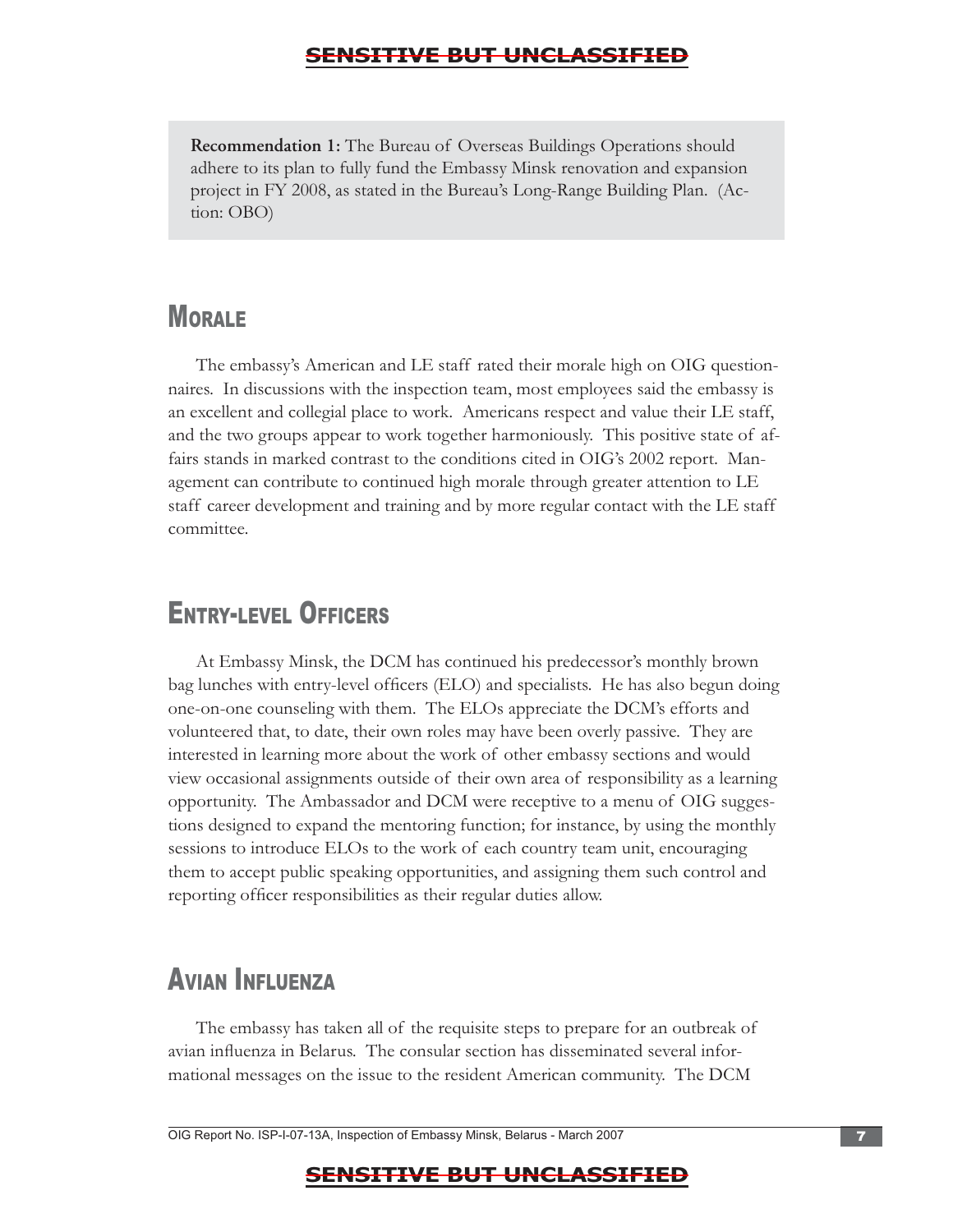chaired the initial meeting to discuss embassy preparations, and in January 2006 the emergency action committee approved a series of trip wires that are based in part on the trip wires established at Embassy Moscow. In May 2006 the embassy held a town hall meeting for Americans, during which the visiting regional medical officer talked about the disease. Embassy officers met with local Ministry of Health officials to learn of the Belarusian government's plans and continue to monitor local developments. The government of Belarus has published plans in the local newspapers, tests birds in and around poultry farms, and is planning to purchase vaccines from Lithuania. The mission has a stock of Tamiflu.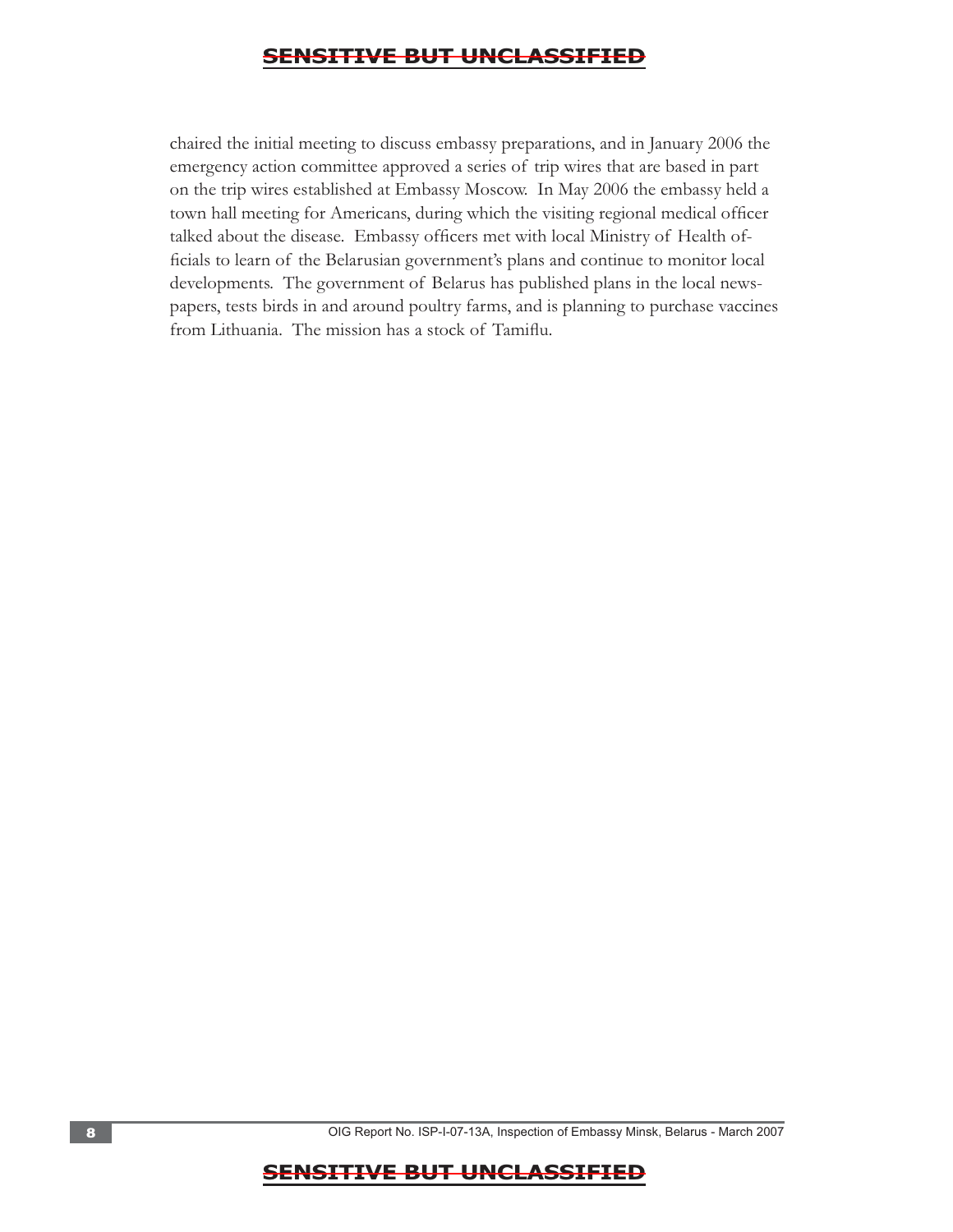# POLICY AND PROGRAM IMPLEMENTATION

# POLITICAL/ECONOMIC SECTION

#### **Staffing and Workspace**

The previous OIG inspection report noted that many of the officers in the P/E section were young, inexperienced, first-tour officers with inadequate language skills. The section is now staffed by four officers and a Boren Fellow, all of whom have the requisite level of Russian language skill. Boren Fellows are not being replaced by new fellows but in some cases by first-tour officers. The section may thus lose a reporting officer in a year or so, when the current fellow's term ends. Officers in the section note that the work comes in waves, with occasional lulls and surges; therefore, the section is adequately staffed.

The two LE staff in the  $P/E$  section, who work in the consular annex on the compound, are physically distant from the section. The senior LE staff member has been with the embassy since it was established and has good contacts in the business world. Both employees speak excellent English. Their writing skills should improve with the increased training and practice the section head is working to provide. At one time, LE staff accompanied their American colleagues on field trips, but they no longer do so because of the negative publicity given to Americans' activities. This allows the LE staff to avoid the attention of the security forces and the media, which portray American activities unfavorably.

The section chief holds a weekly staff meeting that includes the two LE staff, a new practice in the section. The section head, who is new to this management position, is trying to sharpen reporting and to upgrade the responsibilities of the LE staff and incorporate them more into the work of the section.

The section's work area is problematic, with three officers and the Boren Fellow crammed into a small room. Privacy is minimal. When more than one employee receives a telephone call at one time, it is hard to hear conversations or be understood.

OIG Report No. ISP-I-07-13A, Inspection of Embassy Minsk, Belarus - March 2007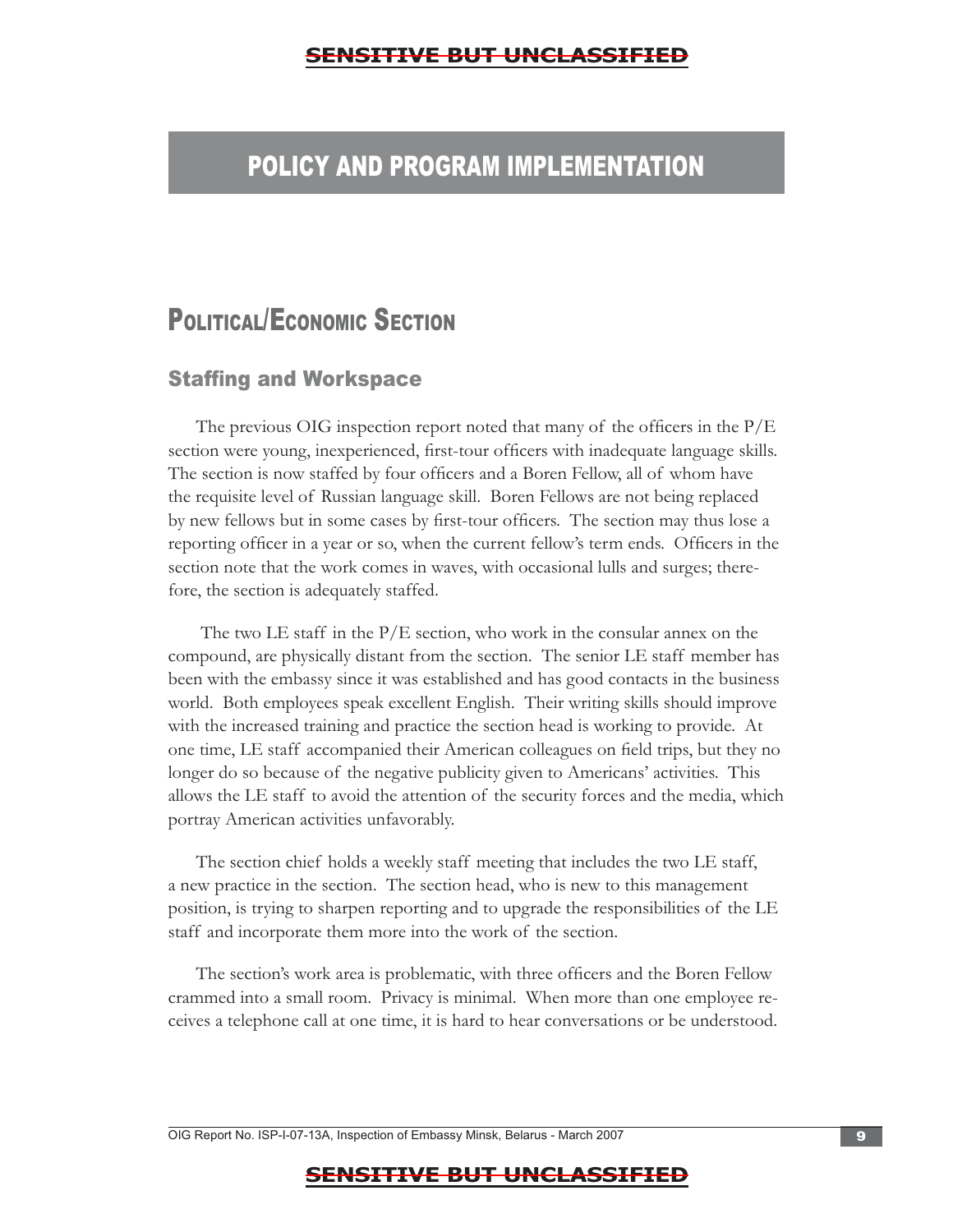Although the officers in the shared room can retire to a nearby conference room to read or reflect, and one or more officers are often away at meetings or elsewhere in the mission, the work area remains problematic.

At present, the DCM's office management specialist handles some of the section's administrative needs. Although some such assistance is needed, it is doubtful whether the section requires a full-time office management specialist position. Employing an eligible family member (EFM) part-time would be a possible solution.

#### Reporting and Advocacy

Overall, P/E reporting is good, given the embassy's inability to have any signifi cant engagement with the host government, particularly at higher levels. Good embassy contacts allow the political opposition to be covered in some detail, although the coverage may exaggerate the significance and influence of the opposition, given the opposition's factions and internal disagreements. The mission's annual reports on human rights, trafficking in persons, and religious freedom are drafted by one of the section's more junior officers. The reports read well, are appropriately illustrated with concrete details, and do not spare the Belarusian authorities. The P/E section writes a weekly report of short paragraphs on items that are too incidental to rate separate cables.

Although there is some economic reporting, more could be done. New topics will merit analysis as higher energy costs cut into government profits derived from refining and reselling discounted oil from Russia to Western Europe. The welfareand-command economy, though ensuring full employment, continues to produce unmarketable goods and will need new investments and better marketing to make it competitive. At the same time, the creeping consumerism visible on the streets of Minsk underlines an increasing division of society by wealth, especially between urban and rural areas. There may be a growing conflict of interest between those who derive their living from holding state positions or staffing its security apparatus and those, especially in the small but growing private sector, who produce, import, or retail goods or provide services.

Members of the P/E staff try to speak at universities and American Corners, in talks coordinated with PAS. Invitations have, however, become rarer since the presidential elections in March 2006. When embassy staff members visit the provinces, they are often shadowed by police and given extensive media coverage that is then broadcast with an extremely negative spin. Meetings with opposition leaders are portrayed as meetings with "terrorists." Nonetheless, section members continue to make frequent visits out of Minsk.

10 **10 . OIG Report No. ISP-I-07-13A, Inspection of Embassy Minsk, Belarus - March 2007**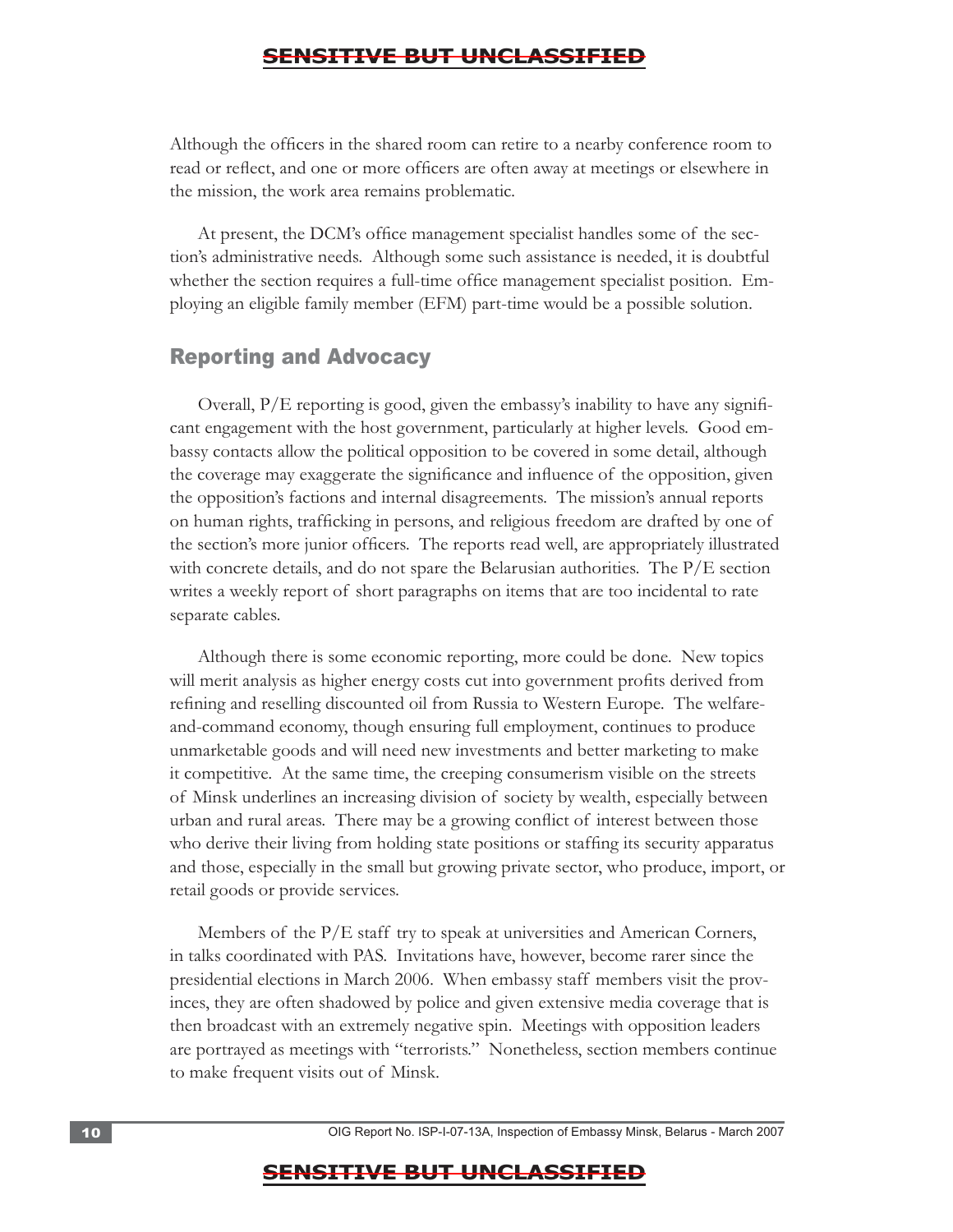# CONSULAR OPERATIONS

The Ambassador, DCM, and consular section chief, all of whom arrived at post only a few months or less prior to the inspection, have already developed a collaborative working relationship on consular operations. In the context of strained bilateral operations, the government of Belarus sees many consular issues as political issues. It is therefore especially important for the embassy front office to be involved in consular matters, and the consular section receives tangible front office support whenever bilateral consular issues must be raised with the government of Belarus. Issues such as child abduction, adoption, and prompt access to American citizens, are on the front office's agenda whenever the Ambassador and DCM meet with an appropriate official.

The DCM (sometimes with the Ambassador) meets with the consular section chief in her office weekly, although issues can easily be raised at any time. The DCM reviews the consular chief 's visa decisions and supports a by-the-book visa referral policy that is reviewed annually. Newly arrived officers must attend a visa-referral class before participating in the referral program, although only about 20 referrals are made annually and consular officers say there is never any undue pressure on them to issue inappropriate visas. Consular operations are in good hands and receive all of the necessary support and oversight from the front office.

### **Consular Staffing and Facilities**

The consular section is headed by a mid-level consular officer, the first mid-level officer in that position. (Previously, consular operations were divided between two ELOs.) Two officers are usually sufficient for the section, and there are no trends indicating a need for more officers or LE staff in the foreseeable future. During March to June, however, the busiest time of the nonimmigrant visa (NIV) season, the section may need some temporary duty assistance. This may be particularly justifiable in 2007, so that the section can continue to make progress on some of the important projects that the section chief and OIG team identified as priorities.

There is a collegial relationship between the officers and LE staff. Three of the four LE staff have more than seven years' experience, and the EFM consular associate has worked in other consular sections. There is complete cross-training throughout the section. Although all but the newest LE staff member have received extensive training both at the Foreign Service Institute and at workshops and seminars in Europe, the section is hoping to send an LE staff member to the basic American

OIG Report No. ISP-I-07-13A, Inspection of Embassy Minsk, Belarus - March 2007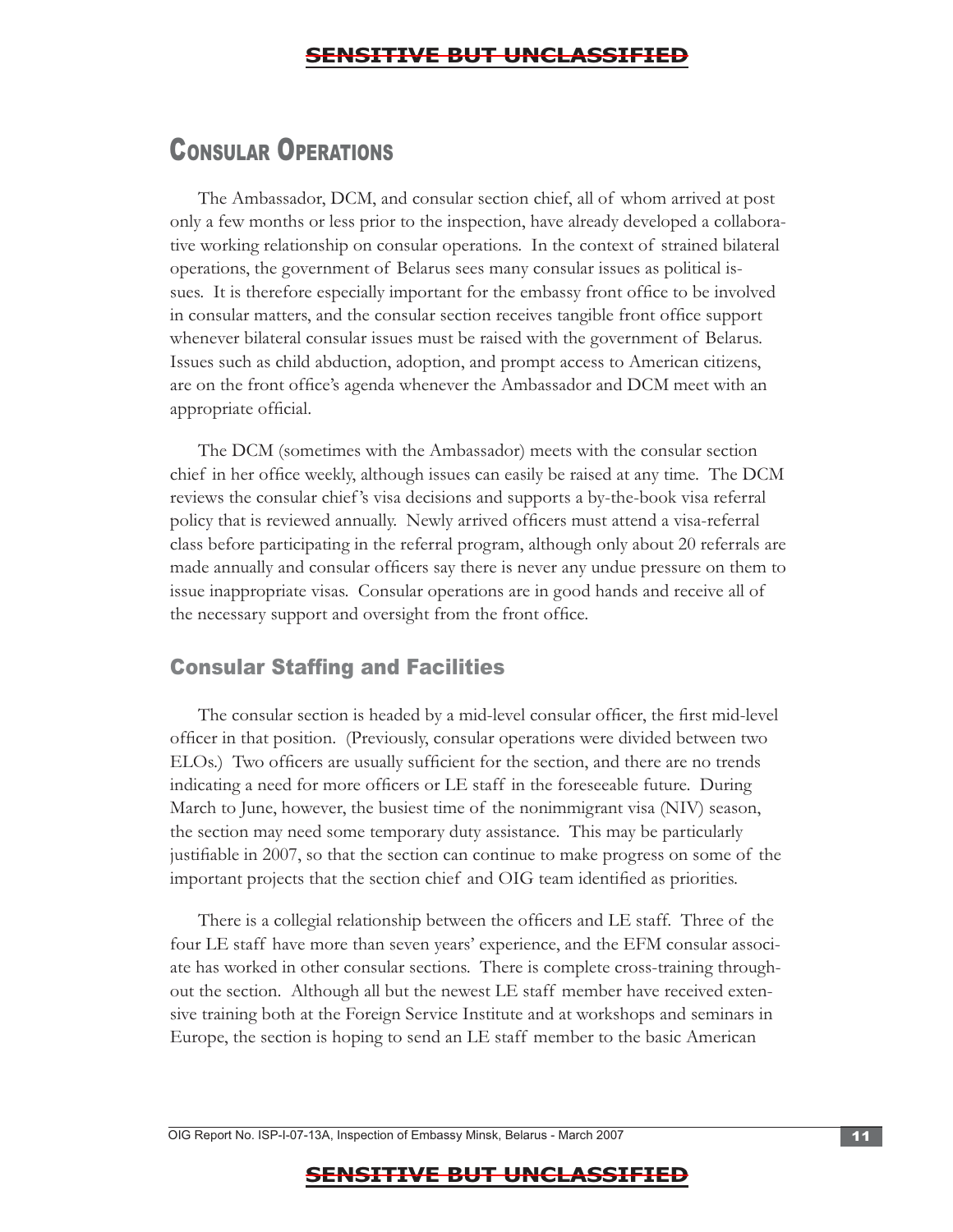citizens services (ACS) course at the Institute. The OIG team supports this because complex cases are infrequent, so LE staff do not have the opportunity to gain adequate experience. In addition, due to the often-minimal cooperation from local

 authorities, each case can be a challenge and take an unusually long period to resolve. The consular facility was renovated in 2005. The work area is spacious and well designed with a good line of sight for the officers. The public waiting room is adequate, since the appointment system controls the number of people in the room each hour. The consular waiting room has a large television set that is showing cable television programs but could be providing consular and other embassy information.

#### Consular Management

The section has few standard operating procedures, although it is developing them for fraud referral and fee collection. Other SOPs would also be appropriate. Many consular files have been retired to the Kentucky Consular Center, but the section chief is aware that more files need to be retired.

The section currently allows public phone inquiries only in the afternoon and has a telephone answering tree. The section chief is now looking into the possibility of tying into the Moscow-based call-center system. The section collects all machinereadable visa fees, handles NIV appointments, and passes back visaed passports at a consular service window. At present local banks are not judged reliable or efficient enough to do fee collection and appointments. The section chief agreed that, at least annually, the section should investigate the feasibility of establishing offsite services. The chief also intends to look into the possibility of a courier pass-back system for returning visaed passports. The regional consular officer based in Frankfurt visits about once a year, and the officers said he provides solid support even between visits.

#### Visas

In FY 2006 the section handled almost 12,500 NIV applications with an adjusted refusal rate of close to 28 percent. This was a slight rise from the FY 2005 figures but still notably lower than FY 2004's total of almost 15,000. Although there has been a slight upward trend in business and tourist visa applications, the number of student and exchange applicants varies widely, depending on the Belarusian government's level of discouragement. During the March-June peak season, the waiting time for an appointment has been at most 23 days, and the officers interview about 100 applicants on the busiest days. In the off season, the waiting time is only about five days.

12 **12 12 COM COMPASSIGNS COMPASSIGNS COMPASSIGNS COMPASSIGNS COMPASSIGNS COMPASSIGNS CONFINITY COMPASSIGNS CONFINITY CONFINITY CONFINITY CONFINITY CONFINITY CONFINITY CONFINITY CONFINIT**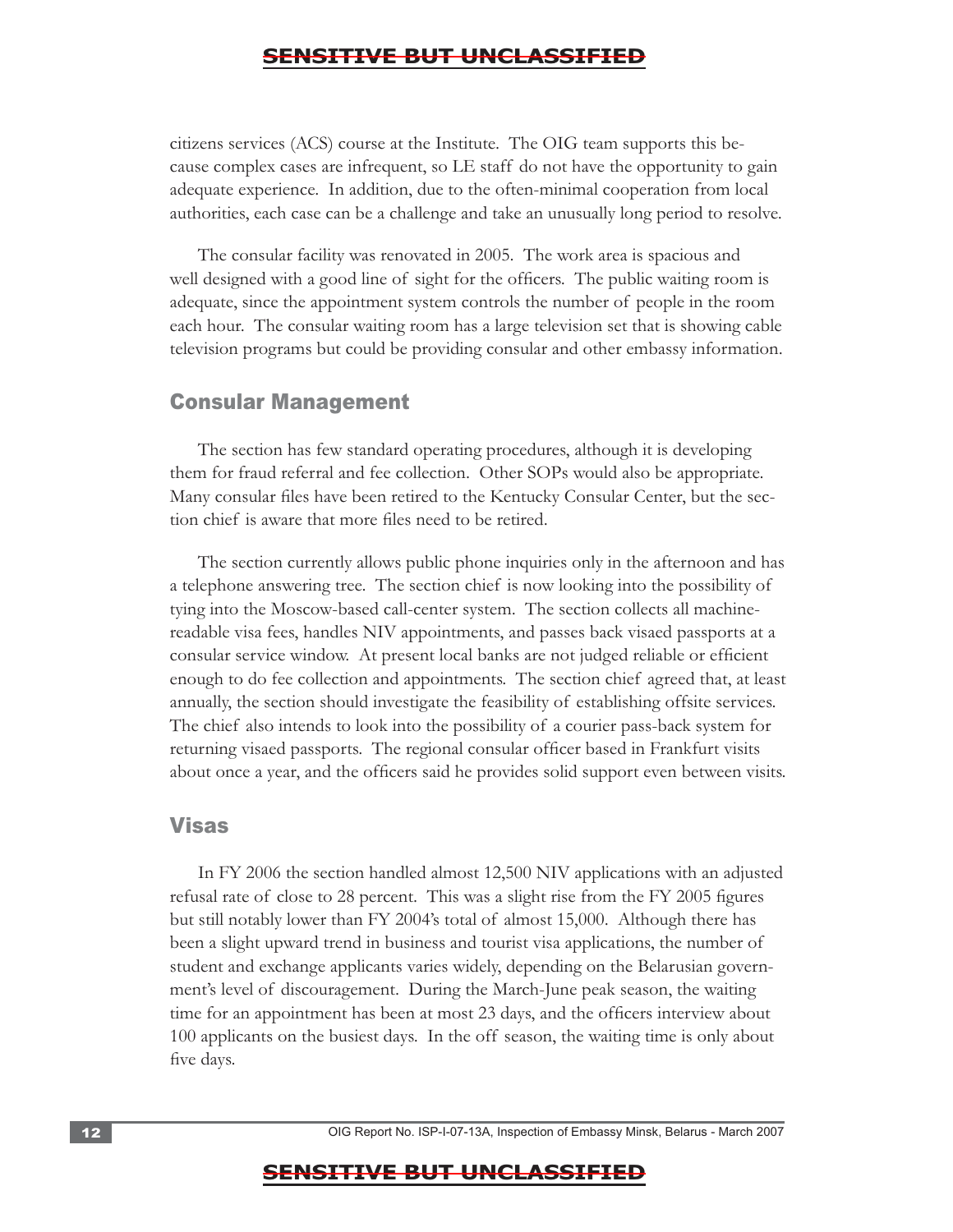The Bureau of Consular Affairs deadline of November 1, 2006, for all NIV applicants to use the electronic visa application form (EVAF) is not causing any consternation in the consular section. Since the section already requires EVAFs for students and exchange visitors, they do not anticipate difficulties. The section chief hopes that the mandatory use of the EVAF and a public diplomacy campaign to better educate applicants about visa requirements will together reduce the wait time for an appointment in the busy season. The visa information sheet is available to the public and advises applicants to bring in documents demonstrating their ties to Belarus, adding that letters of invitation can be submitted. None of these documents is considered reliable. The interview should be the basis of a decision, and the OIG team informally recommended that the section's information for applicants eliminate all references to documents that are not required by regulation.

#### Consular Public Diplomacy Activities

The section has a good record of using the embassy's public diplomacy resources to disseminate messages to the public. In the past, the officers have given numerous talks at educational institutions about study and summer work programs in the United States. Although the section does not have a formal outreach plan developed with the PAS, it is always thinking about the next outreach opportunity.

#### Consular Contacts

Most contact with Belarusian officials must at least initially be made through the nation's Ministry of Foreign Affairs. This is a burden when an urgent meeting is needed, and it also gives the Belarusian government control over types of contact that are routine in other countries. As a result, the consular section has few official contacts and lacks important information. The section has one reliable contact at the Ministry of Foreign Affairs who is helpful on American citizen cases, and the fraud prevention LE staff member has unofficial law enforcement contacts who provide criminal background information on visa applicants when requested. Officers and the fraud prevention LE staff member would benefit by having more out-of-office time to develop contacts and expand their knowledge in such areas as disaster planning and fraud trends. Although developing close contacts in Belarus can be a difficult and delicate matter, other embassy sections have had some success. OIG informally recommended that the embassy identify Belarusian officials responsible for subjects that interest the section and more actively try to establish working relationships with those contacts. This effort should include some travel and contacts outside the Minsk area. OIG encouraged the consular officers to follow up on their March 2006 initial meeting with consular officers from other embassies to discuss

OIG Report No. ISP-I-07-13A, Inspection of Embassy Minsk, Belarus - March 2007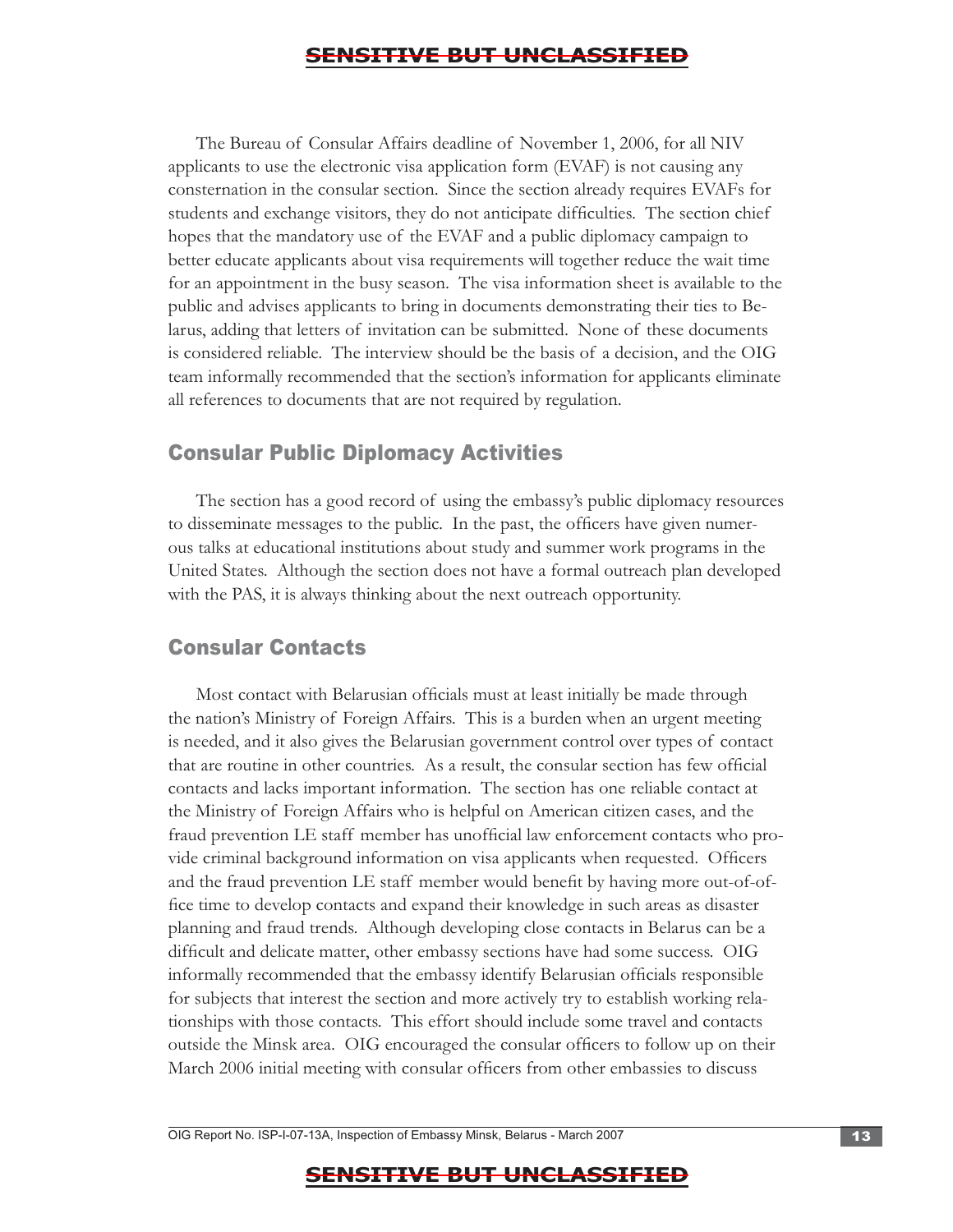fraud prevention. OIG also suggested the section expand these inter-embassy discussions to include disaster planning, children's issues, and other consular matters.

#### Fraud Prevention

The fraud prevention LE staff member is quite experienced and conducts the bulk of the post's antifraud work, with oversight from the ELO fraud prevention manager. The fraud prevention employees have done a validation study annually on all exchange visa recipients and plan soon to do validation studies on visa referral cases and business/tourist visa travelers. As noted, contacts with the nation's law enforcement community are unofficial and limited. The section, for example, does not have regular contact with local immigration officials or border guards. However, in cooperation with the RSO and at the request of the Belarusian government, the section did train these officials regarding U.S. identity documents. The officers involved said there is good sharing of any local counterterrorism trend information within the embassy. However, the fraud prevention LE staff member and the officers have not spent much time on learning or reporting on the "big picture" regarding fraud, corruption, the reliability of official documents, and other matters related to the section's border security responsibilities. The section chief agreed to have the fraud prevention manager and fraud prevention LE staff member focus more on this. At the request of the Department of Homeland Security's Moscow office, the fraud prevention LE staff member performs about 40 background checks annually on Belarusians seeking asylum in the United States. The consular section has responsibility for the asylum portfolio, which gives the officers an opportunity to do reporting that is not strictly consular.

#### American Citizens Services

With only about 200 American citizens resident in Belarus and few U.S. tourists, the ACS caseload is low. There are 12 wardens to help disseminate emergency messages and send e-mail to registered Americans. The section has held a warden meeting and two town hall meetings for all resident Americans within the past 12 months. An unknown number of dual citizens, some of whom are not English speakers, live in Belarus and need access to emergency messages.

In January 2005 the Belarusian government placed a moratorium on all foreign adoptions. The government is also seldom cooperative on other children's issues such as child abduction. The embassy, for its part, works closely with the Bureau of Consular Affairs on these issues and keeps them in the forefront of bilateral discussions.

14 . OIG Report No. ISP-I-07-13A, Inspection of Embassy Minsk, Belarus - March 2007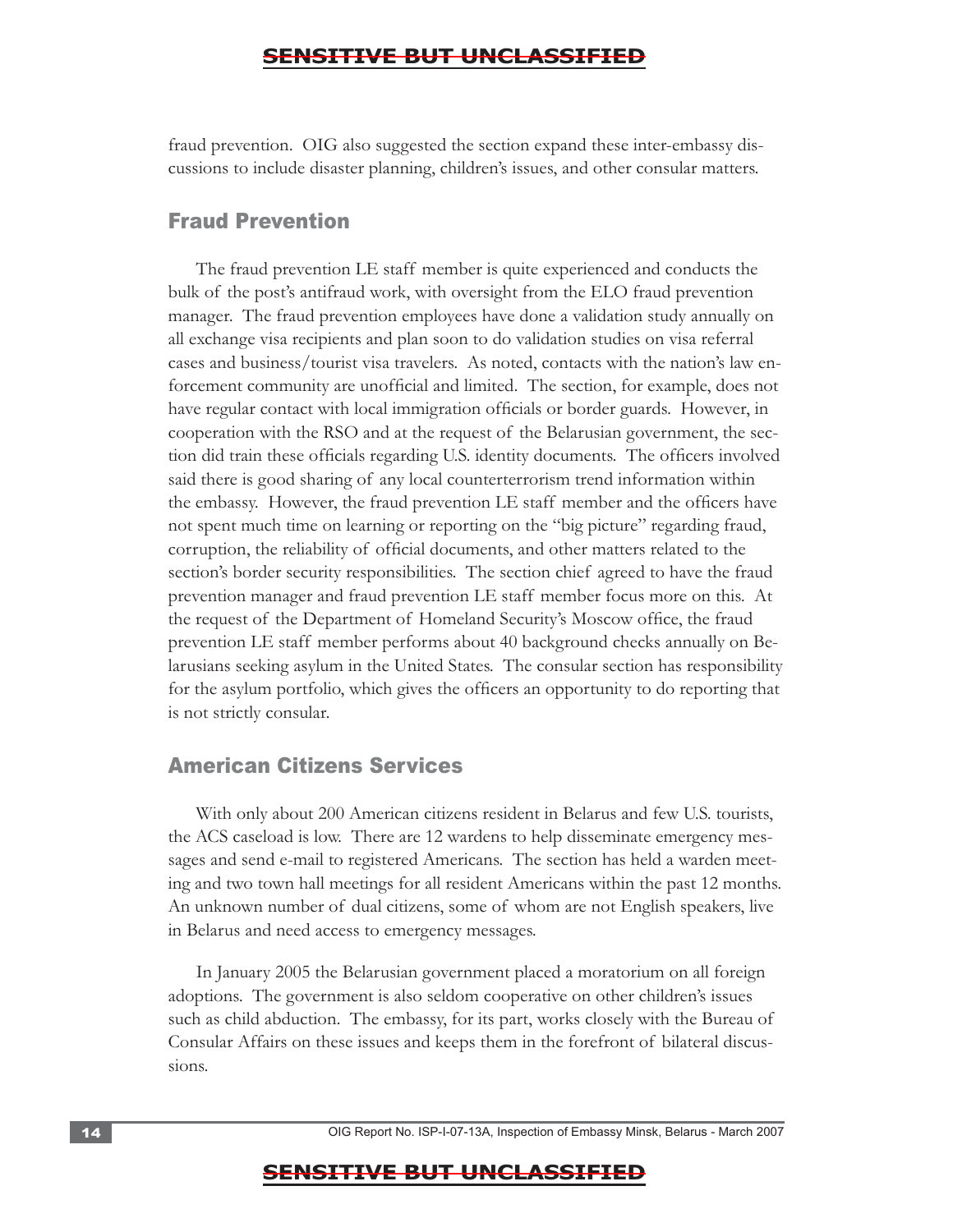The embassy is revising its emergency action plan. In the past, the consular section has not played an active role in the emergency action committee. Both the section chief and the DCM are aware of the importance of consular involvement in all aspects of emergency planning. However, the consular section has not prepared a disaster assistance plan based on local circumstances, and OIG provided guidance on planning that describes local government plans and capabilities.

# PUBLIC DIPLOMACY

Faced with exceptional challenges, PAS counters as much as possible, where it can, the disinformation about the United States disseminated by the governmentcontrolled media. PAS exploits even small operational openings to widen knowledge and contacts between the citizens of the two nations and, through a robust program of grants to local organizations, helps them to develop the tools that will be necessary for a fully democratic Belarus. Although the government of Belarus is not a cooperative partner in encouraging bilateral cooperation, there are many Belarusians who are anxious for contact and willing to take very real personal risks to obtain it. In some ways, given the chilly state of U.S.-Belarus relations and the authoritarian nature of the current regime, it is surprising how many PAS initiatives are working and working well.

The PAS is on several levels of a rebuilt building in central Minsk, about a mile from the chancery. The work area is appropriate and adequate. The two-level information resource center on one of the lower levels has limited natural light and problematic air circulation but is otherwise well designed and welcoming. The public affairs officer (PAO) has an assistant PAO and a staff of 18 LE staff, virtually all of whom have exceptional English language skills. The PAO has periodic meetings with the DCM and the P/E officers to coordinate activities and ensure that PAS programs address mission priorities. Mission leadership and personnel alike participate whenever possible in PAS outreach activities.

There are some evident and immediate dividends but, given the constraints under which PAS works, public diplomacy activities in Belarus are in most cases longer term investments in the future. The strong points include the American Corners program and a grant effort that aims to foster and strengthen the institutions of civic society. Both efforts reach the Belarusian population directly and aid the many Belarusians who look to the West for models, information, and support.

OIG Report No. ISP-I-07-13A, Inspection of Embassy Minsk, Belarus - March 2007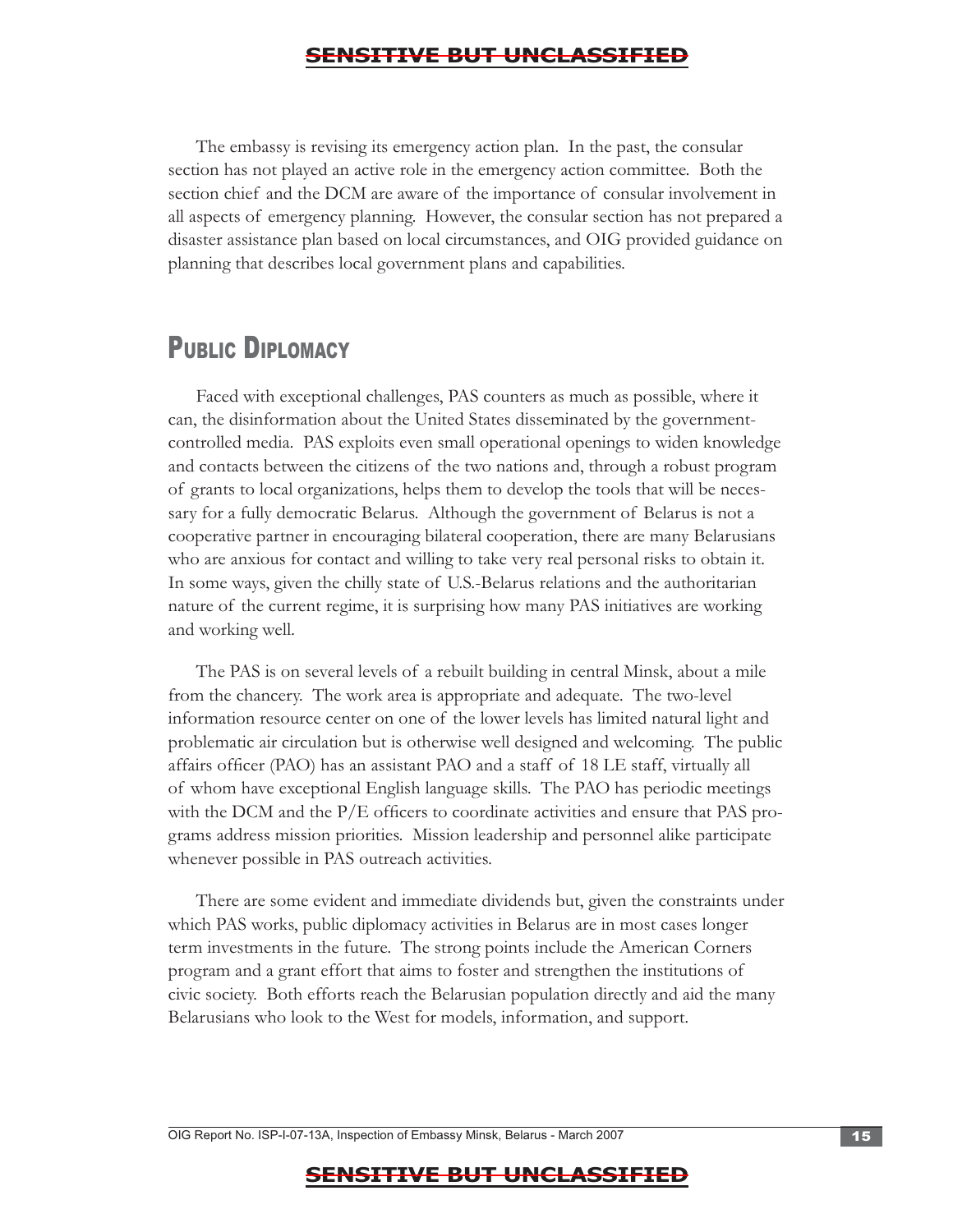#### Information and Media

It is hard to overstate the hostile information environment in which PAS works. The government of Belarus directly or indirectly controls the majority of media outlets and therefore the tenor and content of information for most Belarusians. The government television channel reaches all of the country and is the primary source of information for most Belarusians, while radio is a secondary source. The major government-controlled daily newspaper, *Sovetskaya Belarusa* (Soviet Belarus), has a circulation of over 500,000, and several other national dailies faithfully follow (and occasionally even outdo in their rhetorical ferocity) the newspaper's views. All of these official and auxiliary media outlets are consistently and stridently anti-American in tone and content.

 in trying to cultivate such relationships with most government media representatives. The sole exception to the negative coverage has been reports on mission-sponsored cultural activities, which are usually at least neutral – and some are even positive. In most other countries, occasional media misinformation about the United States and its policies can be at least partly countered by directed responses, including corrective letters to the editor, interviews, and op-ed pieces. These tools have not worked in Belarus. The sheer volume of objectionable reporting in the government-influenced media precludes taking issue with every inflammatory article. The few media interviews with embassy personnel have been selectively edited and turned into active disinformation. Taking a page from the Cold War-era, media features on the interaction of U.S. officials with Belarusians typically call the situation "provocative," and meetings with opposition figures are portrayed as "meetings with terrorists." Attempts to place letters to the editor or columns on U.S. policy in the media outlets that released the disinformation have been fruitless. Individual reporters and editors, whatever their personal views, do not deviate from the government line. There is little of the steady, cooperative interaction between the PAS information section and reporters that one sees in most other countries. There is also little point

Because many traditional information section activities are precluded, PAS focuses on reaching the Belarusian audiences through direct contact and via the Internet, effectively leap-frogging these constraints. The PAS-maintained web site provides current information about U.S. policies and mission activities (including visa processing and outreach efforts) in Russian, Belarusian, and English. PAS sponsors cultural events, including performances of American artists, to varieties of audiences. Most importantly PAS works, through its grant program as outlined below, to assist the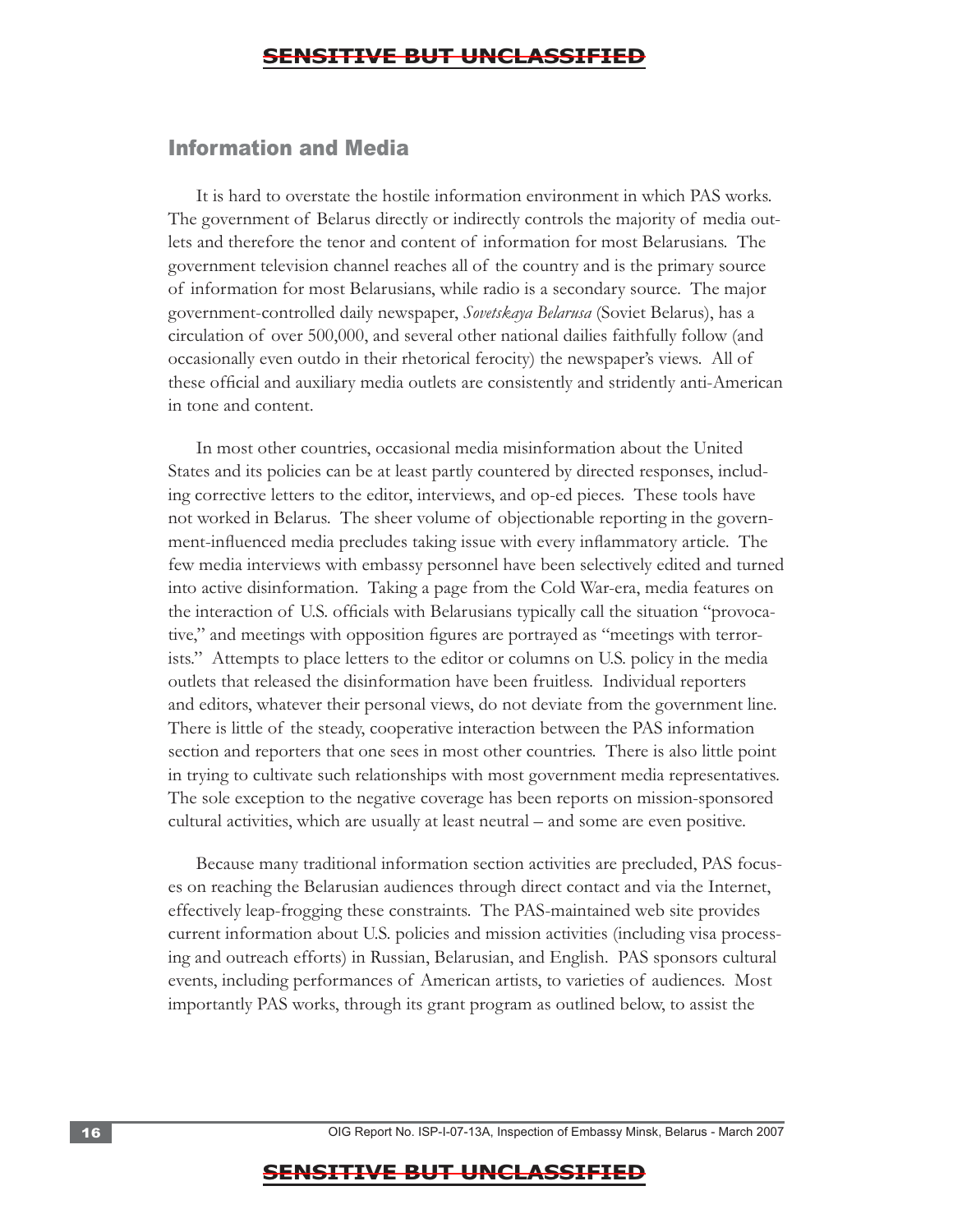small and beleaguered community of independent media. It has also provided assistance through a television co-op program, which brings media crews to the United States to work on programs created there for broadcast to small regional television outlets.

#### Cultural and Educational Exchanges

Due to funding cuts, the volume of International Visitor Leadership Program exchanges has diminished in recent years, and PAS uses its allocated slots mostly for single-country and regional, Russian-language programs. The program emphasizes professional development (e.g., librarians and agricultural managers), international social problems (e.g., trafficking in persons), and to some degree civic skills (local government officials). Fulbright and other educational programs attract American scholars working in institutions in Belarus who are often willing to supplement their research and teaching with speaking engagements at American Corners, multiplying the value of their presence. There was once a large and successful Future Leaders Exchange Program that brought Belarusian secondary school students to the United States for a full year of study. Because of Belarusian government roadblocks that inhibited publicity and dissuaded students from participating, the program has been scaled back to shorter summer-only exchanges.

#### English Language Enrichment

The strong interest in English-language instruction throughout Belarus is striking. Equally so is the gratitude with which teachers receive any teaching materials that supplement the limited and expensive materials available locally. In many schools throughout Belarus, including those in small villages, children begin learning English in the second grade. Their teachers receive a remarkably solid education at the Linguistics University in Minsk or at one of the regional universities. However, generally neither teachers nor students have the opportunity to converse with native English speakers or have access to anything other than standard program materials. Even the smallest schools in Belarus offer opportunities to study other foreign languages, such as German and Polish, but the overwhelming number of pupils choose to study English, as it is viewed as the world language.

PAS efforts to bring English-language enrichment materials - from dictionaries to grammar books, children's books, videos, and Forum magazine - match naturally with the section's objective of disseminating information about the United States.

OIG Report No. ISP-I-07-13A, Inspection of Embassy Minsk, Belarus - March 2007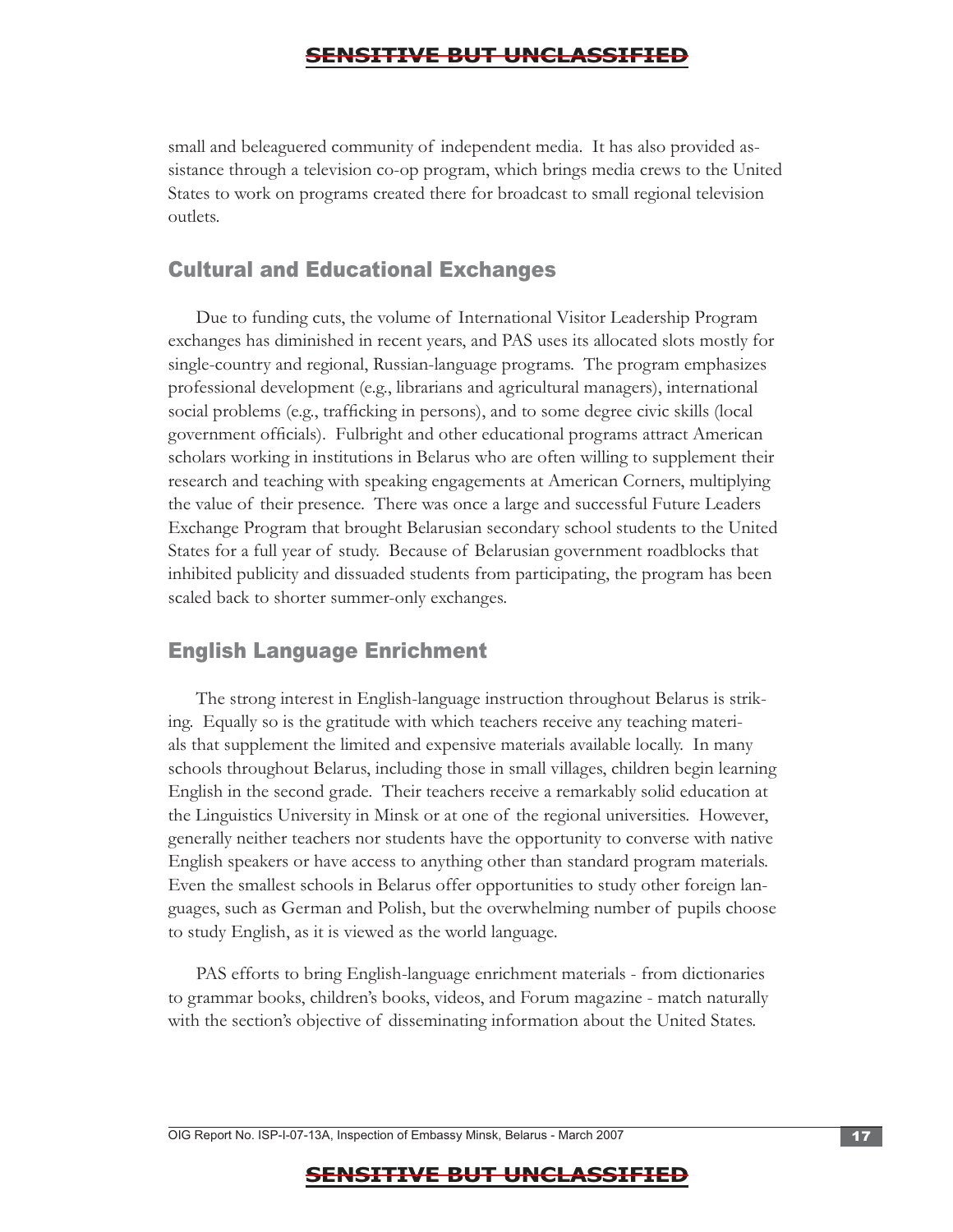Donations of materials to schools, done regularly, always include maps and reference materials that teach English but also give basic information about U.S. society. At five rural schools in the Grodno region, the OIG team saw first hand the success of this outreach in building bridges to Belarusians who generally receive only negative government propaganda about the United States. Work in this area is limited only by the Department resources available.

#### American Corners

Given the Belarusian government's hostility to most bilateral engagement, it is somewhat surprising that the American Corners program has proven so successful. Embassy Minsk is set to open the 12th American Corner in Belarus and would have partners for more. Not only are the current Corners open for business, evidence indicates that they are being used, and used well, by increasing numbers of patrons, from students to professionals. The 11 American Corners had 24,491 patron visits in 2005. Most American Corners are in regional public libraries, not in educational institutions, and they are typically headed by trained librarians. Their directors are committed to providing information about the United States from the books, periodicals, and media available and to using the Corners to launch outreach programs.

During the inspection, an OIG inspector visited the largest American Corner, at the Pushkin regional library in Minsk, and a smaller one in the west Belarusian city of Grodno. The former is located in the foreign language division of the library and includes facilities for watching English-language television and viewing the Corner's collection of DVD and VCR recordings of classic American films and historical and other cultural programs. The Corner's reference collection is supplemented by a sizable and heavily used lending collection of American fiction that had once been part of the information resource center's collection. During the visit, several students were using books and current periodicals, watching videos, and checking out American fiction. Patrons have asked the director to consider establishing a club to discuss American film, literature, and other cultural topics, and she is working to make that happen. This American Corner is eager to absorb additional materials and to feature American speakers and others for dialogues on U.S.-related topics.

The American Corner at the regional library in Grodno has a more modest collection and simpler facilities but also was in use by several students on the weekday afternoon visit. The Corner uses a small adjacent room to show American films and to hold English-language classes. Shortly after the OIG inspector left the Corner, the Corner's director was contacted by a Belarusian intelligence officer who wanted

18 . OIG Report No. ISP-I-07-13A, Inspection of Embassy Minsk, Belarus - March 2007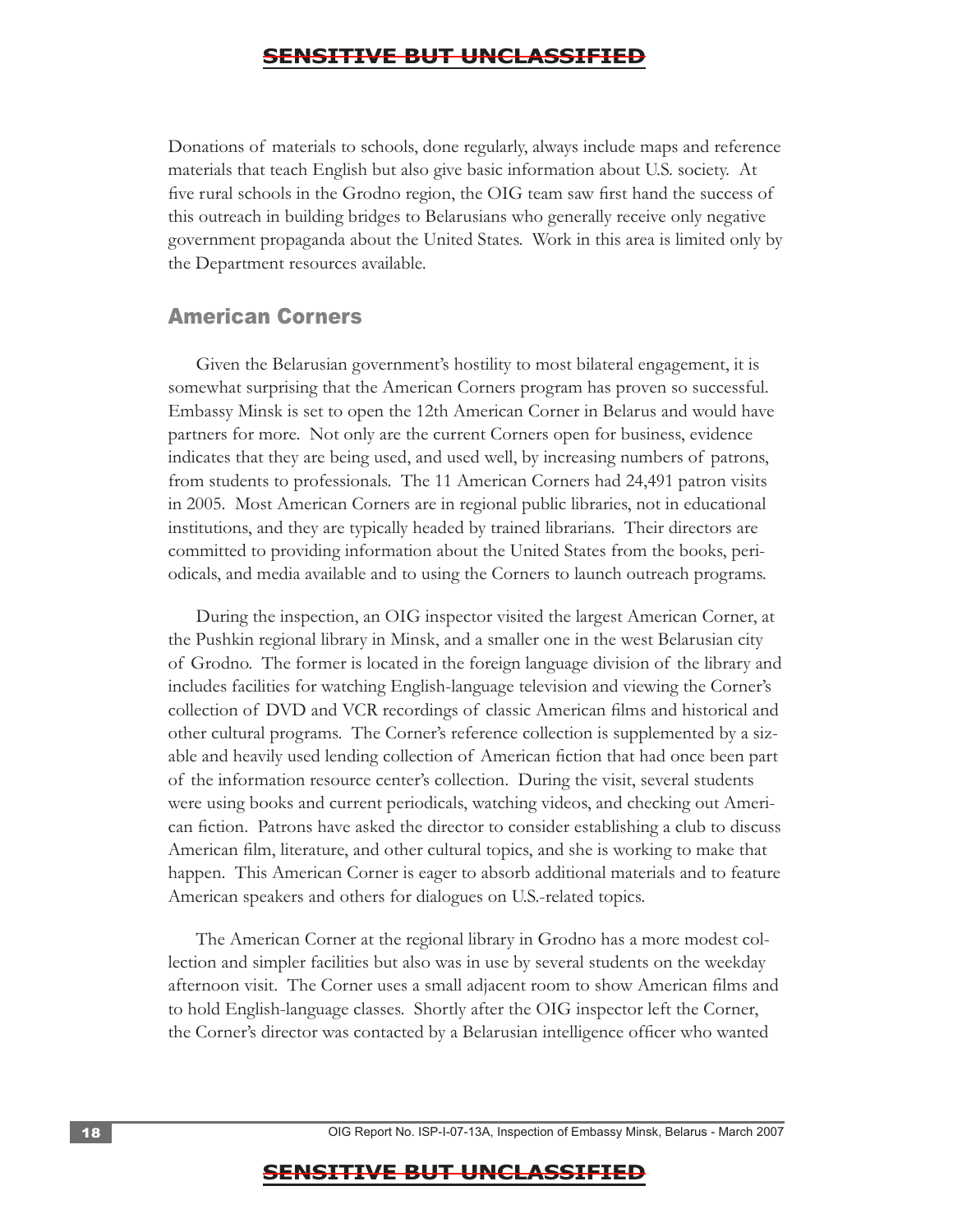an explanation of the PAS visit and book donation. Such harassment is common but is a price at least several of the American Corners directors are willing to pay to receive and maintain the collections.

### Democracy Commission Grants

The mission's significant grant program, made possible through Freedom Support Act funds, focuses on the development of civic skills and is administered by the assistant PAO and a staff of three. Both American officers have grants warrants, and the section keeps appropriate files for each grant, including periodic and final reports on the disbursement of funds.

The projects funded include those on youth, human rights, and education, but almost half of the total program is focused on supporting and sustaining the independent media, particularly newspapers. While not forbidden by the current government, the independent press faces a gauntlet of obstacles. Government kiosks will not sell any but government-supported (and supporting) papers. The post office will not distribute them, and publishers and writers have consistently faced legal charges for what they write or publish. Grants have been made for everything from buying newsprint, printing newspapers outside of Belarus and transporting them into the country, and setting up online newspapers as alternatives to paying the lawyers' fees for accused journalists. All of these grants are targeted towards developing civic institutions and skills and thus accord well with the 2004 Belarus Democracy Act, in which Congress expressed its support for democracy and human rights as the main U.S. foreign policy priorities in Belarus.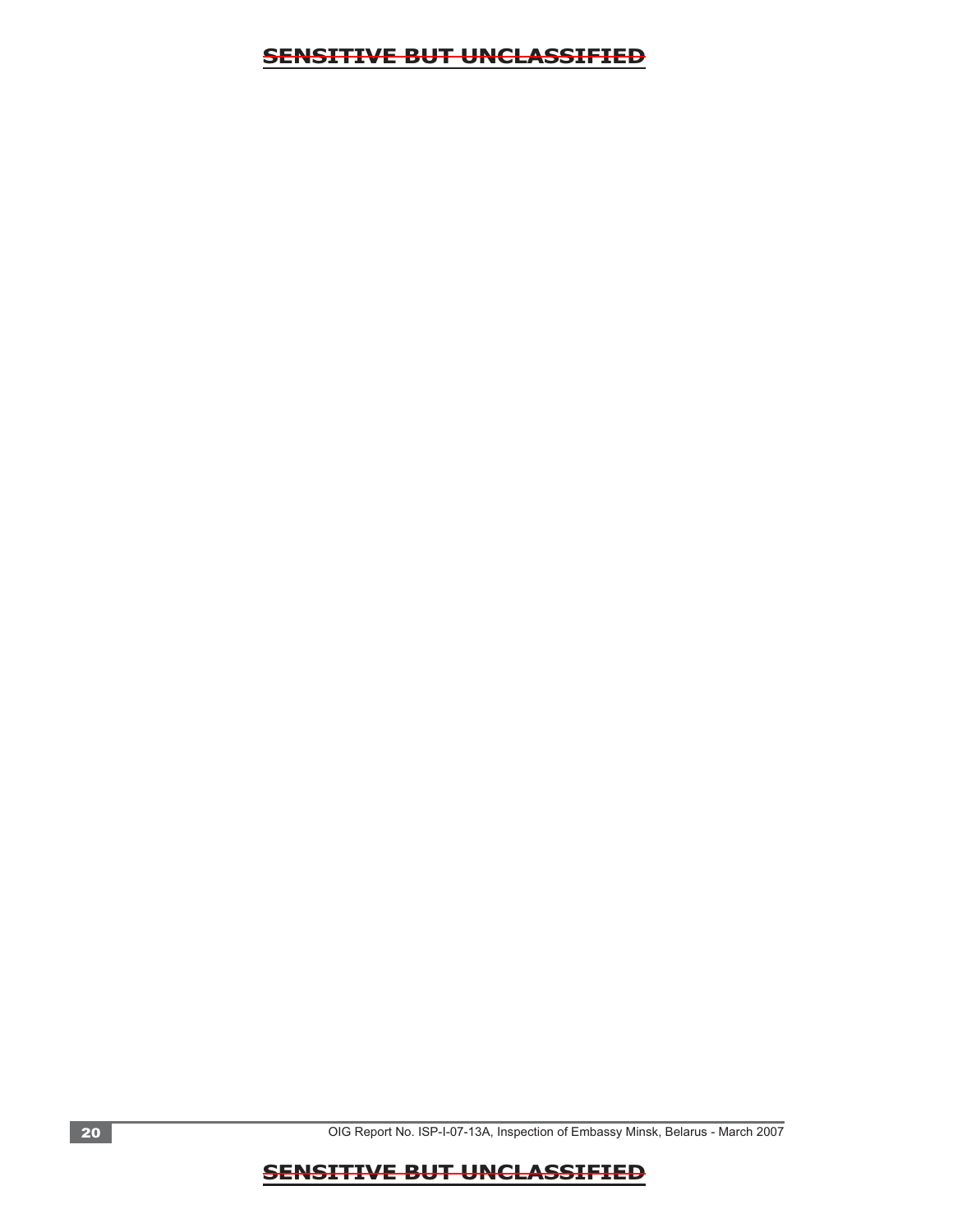# RESOURCE MANAGEMENT

| Agency                                                    | U.S.<br>Direct-<br><b>Hire Staff</b> | U.S. Local-<br>hire Staff | Foreign<br>National<br>Staff | Total<br>Staff | Total<br>FY 2006<br>Funding |
|-----------------------------------------------------------|--------------------------------------|---------------------------|------------------------------|----------------|-----------------------------|
| Stare Department<br>--Diplematic and<br>Consular Programs | 16.                                  |                           | 7                            | 23             | \$824,500                   |
| $-ICASS$                                                  | ۲                                    | 6                         | 75                           | 86             | 2.080,800                   |
| -Public Diplomacy                                         | Э                                    |                           | 16                           | 19             | 610,700                     |
| -Diplomatic Security                                      |                                      |                           | 39                           | $-11$          | 546,580                     |
| -Marine Security                                          | Ġ.                                   |                           | 4                            | 10             | 118,112                     |
| --Representation                                          |                                      |                           |                              |                | 29,900                      |
| -Overseas Buildings<br>Operations                         |                                      |                           |                              |                | 951.358                     |
| Freedom Support Act                                       |                                      |                           | 3.                           | 3              | 1,197,790                   |
| Machine-readable Visa<br>Program                          |                                      |                           | Ŷ.                           | 3              | 44.000                      |
| <b>USAID</b>                                              |                                      |                           | 5                            | 6              | 325.800                     |
| Defense artaché                                           | 2                                    |                           | $\overline{2}$               | 4              | 148,885                     |
| Totals                                                    | $35 -$                               | 8                         | 153                          | 96             | \$6,878.434                 |

"does not include two Pacific Architecture and Engineering employees who are working on contract

# **OVERVIEW**

Embassy Minsk is a small, well-run mission that now attracts a sufficient number of qualified Foreign Service bidders. Operating in a hostile political environment, the embassy is a 25-percent hardship differential post. Current Department funding and staffing levels appear appropriate. The LE staff in management operations are, for the most part, well trained and performing at a high level. Their American supervisors, with the exception of the financial management officer, are new or relatively new to their positions. Together, they are doing a good job running post management operations. Delivery of International Cooperative Administrative Support Services (ICASS) services received high scores from the community in the ICASS customer services survey. The mission community also highly rated most services on OIG's Workplace and Quality of Life Questionnaires. The LE staff compensation

OIG Report No. ISP-I-07-13A, Inspection of Embassy Minsk, Belarus - March 2007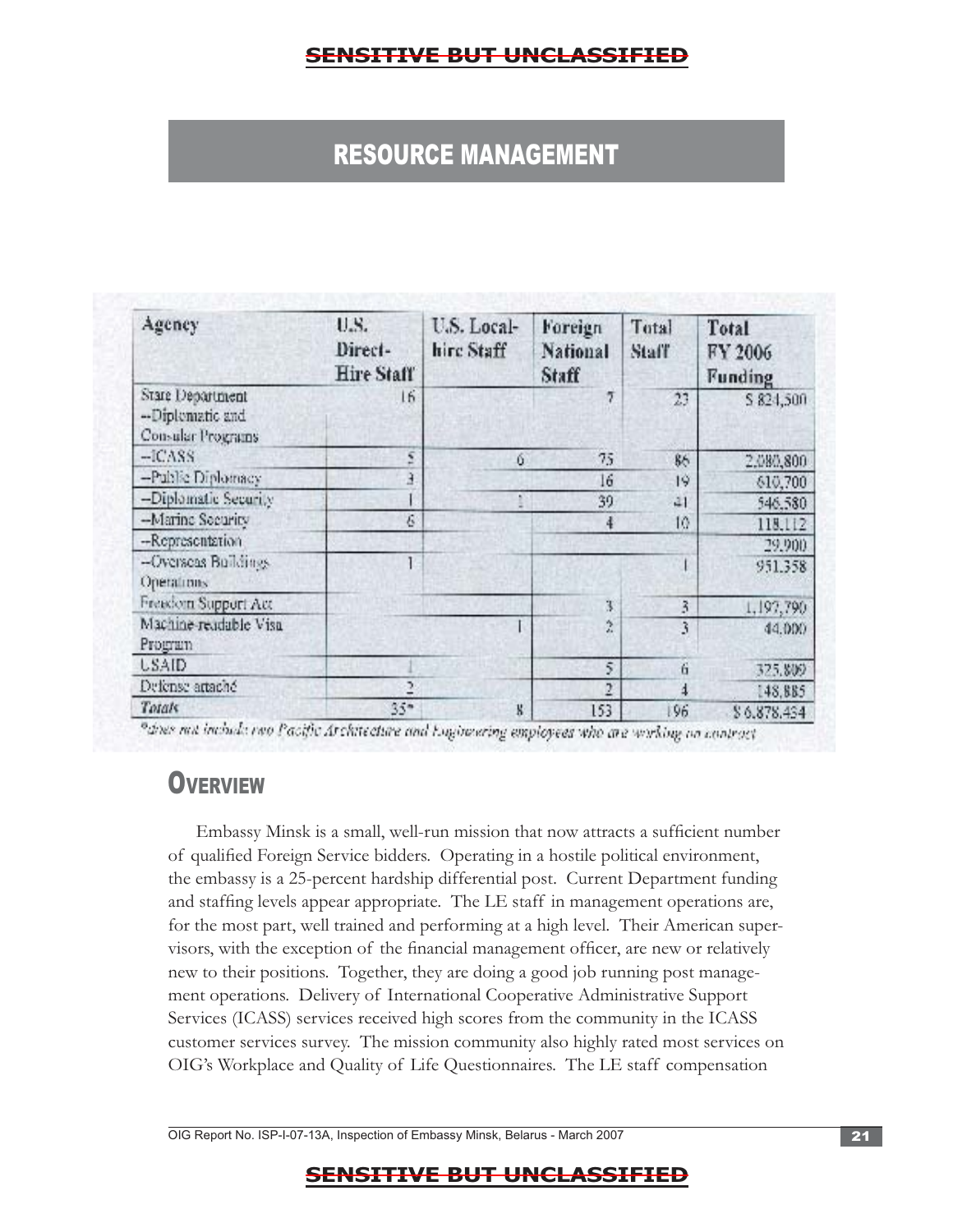package, a concern of the last OIG inspection report, has been drastically improved and is now appropriate. The much-needed renovation of the chancery building, cited in the last report, has not been done and remains a chief concern of the mission. A chancery renovation and expansion project, which will address its structural problems, is now scheduled for FY 2008.

# **THE CHANCERY**

Post management considers the chancery renovation and expansion project, which has been postponed successively since FY 2003, to be the single most important project on its list. The basement and first floor of the chancery were reinforced in 2000, which appears to have arrested the threat of collapse, and the large vertical crack on the second floor appears to have stabilized although a more permanent solution is needed. Completion of the renovation and expansion project, which is estimated to cost \$16.8 million and is in OBO's Long-Range Overseas Buildings Plan for full funding in FY 2008, would serve that purpose. It would also resolve the building's longstanding and well-documented problems of severe overcrowding and structural decay and resolve security issues regarding the chancery building (see this report's classified annex for details).

There appears to be universal agreement that this project is important and should be completed as soon as possible. OBO made an assessment in March 2005 that "the building's integrity was unchanged and should be unaffected by the project's deferment to FY 2007." OBO now says the project is a top "7911" (Facilities Rehabilitation and Support Systems Replacement Program) priority and "is ranked first among all planned major rehabs in [Europe]." The Bureau of European and Eurasian Affairs' executive office said the embassy's "single most important management need is completion of the anticipated chancery renovation/addition." Finally, post staff members at all levels emphasized the negative effects that the deteriorating chancery building and cramped conditions have had on morale and productivity.

Given this consensus and the urgency of the project, the OIG team recommended that the project be funded and completed as currently planned. Because the project has been dormant for so long, the FY 2003 architectural and engineering drawings may no longer match the embassy's current and projected staffing.

**Recommendation 2:** Embassy Minsk should review the FY 2003 architectural and engineering drawings for the proposed chancery renovation and ensure that the drawings accord with its projected staffing and space needs. (Action: Embassy Minsk)

22 **22 22 COM COMPASSIGNS** OIG Report No. ISP-I-07-13A, Inspection of Embassy Minsk, Belarus - March 2007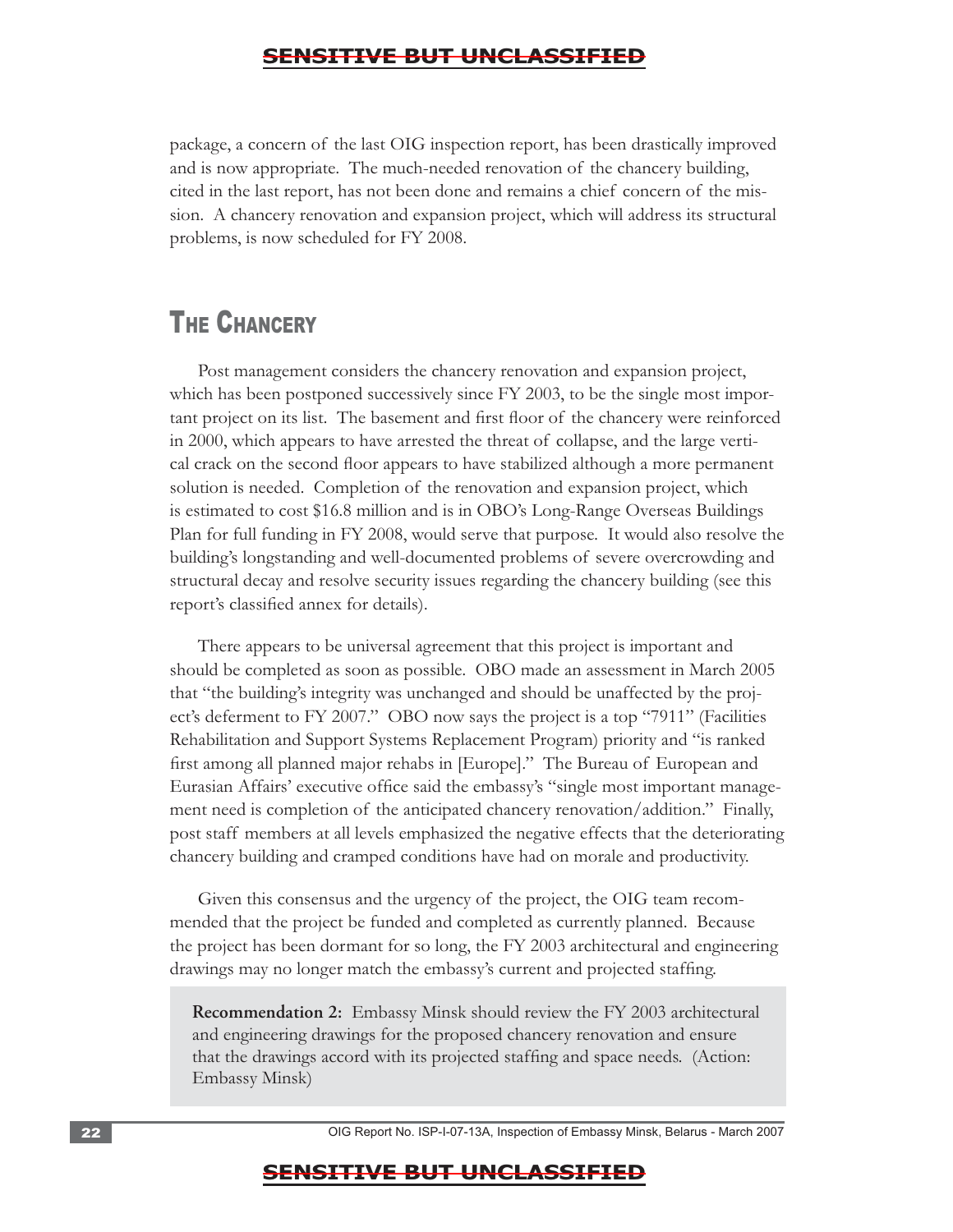# **RIGHTSIZING**

The mission has not yet undergone a rightsizing review by the Office of Rightsizing of the U.S. Government's Overseas Presence and has not been advised when a rightsizing review will be done. Because it is a relatively small post with only two other colocated agencies, most management support functions, such as warehousing, housing, and some human resources functions are already consolidated. USAID and the Defense attaché office each employ a driver, primarily for reasons of service and response time.

In terms of regional support, the embassy provides some transit pouch services for Embassy Kiev, but this is intended as a temporary arrangement, pending resolution of a Vienna Convention issue related to diplomatic pouch searches conducted by Ukraine.

The post receives human resources, general services, and financial management services from the Regional Service Center in Frankfurt, and these are uniformly satisfactory. Although the services are free, the mission is unsure of the overall costeffectiveness of some of the additional proposed services, such as voucher examination and nonexpendable property management. The cost of labor in Minsk is considerably lower than in Frankfurt, the presumed location of the service provider, and moving these services could also incur travel and per diem costs, particularly for any property inventory personnel.

The mission gained one position via the Global Repositioning Initiative (Position 60888176, public diplomacy officer), but this was offset by the loss of a position that was established previously by the Diplomatic Readiness Initiative (Position 01900800, assistant public affairs officer). The Boren Fellow in the P/E section may or may not be replaced by a Foreign Service officer upon his departure.

# MANAGEMENT OPERATIONS

Embassy Minsk's management operations are largely well run and only minimally affected by host country conditions. The inspection did, however, identify several areas for improvement. Management operations are led by a seasoned officer who is in his first tour as a management officer. The organization, staffing, and budget of the management section appear appropriate. The general services officer (GSO) arrived in October 2006 and is the newest member of the management team. The information management officer and the information management specialist also

OIG Report No. ISP-I-07-13A, Inspection of Embassy Minsk, Belarus - March 2007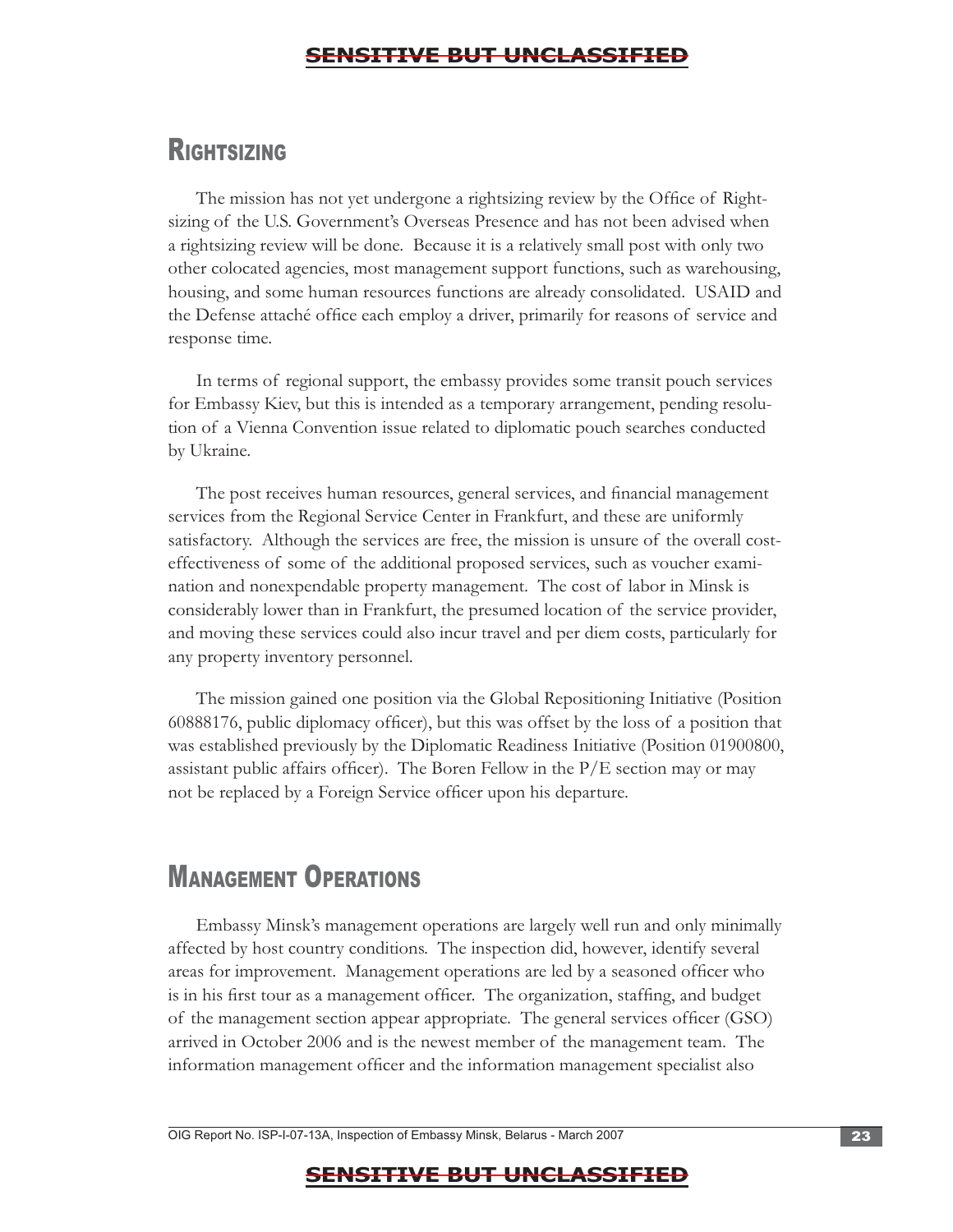arrived in 2006. The American officers' proficiency in the local language is at best marginally sufficient. The LE staff are now well positioned to provide management operations with operational continuity during the transition from one set of American officers to the next.

Among the MPP priorities are expanding and rehabilitating the chancery, upgrading residential housing, replacing the chief of mission residence, and hiring a Foreign Service health practitioner. For the most part, management practices and procedures are conducted effectively and efficiently, although minor changes are needed. For example, increasing the management officer's communication with all management sections would benefit embassy operations. The initiation of weekly meetings and individual face-to-face meetings would enable the staff to provide project status reports and discuss pending problems more regularly. Prior to the inspection, the management officer was not conducting weekly staff meetings. The section, as a whole, did meet weekly with the Ambassador and DCM, but this was no substitute for a weekly management section meeting. At the OIG team's suggestion, a weekly management staff meeting will be held.

ICASS is working well but could be improved in some areas. The ICASS council now conducts most of its business through e-mails and meets only twice yearly; more frequent meetings, such as quarterly ones, would be preferable. In addition to adding transparency to the process, the meetings would serve as a training ground for officers new to the council. In addition, each of the three ICASS members has its own motor pool. Both the Department of Defense and USAID wish to maintain their own vehicles and drivers for operational reasons. Consolidation of the three motor pools should nonetheless be an ICASS goal. There are service standards for each of the services, although the standards are not being measured.

**Recommendation 3:** Embassy Minsk should design and implement a plan for the International Cooperative Administrative Support Services council to improve communications and to measure services. (Action: Embassy Minsk)

The mission does not adequately monitor and enforce its cell phone policy to reduce personal calls placed on mission-provided cell phones. Cell phones are issued to all American employees and EFMs and to most LE staff. The current cell phone policy clearly states that the phones are intended for official business use and that the cost of all personal calls is the responsibility of the employee. Cell phone calls are apparently being paid for, as required, but a voucher examiner and the Class B cashier devote an inordinate amount of time to collecting for the personal calls.

24 **24 24 COM COMP COMP COMP COMP COMP COMP COMP COMP COMP COMP COMP COMP COMP COMP COMP COMP COMP COMP COMP COMP COMP COMP COMP COMP COMP COMP COMP COMP COMP**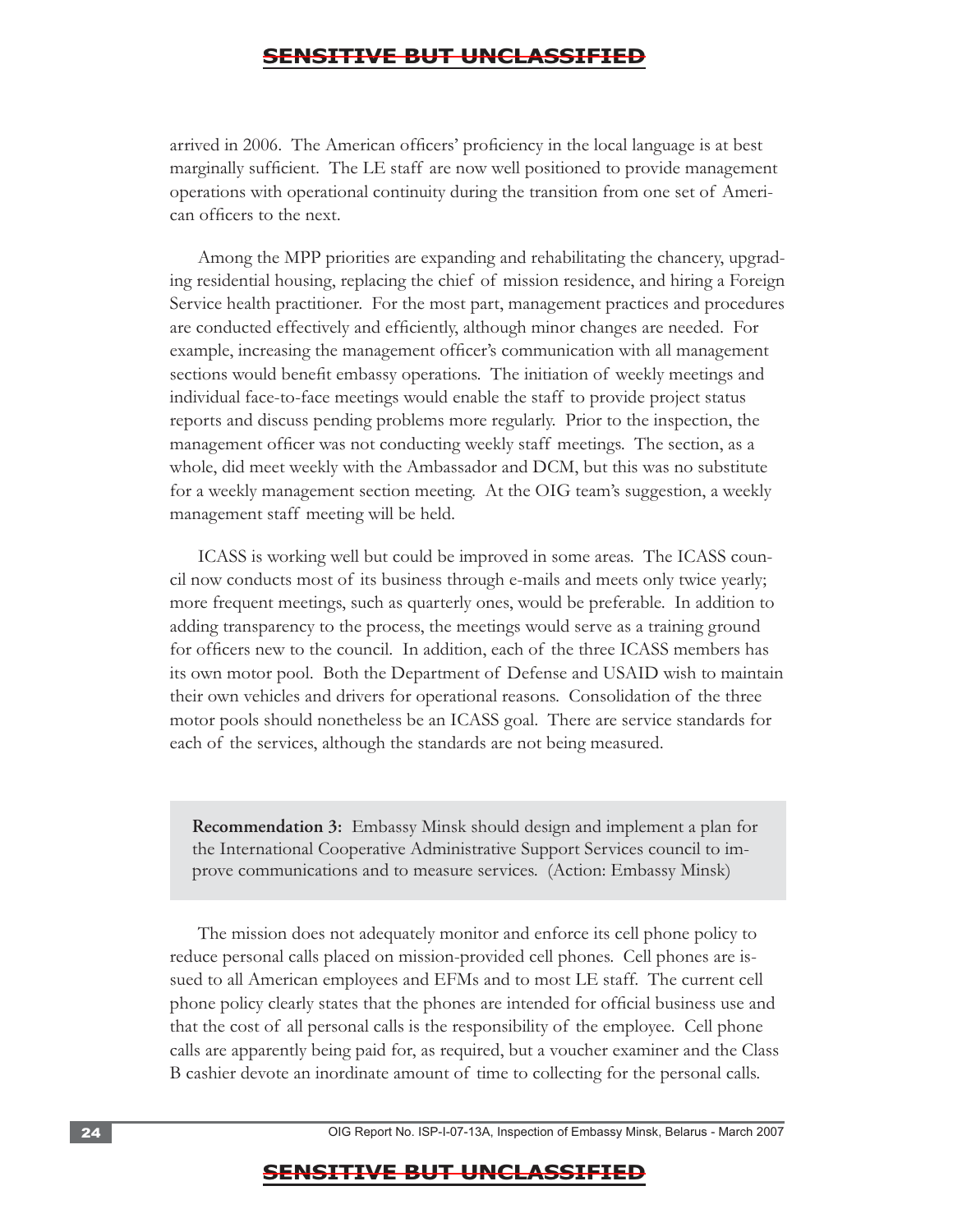LE staff have no trouble acquiring personal cell phones and, therefore, should be discouraged from using official cell phones for personal calls in other than emergencies. American employees can obtain cell phones only after an exhaustive process, and few, if any, choose to do so. For the August 2006 billing cycle, 41 LE staff reimbursed the mission \$720 for personal calls made on mission cell phones. For the same billing cycle, 17 Americans paid \$864 for personal cell phone calls. OIG made an informal recommendation addressing this issue.

#### Human Resources

The post is not experiencing recruitment or retention problems, however. The human resource office (HR) provides high-quality personnel services to American and LE staff. The financial management/human resource officer (HRO) is serving for the first time as an HRO. He has a capable staff of two, plus the help of the regional HR adviser from the Regional Support Center in Frankfurt. The Office of Overseas Employment has been responsive to post needs. The mission's LE staff now have an equitable local compensation plan that includes a Foreign Service national Defined Contributions Retirement Plan. The vendor providing offthe-shelf compensation survey data for the embassy does not provide the post with pay percentile data for the local labor market. This may or may not disadvantage the post, but the percentile certainly is a key piece of missing information since the Bureau of European and Eurasian Affairs limits its posts to the 75th pay percentile.

 the part of the HRO. OIG provided informal recommendations on these issues. The OIG team found that several work requirements statements were not completed for American personnel for the current rating period. Although the HR office may not be directly responsible for the problems, the HRO needs to work with the management officer and the GSO to correct these anomalies. Similarly, an effort to maximize EFM employment informally projected who might be a good fit for upcoming vacancies, and this practice could create an appearance of preselection on

The LE staff formed an association in 2001 and elected executive committee members. The association's current executive committee was elected in 2003. The association has no written constitution, but a written constitution would provide some assurances for the future that the institution is an officially recognized body that represents the interests of LE staff to mission management. The association has a positive working relationship with the management office, Ambassador, and the DCM, who has informed the association that he would like to meet with it quarterly. An active association is in the best interest of the mission because it could allow the LE staff to express their views regarding their welfare, working conditions, rights and privileges, and grievances.

OIG Report No. ISP-I-07-13A, Inspection of Embassy Minsk, Belarus - March 2007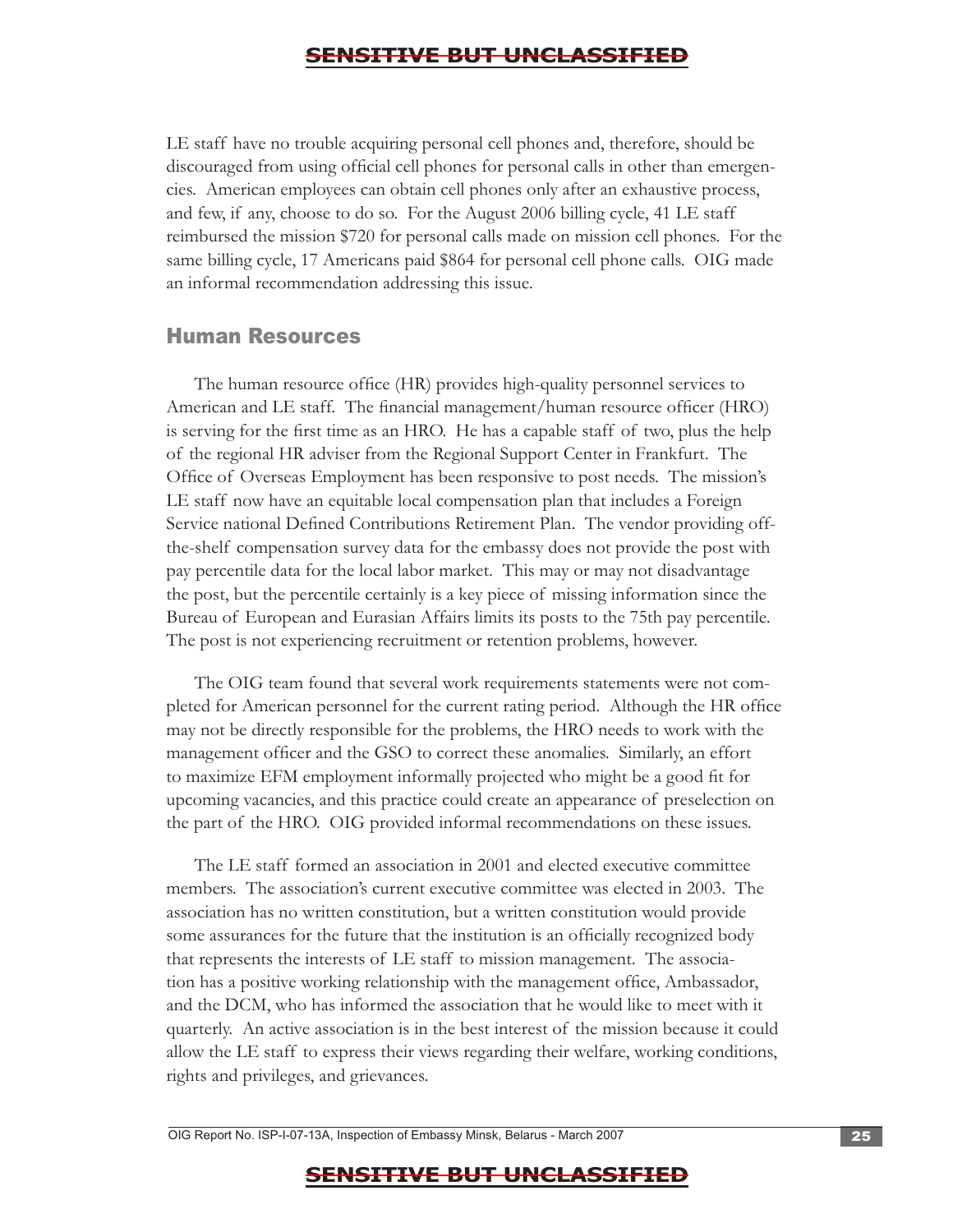**Recommendation 4:** Embassy Minsk should assist the locally employed staff association to draft written bylaws and should institute regularly scheduled meetings with the association. (Action: Embassy Minsk)

The LE staff said they believe that training opportunities are not evenly administered, and the awards program is not equitable. A review of historical LE staff training and awards indicates that the embassy has provided numerous training opportunities to LE staff and has an active awards program. By requiring individual development plans for each LE staff member, the post could facilitate training-related decisionmaking. Post management is already aware of the perceived inequities in the awards program and plans to provide more discipline for the program, including encouraging supervisors to submit valid nominations.

#### Post Language Program

Embassy Minsk has a robust language program for American and LE staff. There are two full-time Russian language instructors and one Belarusian/Russian language instructor on staff. Most instruction is individualized, involving one-onone sessions. The language program's efficacy was among the highest-rated services on the OIG questionnaires. The DCM's office management specialist is the post language officer. English-language instruction is available for the LE staff. The language services are provided through a contract.

### Equal Employment Opportunity, Civil Rights, and the Federal Women's Program

The Ambassador and DCM are newly arrived, and it is premature to judge their commitment to Equal Employment Opportunity, civil rights, or the Federal Women's Program. The Equal Employment Opportunity counselor has been in that job for approximately one year and has received the required training and program material. At the request of the mission, the Regional Support Center in Frankfurt provided two HR specialists to present classes on sexual harassment awareness. The classes were mandatory for all American and LE staff. The program's manager has been in that position for just a few months and lacks program materials. She is the post's first Federal Women's Program manager as the post has just reached the level of U.S.-citizen female employees that requires the creation of the position.

26 **26** OIG Report No. ISP-I-07-13A, Inspection of Embassy Minsk, Belarus - March 2007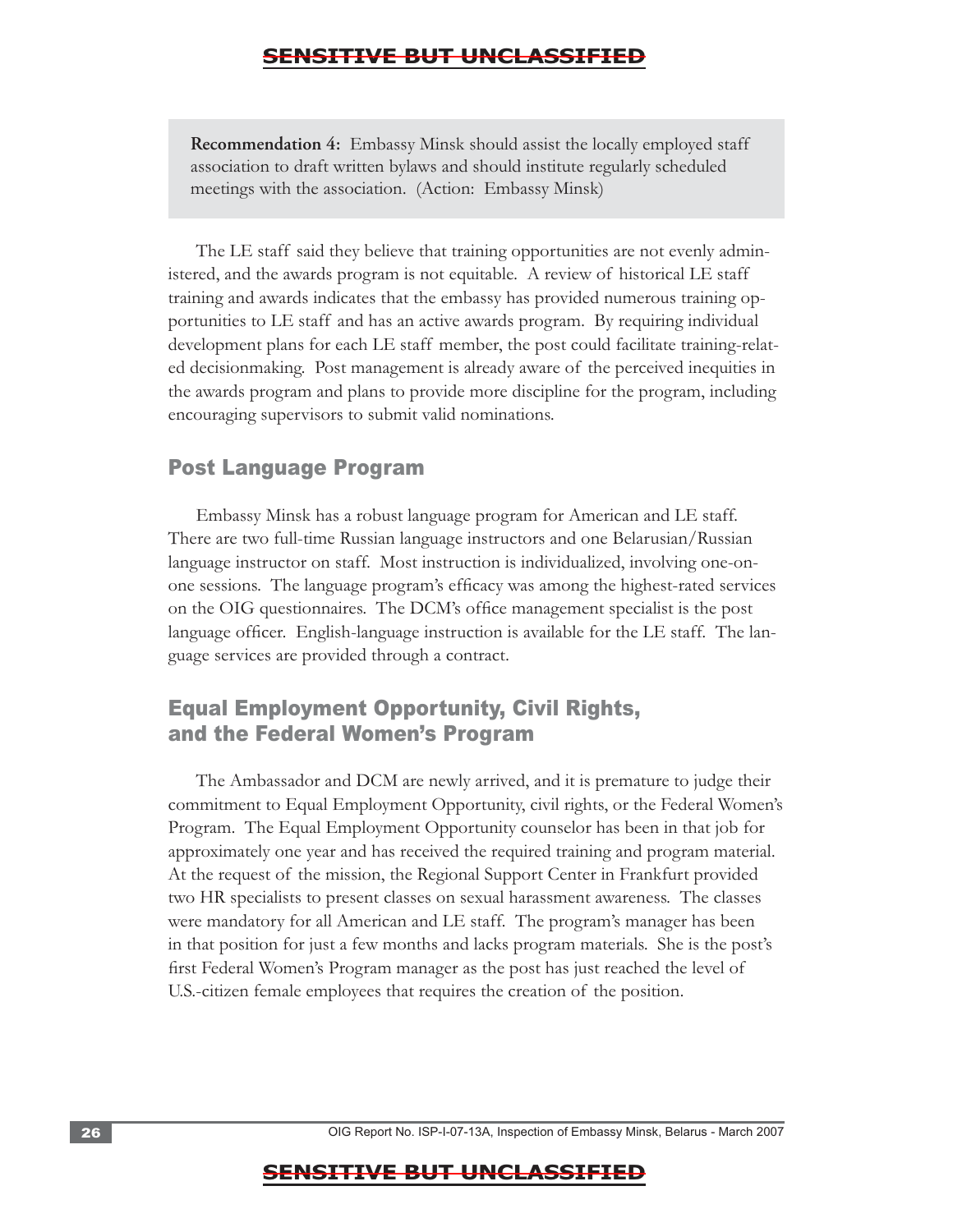# FINANCIAL MANAGEMENT

Management System Direct Connect.  $(b)$   $(2)(b)$   $(2)(b)$   $(2)(b)$   $(2)(b)$   $(2)$ (b) (2)(b) (2)(b) (2)(b) (2)(b) (2)(b) (2)(b) (2) The financial management office provides high-quality financial support services. The human resources/financial management officer is experienced and has a staff of five, plus support from the regional financial management officer at the Regional Support Center in Frankfurt. The staff is completely cross-trained. Operations of the financial management office have adapted wisely to current realities. A second voucher examiner position has been created and was recently filled. To reduce the burden on the financial management officer, the financial specialist has certifying authority for regular vouchers up to \$25,000. Enhanced connectivity with Global Financial Services - Charleston is provided via the web-based Regional Financial Due to host-country conditions, the post has a Department waiver that allows it to make cash payments up to \$10,000 without the approval of the management officer. Cash payments in excess of \$10,000 require the management officer's signature unless the payments are for rents or leases. As there is no United States Disbursing Office bank account in Belarus, the post, with the approval of the Global Financial Services - Charleston, has established its own local bank account.

Reviews of financial management office operations attest to its soundness. With few exceptions, the office complies with applicable Department regulations and governing policies. Cashiering operations appear sound, and funds are safeguarded. There are no active Suspense Deposits Abroad account balances. Financial plans and funds are appropriately managed. Voucher processing is timely and sound, and the accounts receivable operation is robust. Adherence to a phone policy that limits personal cell phone calls by LE staff will lessen the burden on the voucher examiner, who is responsible for accounts receivable and presently spends about a week per month handling phone bills.

The mission follows all applicable rules for business-class travel. Premium fares are only approved in accordance with Department regulations.

The mission has no policy warning against exchanging money on the black market nor does it have a policy addressing the requirements on American employees who wish to sell their vehicles locally and receive reverse accommodation exchange. During the inspection, policies addressing these topics were prepared for dissemination to mission personnel. A revision of the embassy's representation policy was being drafted.

OIG Report No. ISP-I-07-13A, Inspection of Embassy Minsk, Belarus - March 2007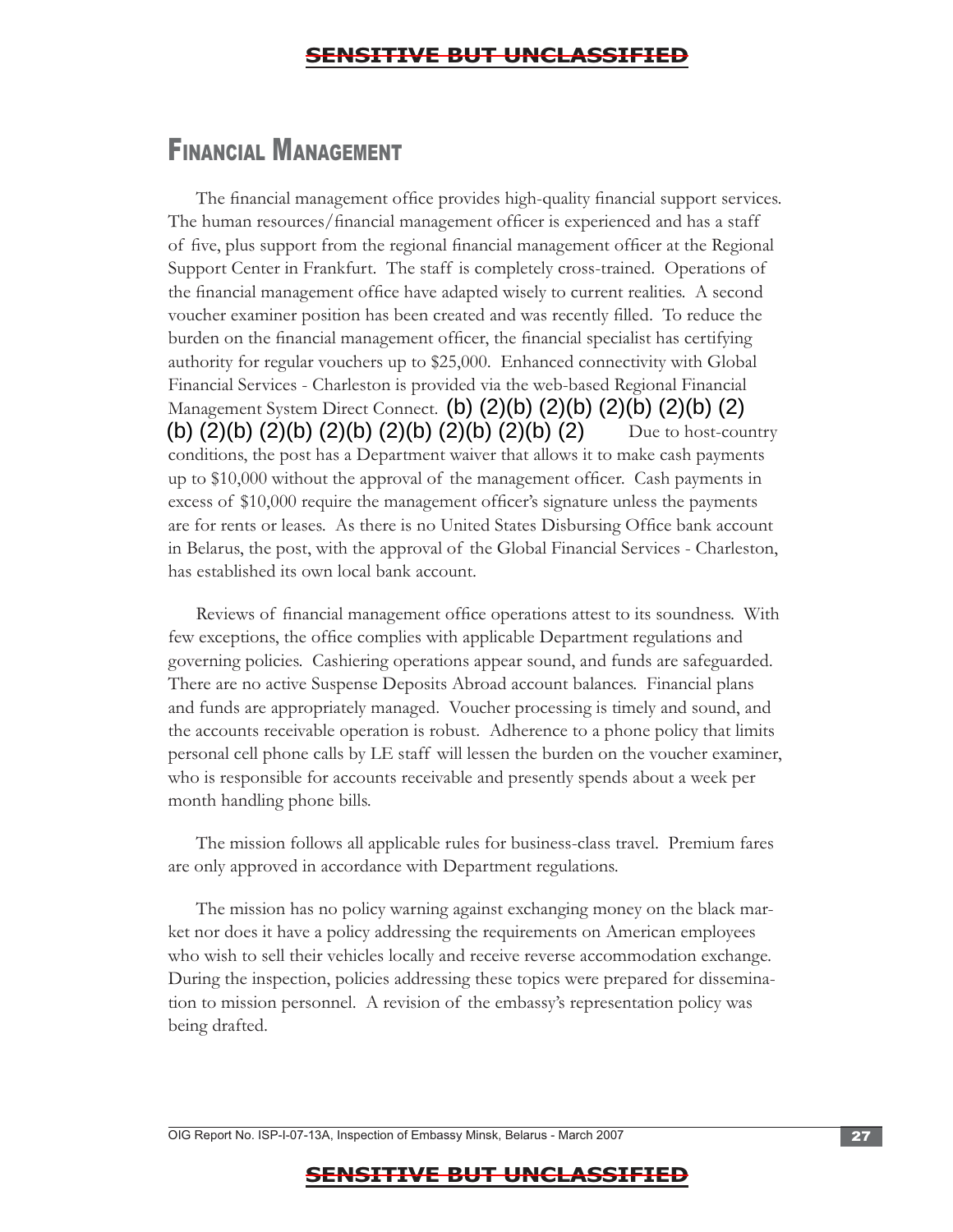A review of prior-year unliquidated obligations revealed that approximately \$85,000 in secure purchases made in FY 2002 and FY 2003 are still on the books. The financial management office is aware of this but has been stymied in researching the validity of the obligations and de-obligating those charges that are no longer valid. The financial management officer has been unable to retrieve supporting cables that ordered office furniture and equipment.

**Recommendation 5:** Embassy Minsk should request the assistance of the Office of Logistics Management in determining the status of secure orders placed by Embassy Minsk in fiscal years 2002 and 2003. (Action: Embassy Minsk, in coordination with A)

The PAO and the assistant PAO have current certificates of appointment as grants officers. The financial management office makes payments according to grant requirements and maintains grant payment status information. That office is not tasked with nor involved in the auditing of grantees' financial submissions for completeness or correctness.

# GENERAL SERVICES OPERATIONS

The GSO arrived during the inspection, ending a one-month gap that was filled by an able facilities manager. The gap was not a detriment because it provided the LE staff with the opportunity to demonstrate high technical expertise in their areas of responsibility and their effective use of that expertise. The succession of relatively inexperienced officers in the GSO position underscores the importance of having talented LE staff to conduct day-to-day business and provide first-echelon leadership and management. In this regard, the GSO section performs well, and records, observation, and 360-degree feedback show that it has moved quickly up the learning and mission-execution curves relatively quickly.

One notable project initiated by the previous GSO pertains to quality management and is an essential precursor to continuous improvement and establishing and maintaining high customer service levels. The LE GSO assistant has developed detailed process maps for each of the GSO sections. If the post decides to move forward with this project, the maps can become an integral component in a quality management system, such as International Standards Organization 9000:2001, that ties resources and action to strategic planning and goals. The system can provide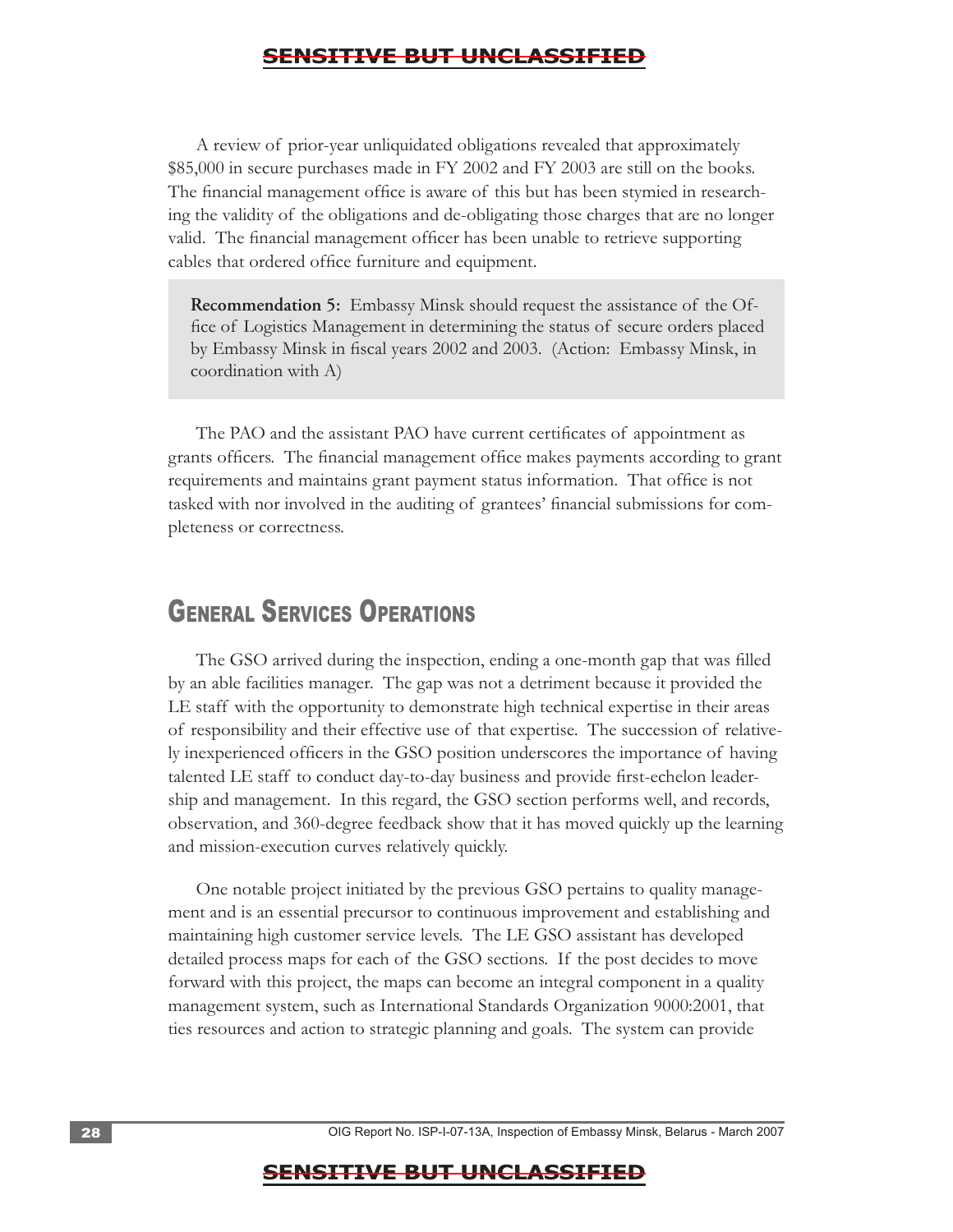a means of measurement to gauge performance and perform gap analyses. This would synchronize well with the President's Management Agenda and its emphasis on performance and results.

#### Procurement

The senior LE purchasing agent has been with the embassy for over three years and in his current position for only one month, yet he has a high level of knowledge and effectiveness. He displays an excellent command of procurement regulations, and the section's records appear complete and accurate. He enjoys the confidence of his peers, and the acting GSO praised him for his efforts, particularly in support of infrastructure projects that markedly improved the work environment; for example, the recently completed consular annex.

The procurement section appears to be well staffed, and its duties are fairly distributed among its employees. There are three warranted contracting officers at post: the GSO, management officer, and facilities manager. The section's records were well organized and complete, and most blanket purchase agreements were properly competed. (The one that was incomplete had a justification on file.) Purchase order files also were orderly, neat, and closed out properly, and included memorandums to the financial management office, reflecting when the order was completed. The staff members were knowledgeable and carried out their duties efficiently and effectively. The section's operations are largely automated by a Microsoft Access-based application that was developed at post, not the Department's web-enabled Post Administrative Software Suite (PASS) procurement application. PASS has capabilities that exceed the post's needs, but some features, such as a web interface with the financial management section for funds availability and electronic approval by the contracting officer, could provide efficiencies and savings. OIG informally recommended that the mission install the Web PASS procurement application and assess it against its locally developed application. If PASS provides more functionality and increases efficiency and effectiveness, the embassy should convert to it.

#### Motor Pool

The motor pool supervisor/dispatcher has a good command of the operational and managerial aspects of his job, resulting in a high level of customer service. He runs a very organized operation, which is reflected in the drivers' adherence to policies and procedures, the condition of his fleet, and the meticulousness of his records. The post recently published an updated motor vehicle policy that addressed authorized use, charges for other-than-authorized use, and request procedures. A

OIG Report No. ISP-I-07-13A, Inspection of Embassy Minsk, Belarus - March 2007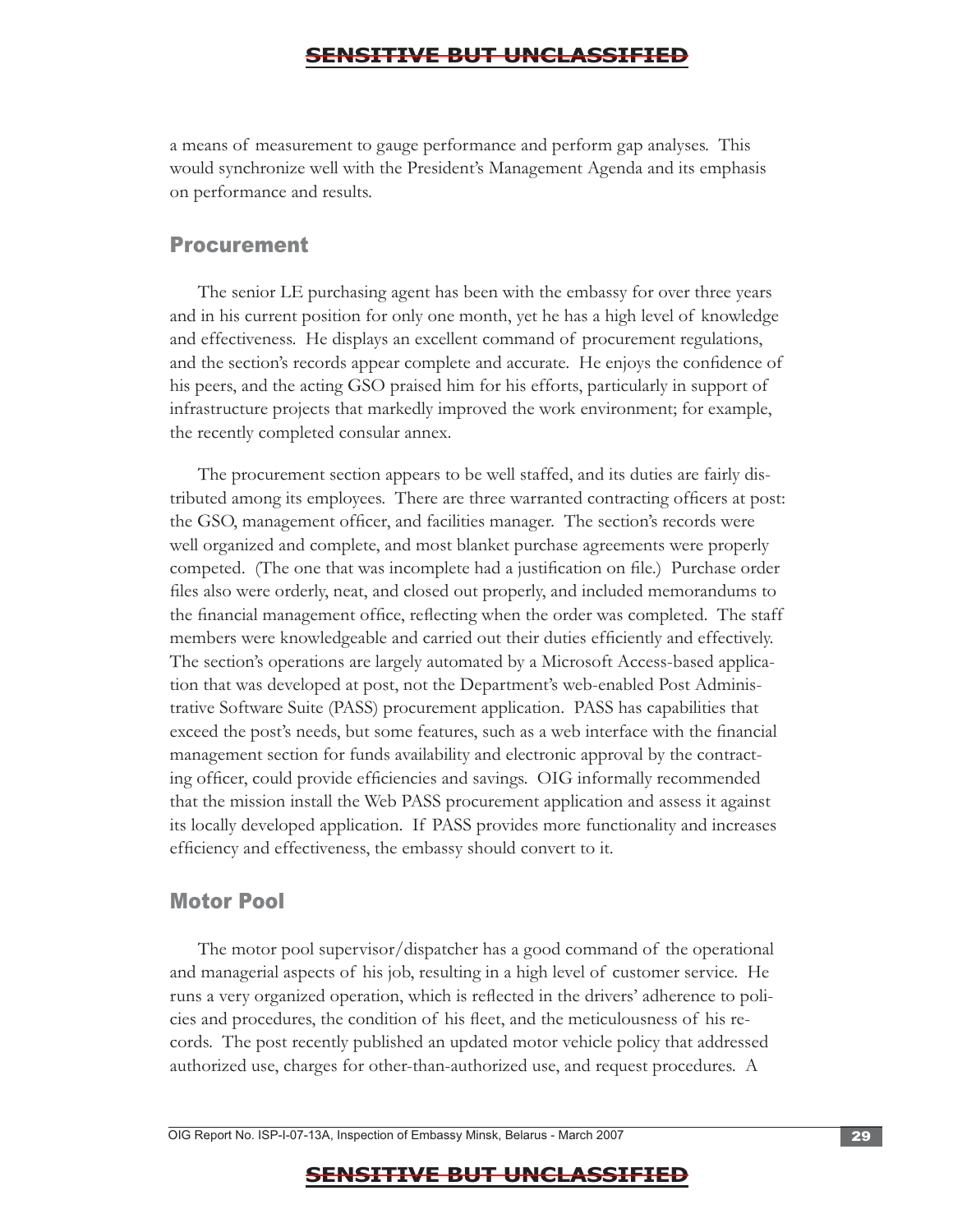spot check of daily vehicle usage reports showed that the drivers use them properly to document time, mileage, refueling, destinations, and passengers. The motor pool supervisor conscientiously gathers and synthesizes the data from his drivers, and from the Marine security guard and local guard force drivers, in a timely manner. Drivers refuel at local service stations, using a cashless electronic system that provides an accurate accounting of vehicle identification and the date and amount of purchase. The motor pool supervisor receives the consolidated invoice monthly and extracts pertinent data for various reports. On his own initiative, the supervisor developed a Microsoft Access-based application to track fuel consumption/efficiency, mileage, and maintenance, as well as to generate management reports for his and his supervisor's use. He was unaware of the Web PASS application, Vehicle Registration and Maintenance.

The drivers have an adequate "down room" close to the embassy parking area. However, there is no OpenNet Plus connectivity or workstations in the down room, and drivers do not have accounts on the system. Since the motor pool supervisor/ dispatcher is located in a different part of the compound, connectivity could be used to disseminate information electronically. In addition, individual accounts could let the drivers access information and online instruction that could help with career mobility and professional development.

#### Property

The property section has made significant strides since the last OIG inspection. Its system of accountability has improved, and its recent annual inventory results were within acceptable limits. Its warehouse facility, which was acquired since the last inspection, has adequate space and segregated areas for USAID and the Defense attaché office. The warehouse, however, has inadequacies. For example, the basement storage area is accessible by two means: a steep stairwell that is difficult to negotiate under any circumstances, much less while handling any materials, and an antiquated freight elevator that can be operated only by a person who is not an embassy employee and who works from 9 a.m. to 6 p.m., Monday through Friday. The same basement area has experienced flooding, so the post installed a sump pump and now stores items on pallets. The general condition of the warehouse, along with the shortcomings described above, prompted the previous GSO to initiate an ongoing search for a more suitable warehouse. On an operational level, the section supervisor and his colleagues are well versed in receiving and issue-and-disposal processes, and a spot check of their records substantiated this.

Another less-than-optimal aspect of the property section is its lack of a proper receiving area. The most recent Chief of Mission Certification (Minsk 000717) said

30 . OIG Report No. ISP-I-07-13A, Inspection of Embassy Minsk, Belarus - March 2007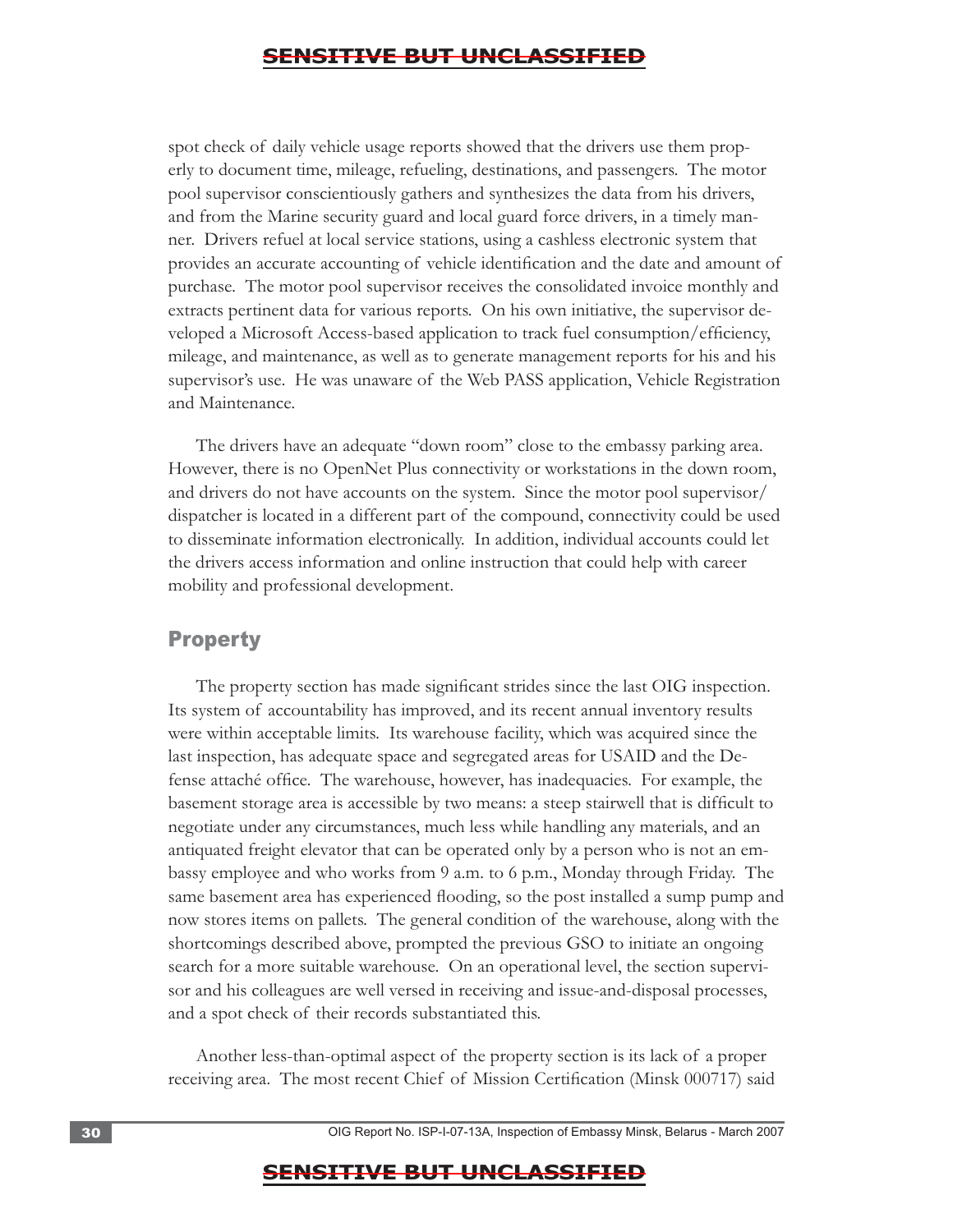the OIG team, which discussed it with the acting GSO and the management officer.<br>There are several options available and the resources to resolve the issue exist or are the receiving area "is part of a larger room used by several members of [the] GSO property staff " and a "separate, lockable receiving area would provide additional control in our management of personal property." This situation was verified by reasonably available. In the meantime, the LE property section chief and the receiving clerk are coping with this situation.

#### Real Property and Facilities Maintenance

Most employees are housed in apartments, which comprise the vast majority of residential units that are relatively close to the chancery. The common and entry areas of the apartments may be less than desirable, but the units themselves appear to meet space standards and are well maintained and in excellent condition. The facilities manager said that his staff normally responds within 24 hours to requests for routine maintenance, which is well within acceptable standards. The management assistant who handles short-term leases has an excellent rapport with landlords, resulting in timely execution of the work for which landlords are responsible. The interagency housing board meets regularly, maintains minutes of the meetings, and approves housing assignments and appeals. Surveys, interviews, and other feedback indicate that, with few exceptions, employees are satisfied with their housing.

However, the embassy's demographics are changing, and more families are arriving at post, warranting a reexamination of the housing pool. The mission must establish a housing profile, per 15 FAM 222b. (It was formerly exempt from that requirement due to its Special Embassy Program status.) The profile will provide the basis for deciding the type and size of units to include in the pool. Once the profile is approved by OBO, the mission can begin bringing the housing pool into closer alignment with projected needs.

**Recommendation 6:** Embassy Minsk should develop and implement a housing profile that will more closely align the embassy's projected needs with its changing employee demographics. (Action: Embassy Minsk)

OIG Report No. ISP-I-07-13A, Inspection of Embassy Minsk, Belarus - March 2007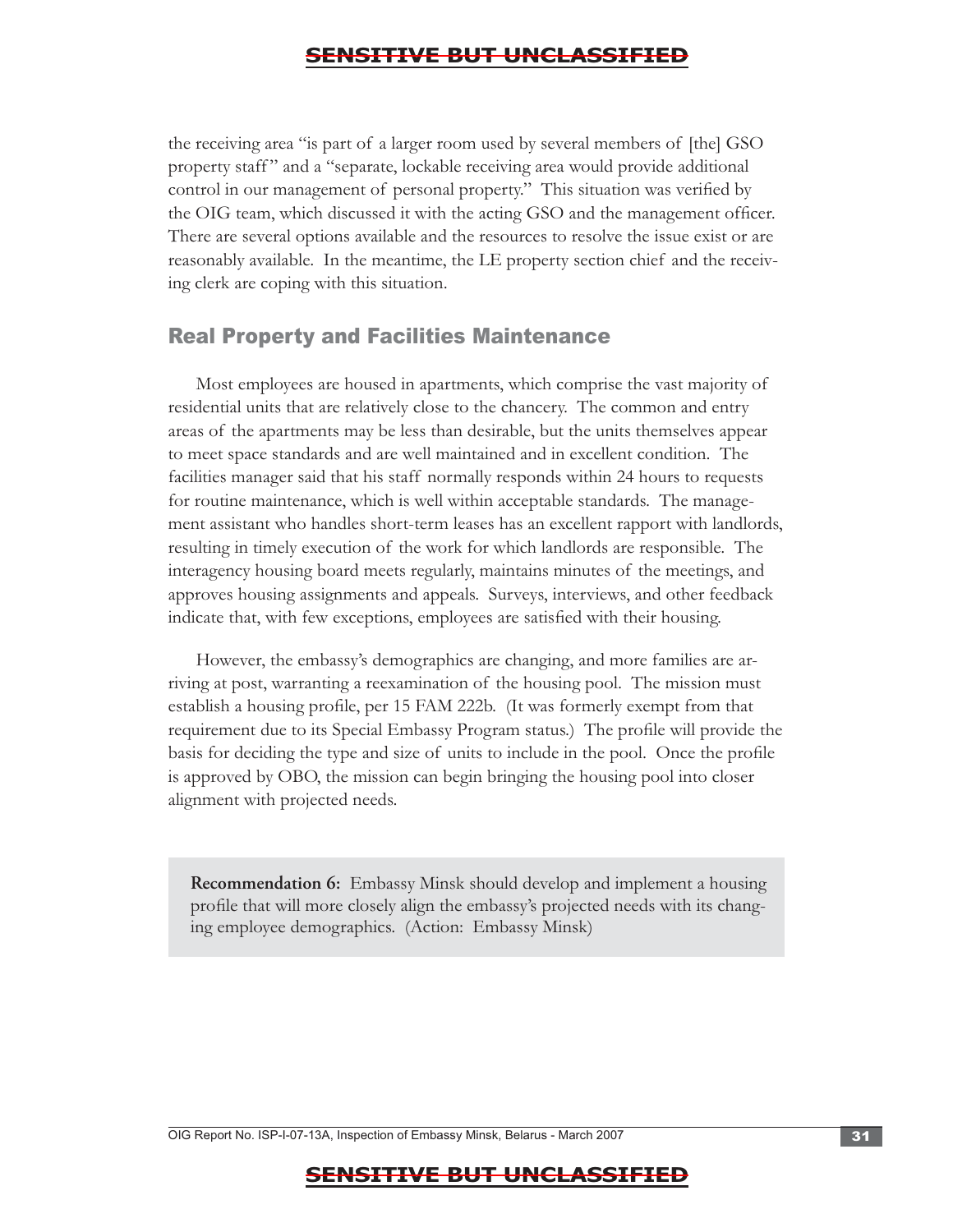#### **Travel**

Travel is coordinated by a GSO employee who works with airlines directly and with a local travel agency that is affiliated with the General Services Administration's Travel Management Center contractor. However, the embassy does not have a contract with that contractor. In addition, the embassy uses the Government Travel Request form (SF1169) to procure airline tickets, a practice that is increasingly rare in the Department. About 30 of these forms are used per year. The financial management officer controls the travel request forms, issuing them as needed. It is unclear why the current system is used. The inspection team informally recommended that the embassy consider an alternative method, such as a centrally billed account that could streamline the process. A contract with the local Travel Management Center could also improve efficiency and/or effectiveness.

# INFORMATION MANAGEMENT AND INFORMATION SYSTEMS **SECURITY**

Embassy Minsk's information technology (IT) staff operates a satisfactory information management and information systems security program, although several areas require attention. The IT staff consists of four full-time American employees, a full-time LE staff member who handles the embassy's systems operation, and one full-time and five part-time LE staff who handle mailroom and telephone functions. A part-time EFM assists with systems administration and other duties, and a Regional Information Management Center technician based in Minsk supports telephone operations for this and other neighboring posts. The IT staff supports over 120 unclassified users in the chancery and PAS annex building.

A first-tour information program officer and second-tour information systems officer competently handled all IT operations during a prolonged staffing gap in the information management officer (IMO) position in early 2006. The current IMO has been at post for several months and has identified areas for improvement. The IT staff has made substantial progress in creating and updating required IT systems documentation and standard operating procedures. An inventory reconciliation has also been performed and completed. IT operations could benefit from enhanced IMO management and oversight of IT staff initiatives and from increased communication between the management officer and IT staff. Additional areas for improvement include better help desk services, training in specialized functions for American and LE staff, and an improved Intranet site. Improvement is needed also in other areas that are discussed in the classified annex to this report.

32 . OIG Report No. ISP-I-07-13A, Inspection of Embassy Minsk, Belarus - March 2007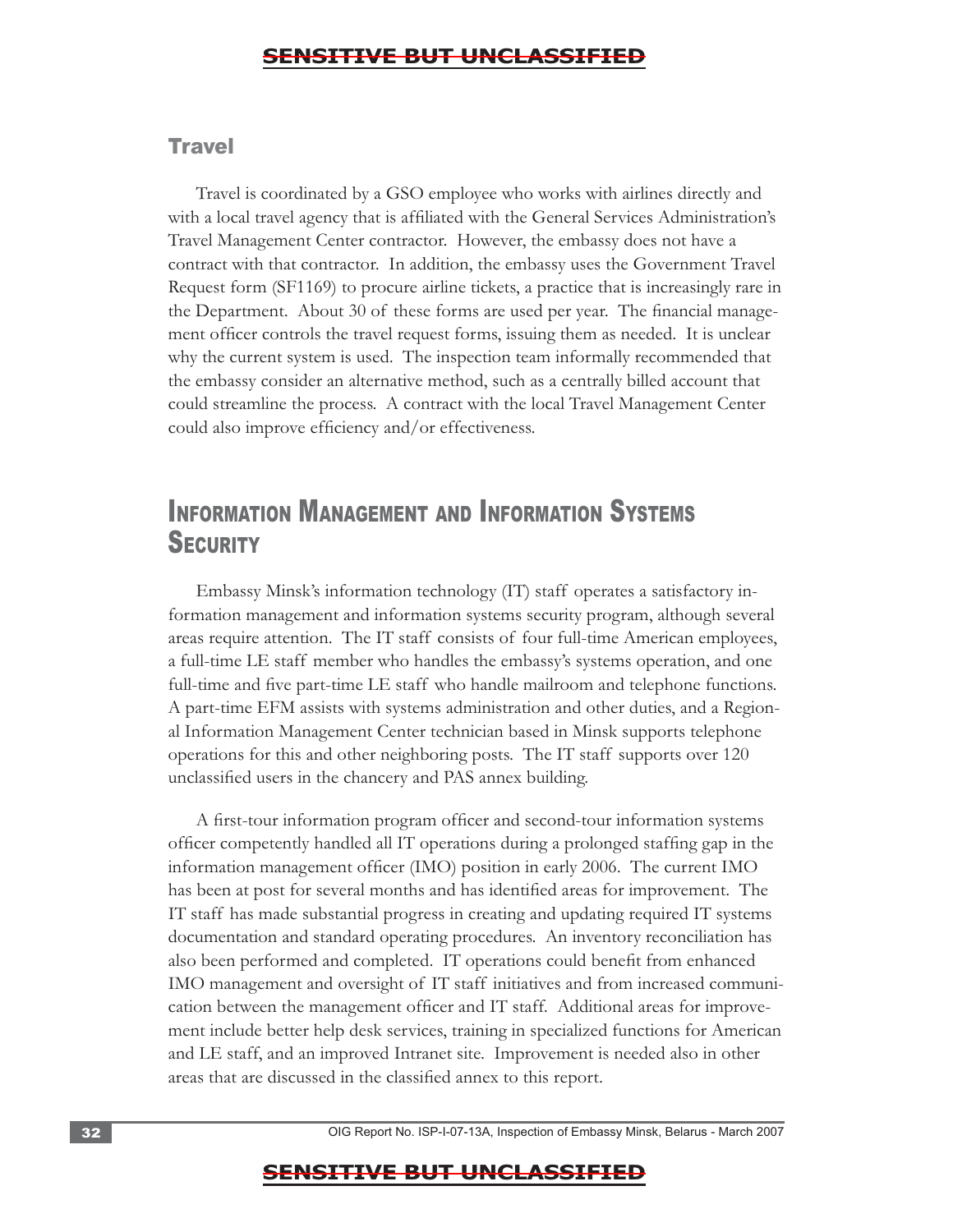#### Help Desk Services

The information service center's (ISC) help desk is not organized or managed to provide adequate customer service. It lacks designated help desk staff and has no tracking database to annotate and resolve issues. Without a designated help desk staff and a tracking database, the ISC cannot resolve service calls in a timely manner. The help desk staff misplaces service requests and does not give priority to issues requiring immediate action. IT management is unable to monitor the time spent resolving pending issues or to determine whether an issue was addressed at all. The result has been customer complaints and low customer-service scores on OIG's questionnaires.

Help desk procedures do not designate specific ISC staff as having responsibility for maintaining the help desk or identify the preferred method, i.e., e-mail or phone, for reporting service calls. The ISC also has not defined timeframes and priorities for resolving service calls. Embassy senior management must continuously emphasize the importance of having embassy staff members follow help desk procedures, to ensure that adequate customer service is provided.

**Recommendation 7:** Embassy Minsk should establish help desk procedures that include designating the information service center staff and the preferred method for reporting and resolving service requests and should set timeframes for resolution of support requests. (Action: Embassy Minsk)

The OIG team discussed with ISC the Department's Universal Trouble Ticket tool and how it might serve as a potential solution for tracking help desk service requests. Universal Trouble Ticket is a web-enabled and centralized tracking system available to any organization having authorized access to the Department's unclassified network. Universal Trouble Ticket is being used by over 100 bureaus, embassies, and consulates as a help desk tracking database. Using Universal Trouble Ticket would allow the ISC to open and track service calls, create reports, track the service provided to embassy staff, and make necessary changes. The ISC has begun preliminary discussions with the Department and plans to use the tracking system.

#### **Training**

The IMO does not have individual development training plans for American or LE staff. According to 5 FAM 121.1 b.3d, the IMO is responsible for developing individual development training plans for staff, which helps ensure that these employees have the skills to support mission programs and to encourage their own pro-

OIG Report No. ISP-I-07-13A, Inspection of Embassy Minsk, Belarus - March 2007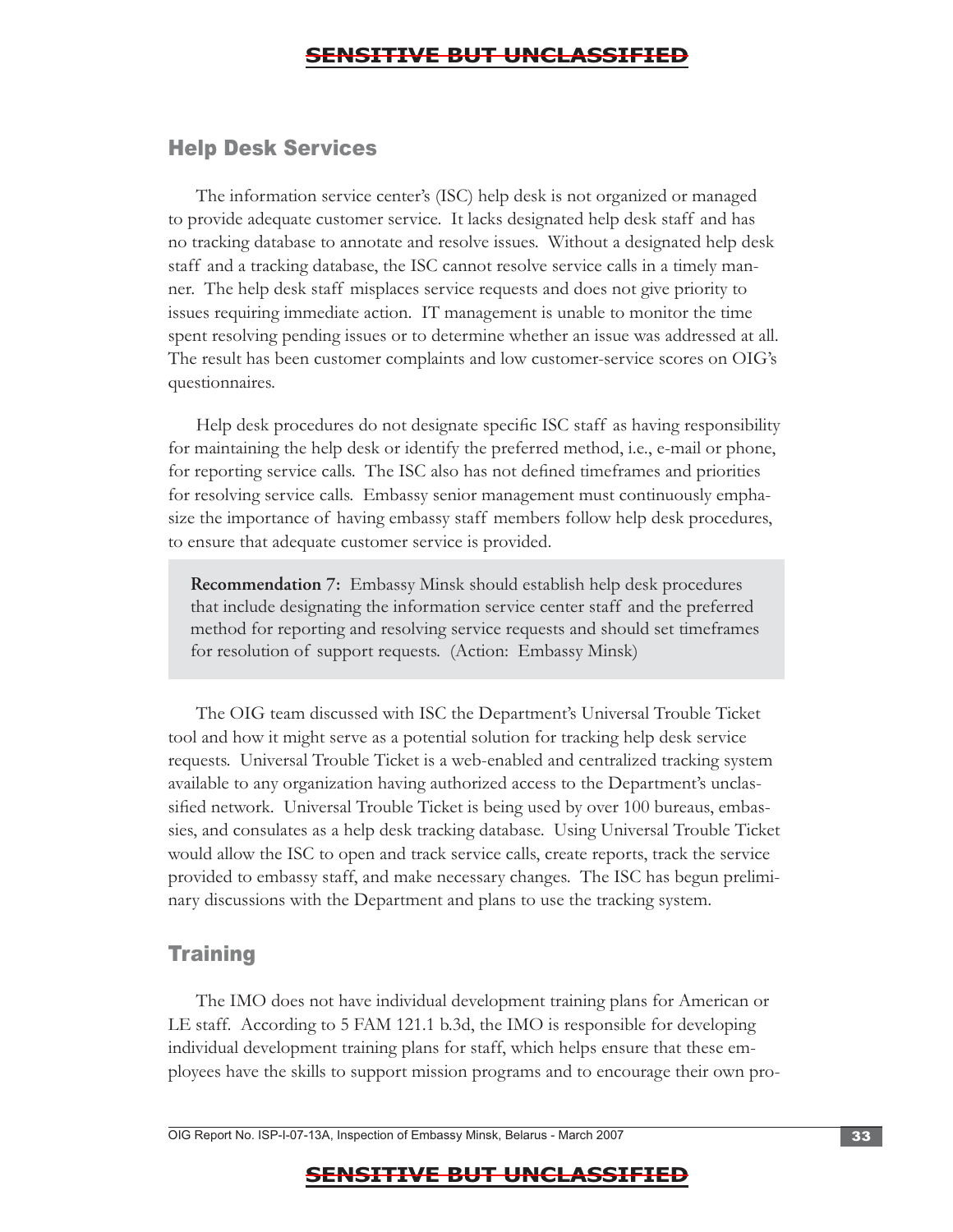fessional growth. Without individual development training plans, IT management is unaware of areas where training may be required to ensure sufficient customer service.

A review of training records shows that only one IT staff member is trained on consular applications. Without a trained backup employee, the consular section cannot be certain of access to IT support. With the consular section processing as many as 500 visas and requests for services per week, IT staff must be adequately trained to support this important function.

**Recommendation 8:** Embassy Minsk should develop an individual development training plan based on assigned job responsibilities, mission needs, and professional development for each American and locally employed information technology employee. (Action: Embassy Minsk)

**Recommendation 9:** Embassy Minsk should train the information technology section's American employees and appropriate locally employed staff on consular applications. (Action: Embassy Minsk)

#### Web Site Content Management

The content management and organization of Embassy Minsk's Intranet site needs improvement. Embassy staff members' responses to the OIG questionnaires indicate that the web site contains outdated information and is difficult to navigate. At present, each section of the embassy is responsible for providing the IT section with new material for the site, and IT staff updates the web site as soon as the material is received. However, insufficient coordination and inattention by some embassy sections has resulted in outdated information remaining on the web site. In accordance with 5 FAH-8 H-211.2 and 5 FAH-8 H-611, a program manager must be assigned to manage each web site. Senior embassy management recognizes that content management of the web site is an issue and had begun discussions to address it.

**Recommendation 10:** Embassy Minsk should assign one employee to regularly coordinate and gather from embassy sections updated information for the embassy Intranet site and provide it to the information technology staff. (Action: Embassy Minsk)

34 . OIG Report No. ISP-I-07-13A, Inspection of Embassy Minsk, Belarus - March 2007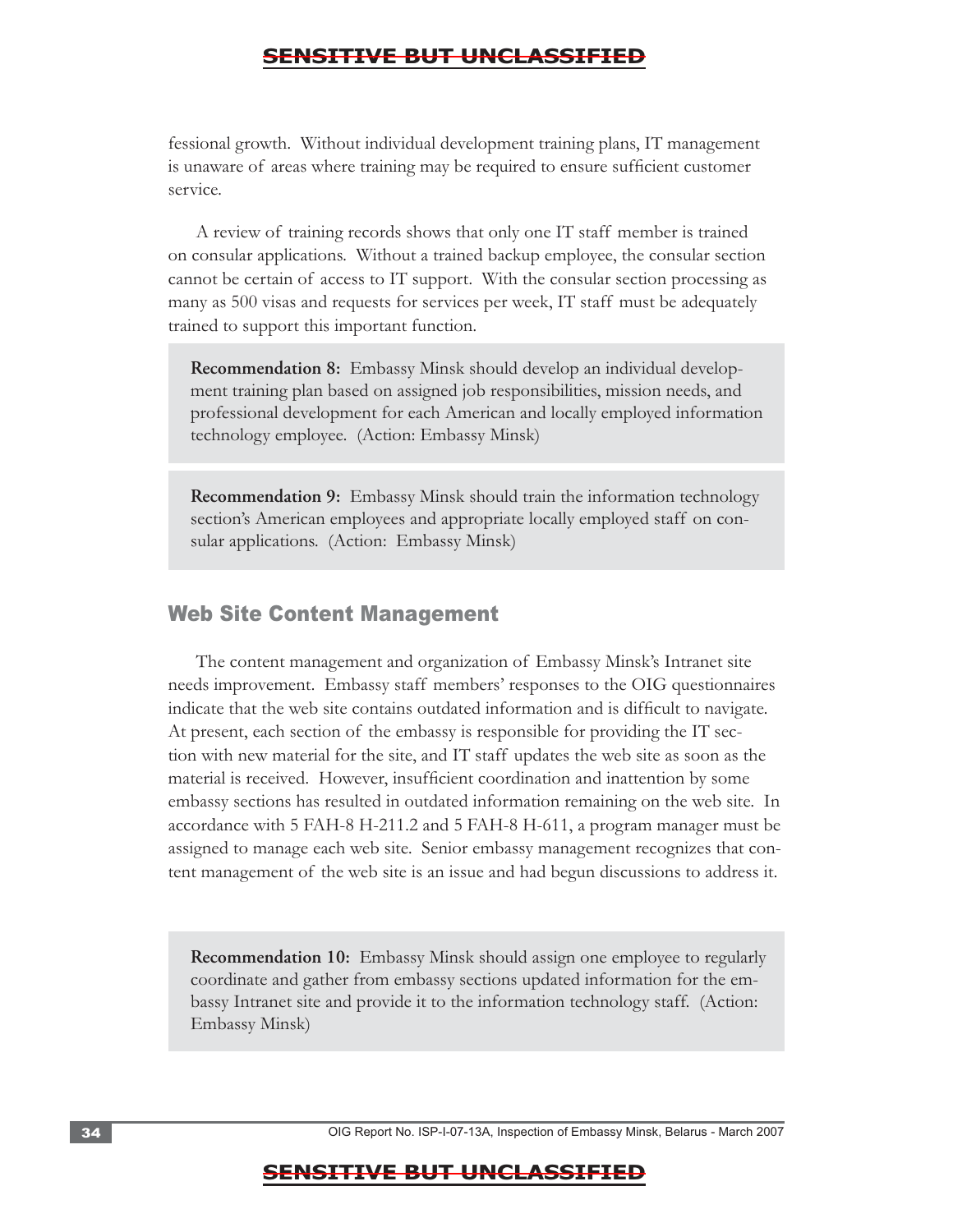# QUALITY OF LIFE

# **COMMUNITY LIAISON OFFICE**

 range from housing to food safety, and can address issues from various perspectives. Her working relationship with the management officer appears to be excellent. The current community liaison office (CLO) coordinator is widely lauded for her service in virtually every one of her eight areas of responsibility, particularly for her work in welcoming and orientation. This is her first stint as a CLO coordinator, but she is extremely comfortable in her role and exhibits a great awareness of the post's mood due to her communication skills. She is conversant on clients' issues, which

Although a CLO coordinator normally reports directly to the management officer or management counselor, the mission instead has elected to diverge from this guidance. At the time of the inspection, the DCM supervised the coordinator. OIG informally recommended that the supervision of the coordinator be realigned in accordance with Family Liaison Office guidance, so that the coordinator reports to the management officer.

# **MEDICAL UNIT**

The medical unit is staffed by a part-time EFM who was trained as a nurse in Ukraine and a part-time LE physician who was trained as a pediatrician and whose command of English allows adequate communication with embassy employees. They provide direct medical care during office hours in the medical unit and are on call 24 hours a day, seven days a week. They also act as liaison and interpreters for employees who are treated by local medical care providers, virtually all of whom do not speak English. In fact, the dearth of adequate local care and the language barrier dictate that the nurse and doctor spend much of their time accompanying patients to consultations and treatments, which detracts from the time available for them to perform administrative and medical tasks in the medical unit. Moreover, the post's ICASS medical service and standards are not well defined. As a result, service providers are not certain of the parameters within which to operate, and customers' expectations are left to broad interpretation. That leads to suboptimal use of limited

OIG Report No. ISP-I-07-13A, Inspection of Embassy Minsk, Belarus - March 2007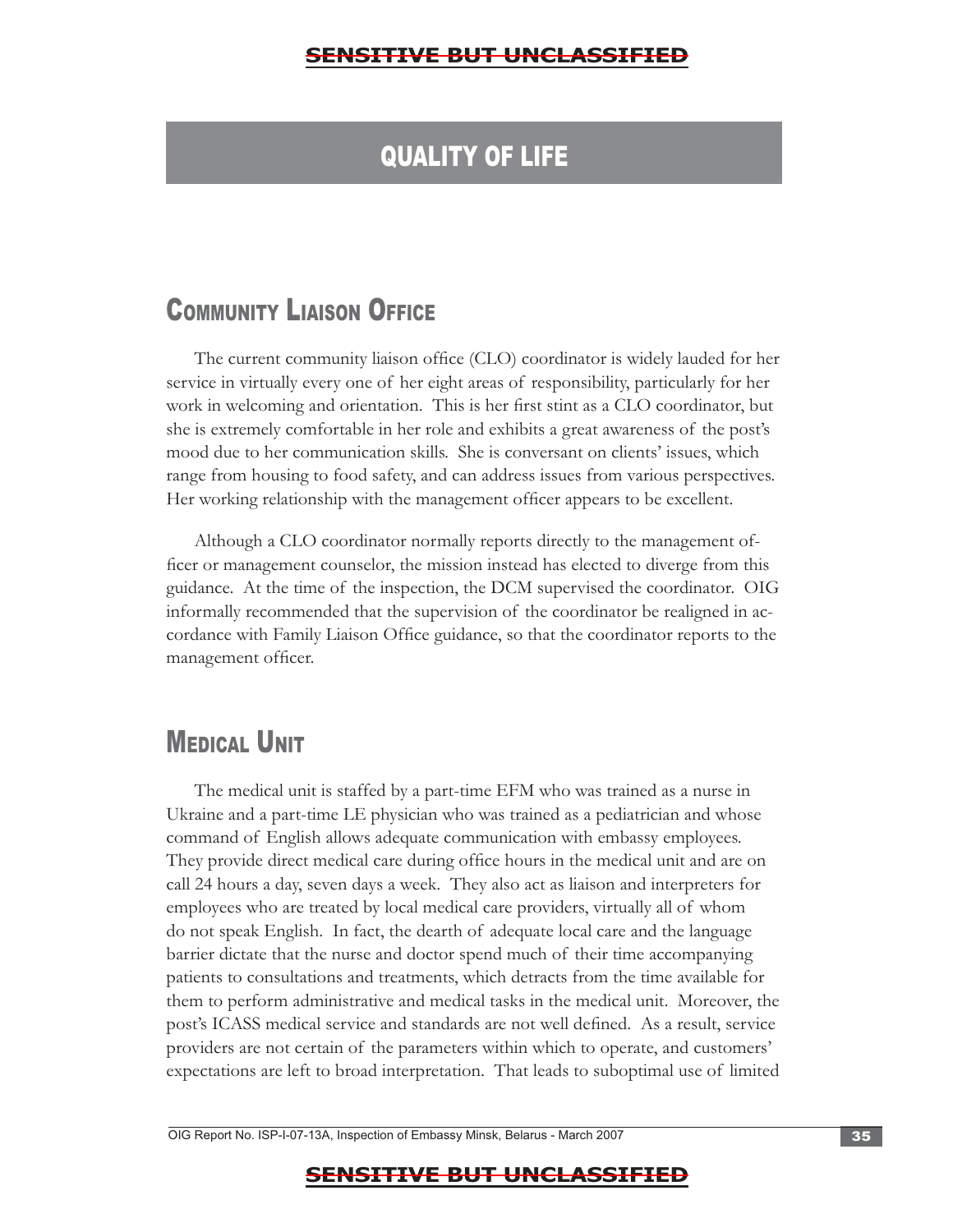resources, diminished customer service, and elevated but unfulfilled patient expectations. The mission could address these issues by defining the services and standards via standard ICASS procedures, providing commensurate resources, disseminating the information to customers, and enforcing the system. The OIG team informally recommended that the management officer act as soon as possible to address the issues of service definition and standards, which should improve service and manage customer expectations.

Another component of a comprehensive solution would be assignment of a Foreign Service health practitioner, as the post requested in its MPP. The regional medical officer in Moscow and the regional health manager in Brussels support this request, particularly because the post may not be as fortunate in the future in finding another EFM as qualified as the current incumbent.

The medical unit and the regional medical officer have previously worked with the cafeteria's licensee regarding sanitation, hygiene, and food preparation practices. In addition, the licensee is obligated to provide the results of its employees' health examinations to the regional medical officer and to observe specific sanitation practices. However, a more formal and structured program is warranted, particularly as there were reported but unconfirmed cases of food poisoning occurring in the cafeteria. While progress has been made in improving cafeteria operations, the embassy should develop and implement a plan to coordinate the actions of its medical unit, regional medical officer, and the licensee to ensure standards are upheld. OIG made an informal recommendation to address this issue.

# (b) (6)(b) (6)

 is an independent, coeducational school for grades prekindergarten through 12. The Office of Overseas Schools considers the school's curricula and programs to be adequate for up to grade eight.  $(b)$   $(6)$ (b) (6)(b) (6)(b) (6) (b) (6)(b) (6)(b) (6)(b) (6)(b) (6)(b) (6)(b) (6)(b) (6)(b) (6)(b) (6) (b) (6)(b) (6)(b) (6)(b) (6)(b) (6)(b) (6)(b) (6)(b) (6)(b) (6) The modest facility includes four classrooms, a library, and a computer laboratory. The mission enjoys good relations with the school's director, and the DCM is on the school's advisory board. Other than this and the handling of official school mail, the mission is not providing other assistance to the school.

36 **36** . OIG Report No. ISP-I-07-13A, Inspection of Embassy Minsk, Belarus - March 2007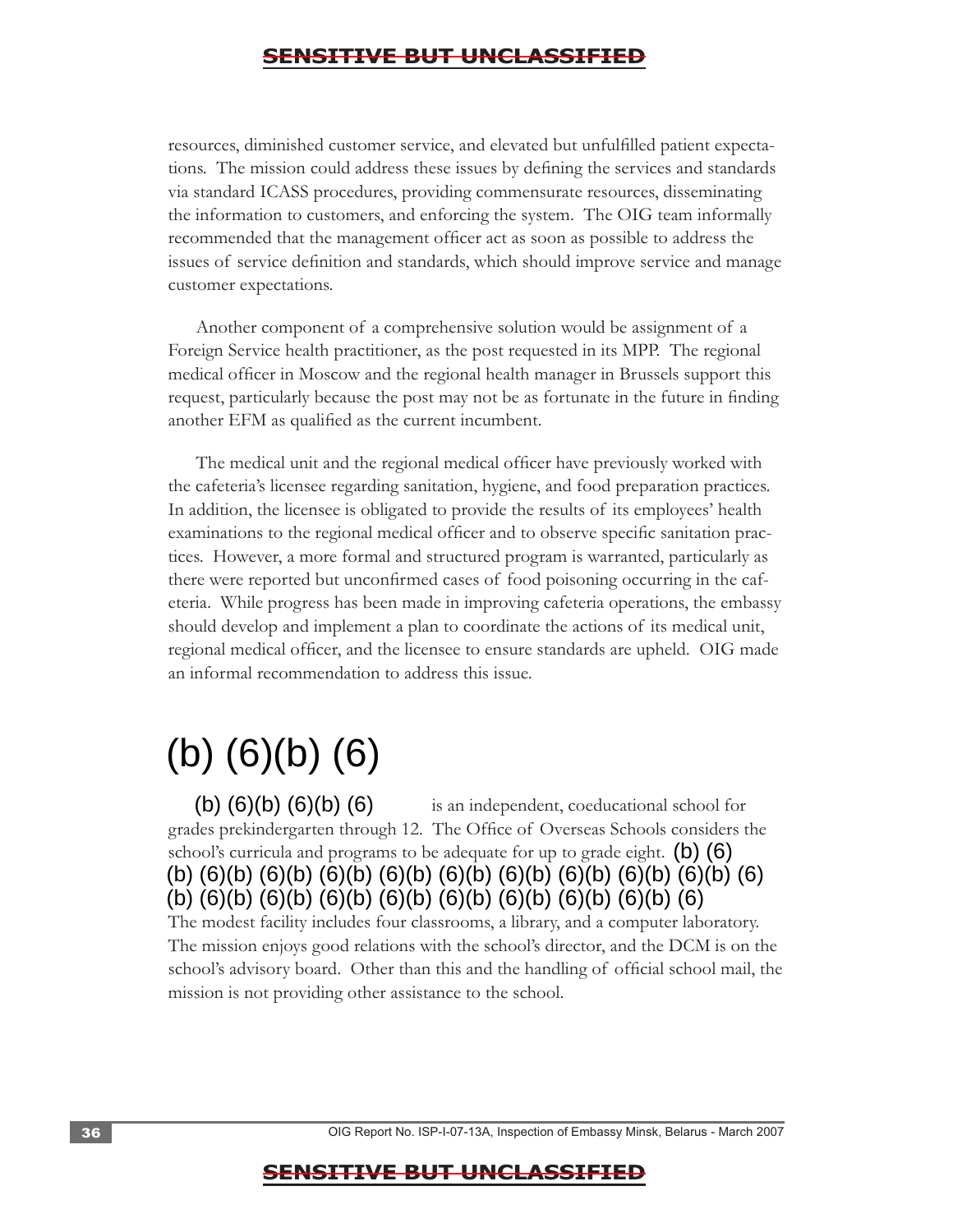The Office of Overseas Schools has provided grants to the  $(b)$   $(6)(b)$   $(6)$ (b) (6) since FY 1994. In FY 2005 it provided \$7,000 to support salaries and another \$4,600 to assist the school's upgrade of security. In FY 2006 it provided \$7,000 to support salaries and \$3,000 to purchase U.S. educational materials, supplies, and equipment. Grant expenditures were used in accordance with the grant agreements.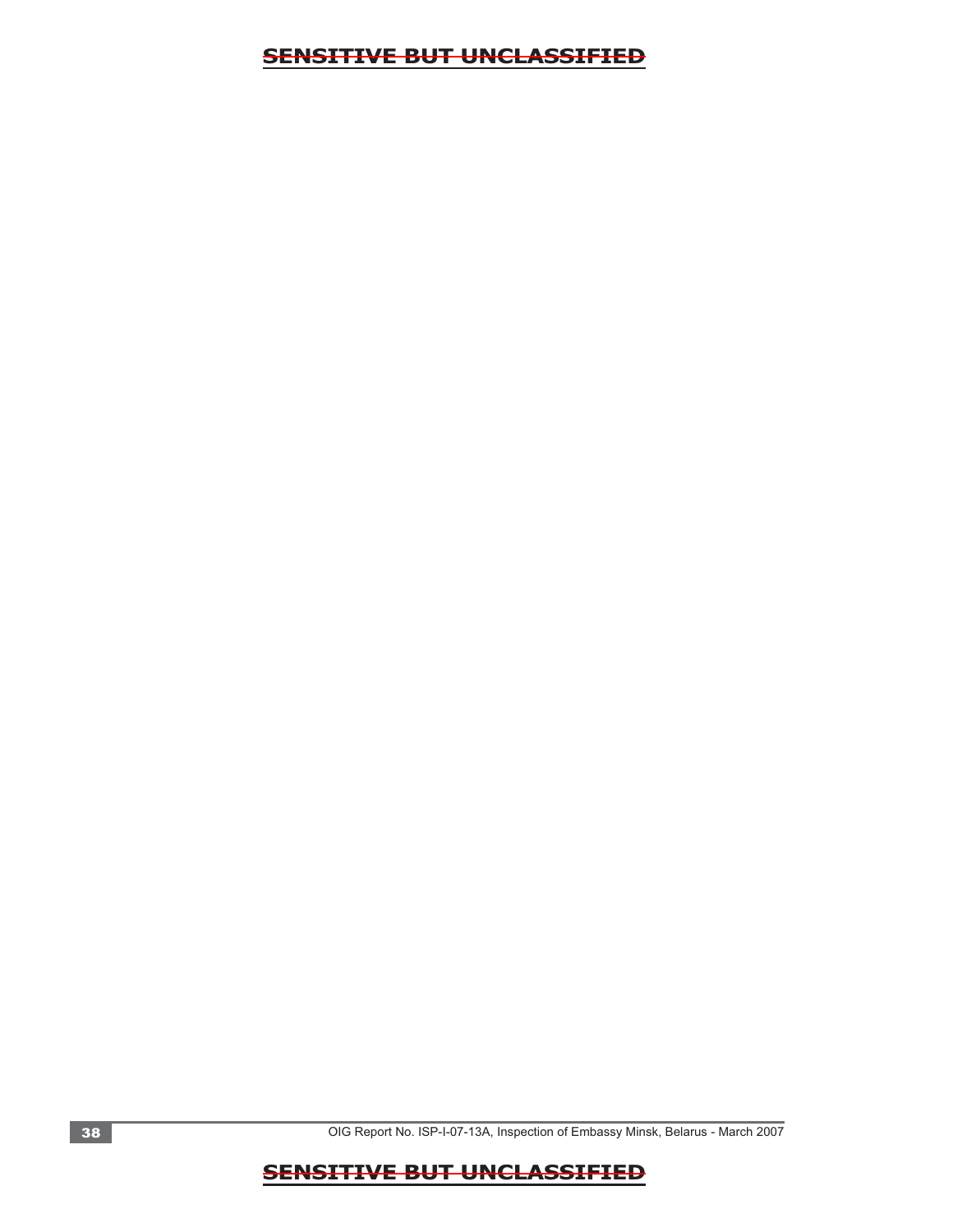# FORMAL RECOMMENDATIONS

- **Recommendation 1:** The Bureau of Overseas Buildings Operations should adhere to its plan to fully fund the Embassy Minsk renovation and expansion project in FY 2008, as stated in the Bureau's Long-Range Building Plan. (Action: OBO)
- **Recommendation 2:** Embassy Minsk should review the FY 2003 architectural and engineering drawings for the proposed chancery renovation and ensure that the drawings accord with its projected staffing and space needs. (Action: Embassy Minsk)
- **Recommendation 3:** Embassy Minsk should design and implement a plan for the International Cooperative Administrative Support Services council to improve communications and to measure services. (Action: Embassy Minsk)
- **Recommendation 4:** Embassy Minsk should assist the locally employed staff association to draft written bylaws and should institute regularly scheduled meetings with the association. (Action: Embassy Minsk)
- **Recommendation 5:** Embassy Minsk should request the assistance of the Office of Logistics Management in determining the status of secure orders placed by Embassy Minsk in fiscal years 2002 and 2003. (Action: Embassy Minsk, in coordination with A)
- **Recommendation 6:** Embassy Minsk should develop and implement a housing profile that will more closely align the embassy's projected needs with its changing employee demographics. (Action: Embassy Minsk)
- **Recommendation 7:** Embassy Minsk should establish help desk procedures that include designating the information service center staff and the preferred method for reporting and resolving service requests and should set timeframes for resolution of support requests. (Action: Embassy Minsk)
- **Recommendation 8:** Embassy Minsk should develop an individual development training plan based on assigned job responsibilities, mission needs, and professional development for each American and locally employed information technology employee. (Action: Embassy Minsk)

OIG Report No. ISP-I-07-13A, Inspection of Embassy Minsk, Belarus - March 2007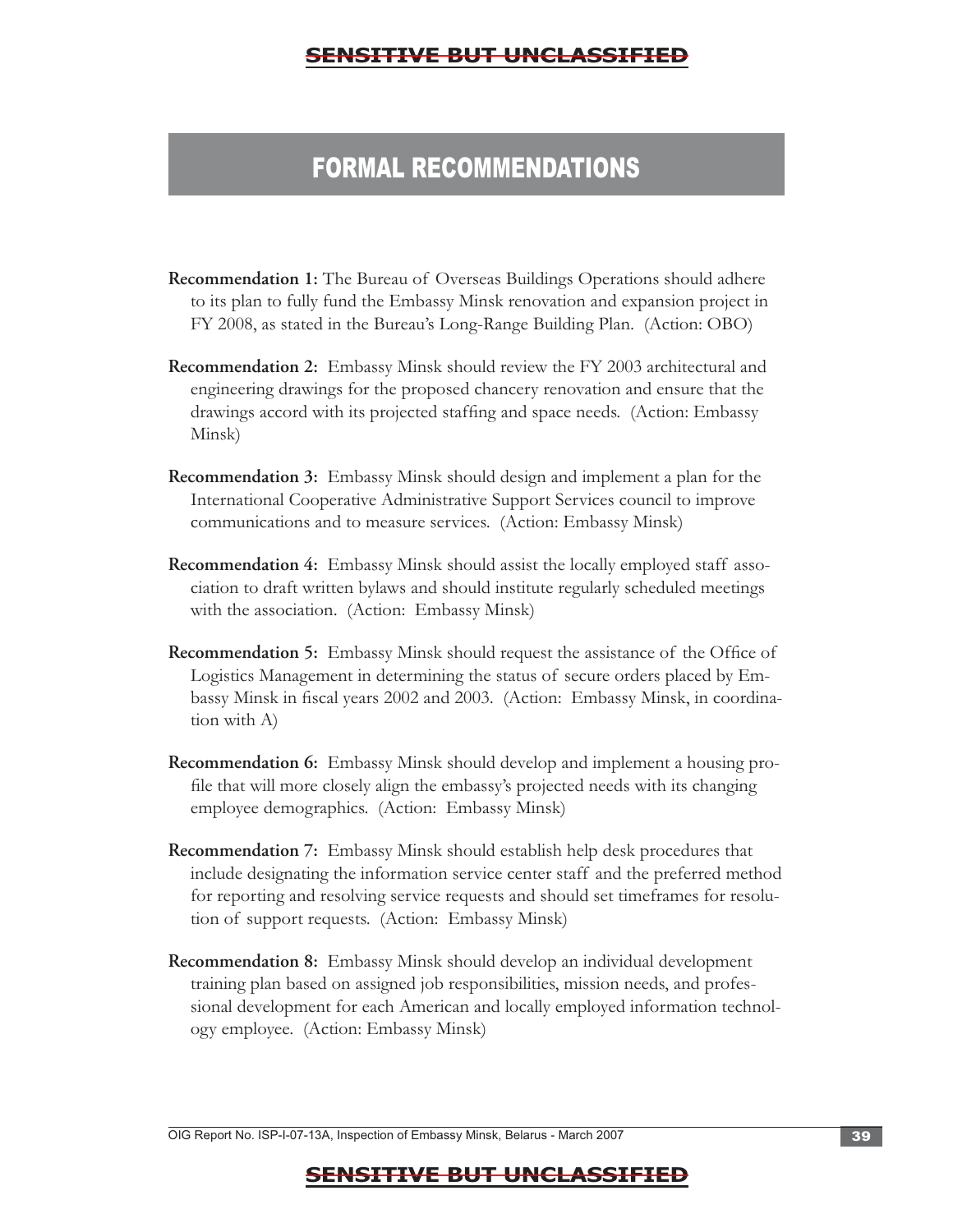- **Recommendation 9:** Embassy Minsk should train the information technology section's American employees and appropriate locally employed staff on consular applications. (Action: Embassy Minsk)
- **Recommendation 10:** Embassy Minsk should assign one employee to regularly coordinate and gather from embassy sections updated information for the embassy Intranet site and provide it to the information technology staff. (Action: Embassy Minsk)

40 . OIG Report No. ISP-I-07-13A, Inspection of Embassy Minsk, Belarus - March 2007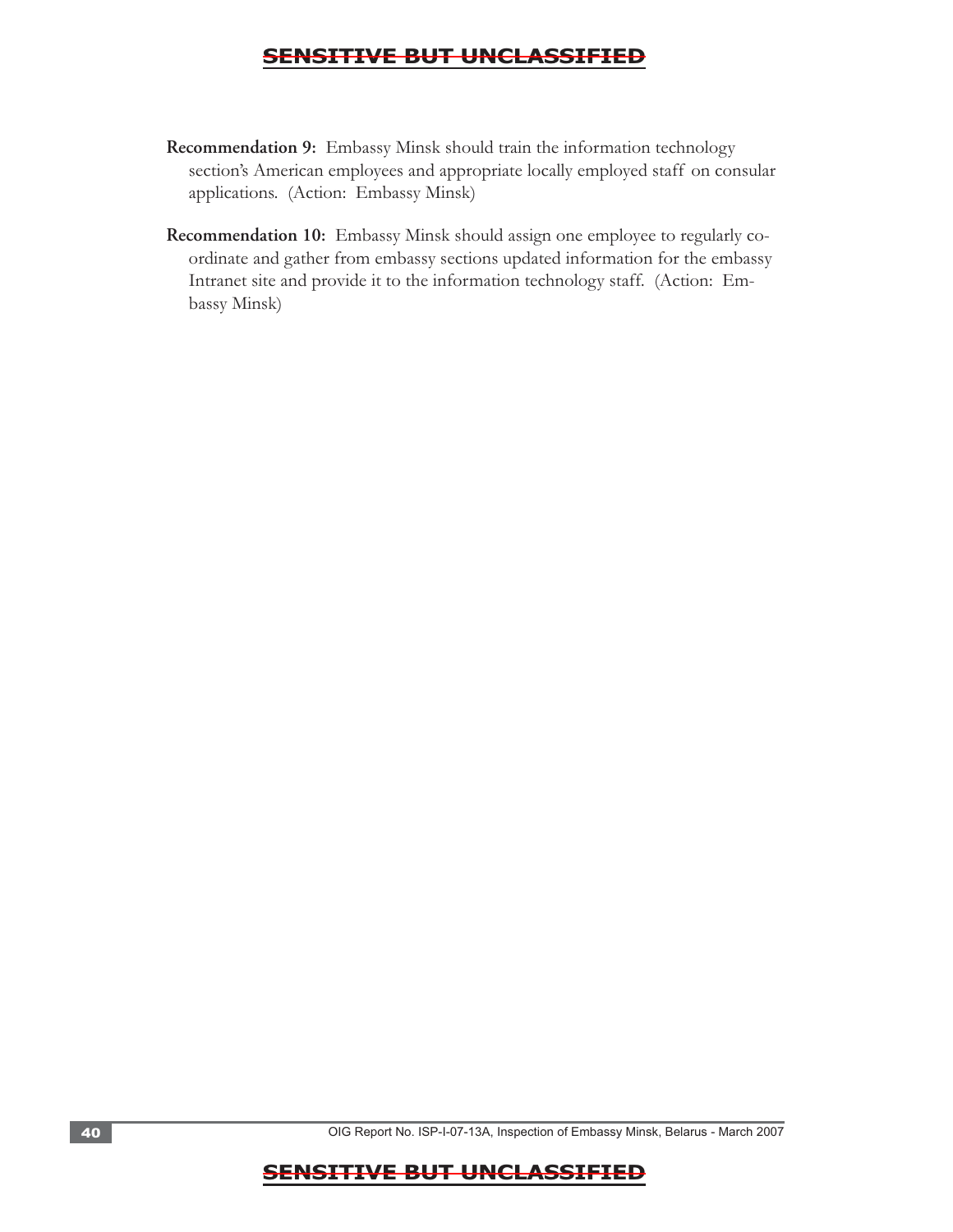# INFORMAL RECOMMENDATIONS

Informal recommendations cover operation matters not requiring action by organizations outside of the inspected unit and/or the parent regional bureau and are not be subject to the OIG compliance process. However, any subsequent OIG inspection or on-site compliance review will assess the mission's progress in implementing the informal recommendations.

# Consular Operations

Consular distance learning courses provide a foundation of knowledge for LE staff. None of the current LE staff in the consular section has taken any of the available courses.

**Informal Recommendation 1:** Embassy Minsk should require that all locally employed staff in the consular section complete the Overseas Citizens Services, Immigration Law and Visa Operations, and Nationality Law/Consular Procedures consular correspondence courses.

Complex ACS cases are rare but, given minimal cooperation from local authorities, each case can be a challenge and take an unusually long time to resolve. No LE staff has been trained to handle such cases.

**Informal Recommendation 2:** Embassy Minsk should require that at least one locally employed staff member attend the American Citizens Services course at the Foreign Service Institute.

The consular section has few written standard operating procedures, although it is developing them for fraud referral and fee collection.

**Informal Recommendation 3:** Embassy Minsk should prepare standard operating procedures reflecting local conditions for all aspects of consular work.

The consular waiting room has a large television set that is currently being used to show regular cable TV shows.

OIG Report No. ISP-I-07-13A, Inspection of Embassy Minsk, Belarus - March 2007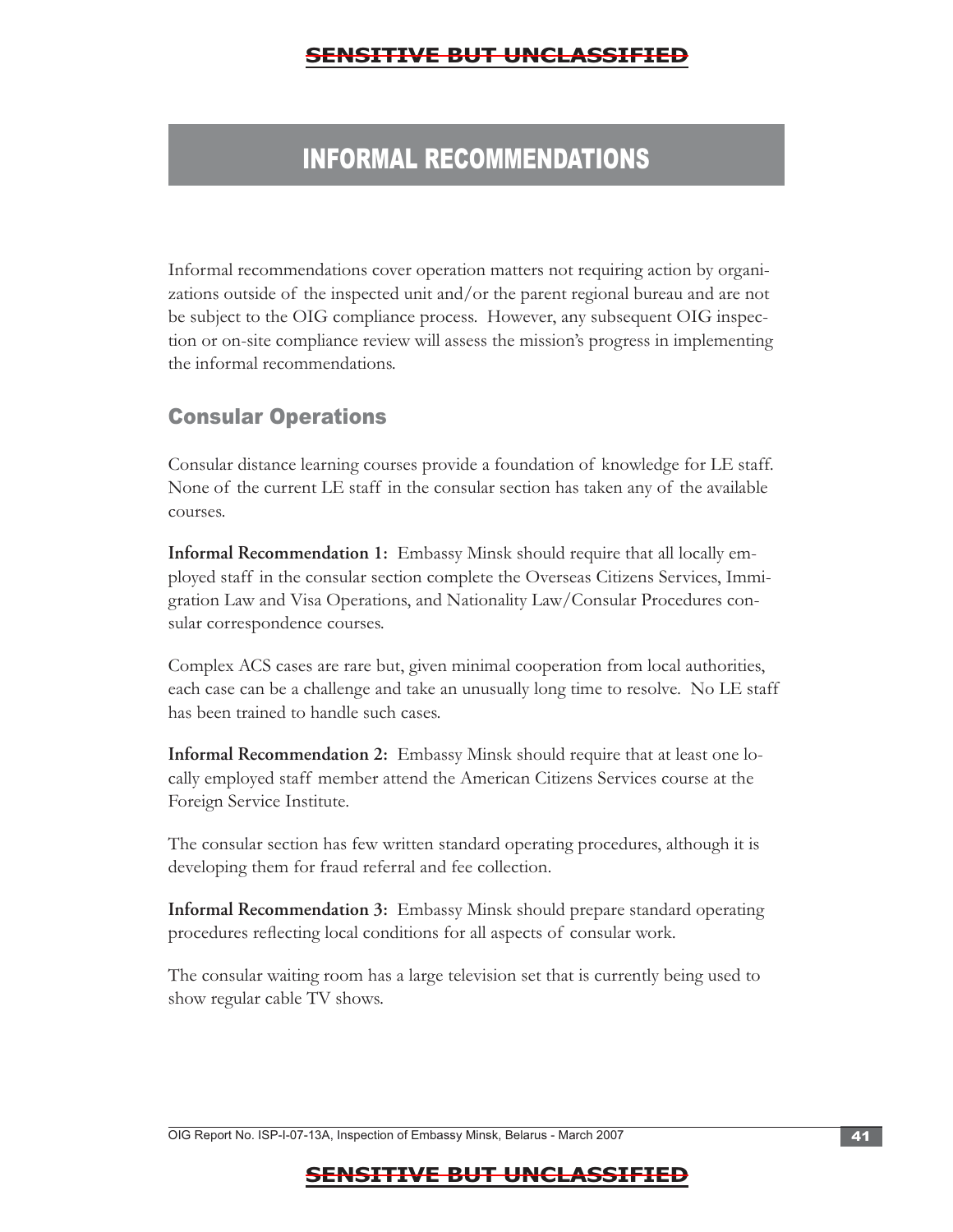**Informal Recommendation 4:** Embassy Minsk should have the consular and public affairs sections prepare a tape recording of consular and other embassy information for use in the consular section's public waiting room.

 The visa information sheet available to the public says applicants should bring in documents demonstrating their ties to Belarus and that letters of invitation can be submitted. None of these documents is considered reliable.

**Informal Recommendation 5:** Embassy Minsk should amend the visa information sheet to eliminate all reference to documents that visa applicants should bring to the interview, other than those required by regulation.

Close contacts with government officials responsible for consular-related matters are important and can, in emergencies, be vital. Developing close contacts with local officials in Belarus can be a difficult and delicate matter.

**Informal Recommendation 6:** Embassy Minsk should make every effort to develop working relationships with Belarusian officials in the national and local governments who have responsibility for consular-related matters.

A number of Americans, mostly dual citizens, reside in Belarus but have not registered with the embassy and therefore are without access to the warden system. At present there is no method for contacting this audience in an emergency.

citizens when necessary. **Informal Recommendation 7:** Embassy Minsk should attempt to establish an agreement with a local radio station to disseminate emergency messages to American

The consular section has no disaster assistance plan based on local circumstances and abilities.

**Informal Recommendation 8:** Embassy Minsk should develop a disaster assistance plan that emphasizes airplane accidents and considers local government plans and capabilities.

# Public Diplomacy

The American Corners program is very successful and is expanding into programming as well as the provision of basic information about the United States. Although several elements of the PAS contribute to the program, overall management of the program rests with a part-time LE staff member.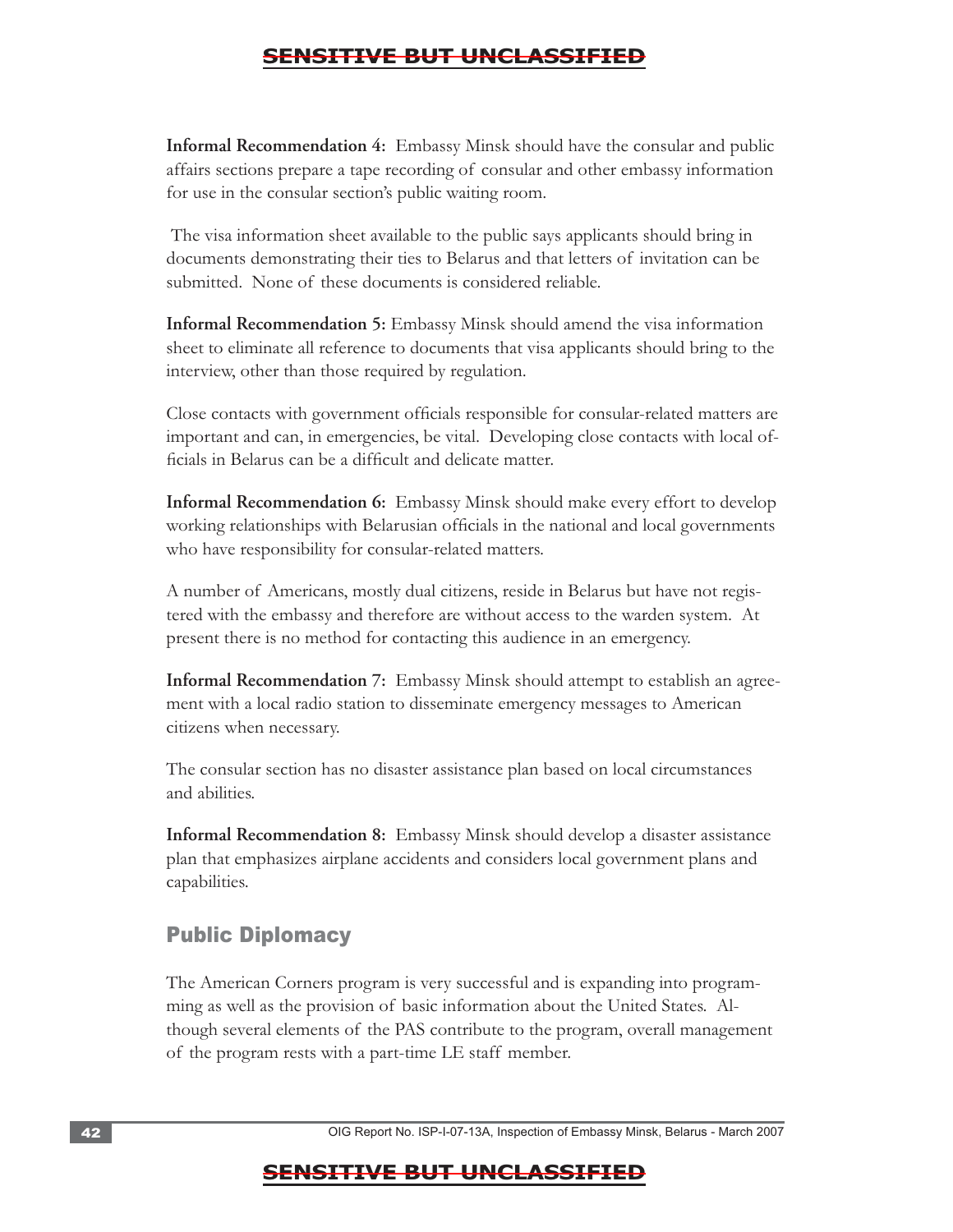**Informal Recommendation 9:** Embassy Minsk should consider the assignment of a full-time locally employed staff member to provide overall coordination and supervision of support for the American Corners program.

PAS purchases significant numbers of books and other materials for donation to the American Corners and to language teachers in Belarus and to support its American speakers outreach programming. At present, all procurement is done through the general services office and its regular procurement process.

**Informal Recommendation 10:** Embassy Minsk should acquire a purchase card for the public affairs section that, with proper oversight, would allow the section to order materials online.

# Management Operations

Both American and LE staff use cell phones for personal use. The repayment process for personal calls consumes an inordinate amount of time for the voucher examiner.

**Informal Recommendation 11:** Embassy Minsk should rewrite and enforce its policy on personal use of cell phones to minimize the resources needed to administer it.

# Human Resources

The HR office has on one occasion "penciled in" the names of EFMs for jobs prior to the announcement of those vacancies.

**Informal Recommendation 12:** Embassy Minsk should ensure that its eligible family-member hiring program is fair and transparent.

Embassy Minsk does not require individual development plans for its LE staff. There is some concern that training dollars are not being used wisely and that some employees may be deprived of core training while others attend the same course repeatedly.

**Informal Recommendation 13:** Embassy Minsk should require all supervisors to create core training standards for the positions they supervise and, based on those standards, create individual development plans for all of their locally employed staff.

OIG Report No. ISP-I-07-13A, Inspection of Embassy Minsk, Belarus - March 2007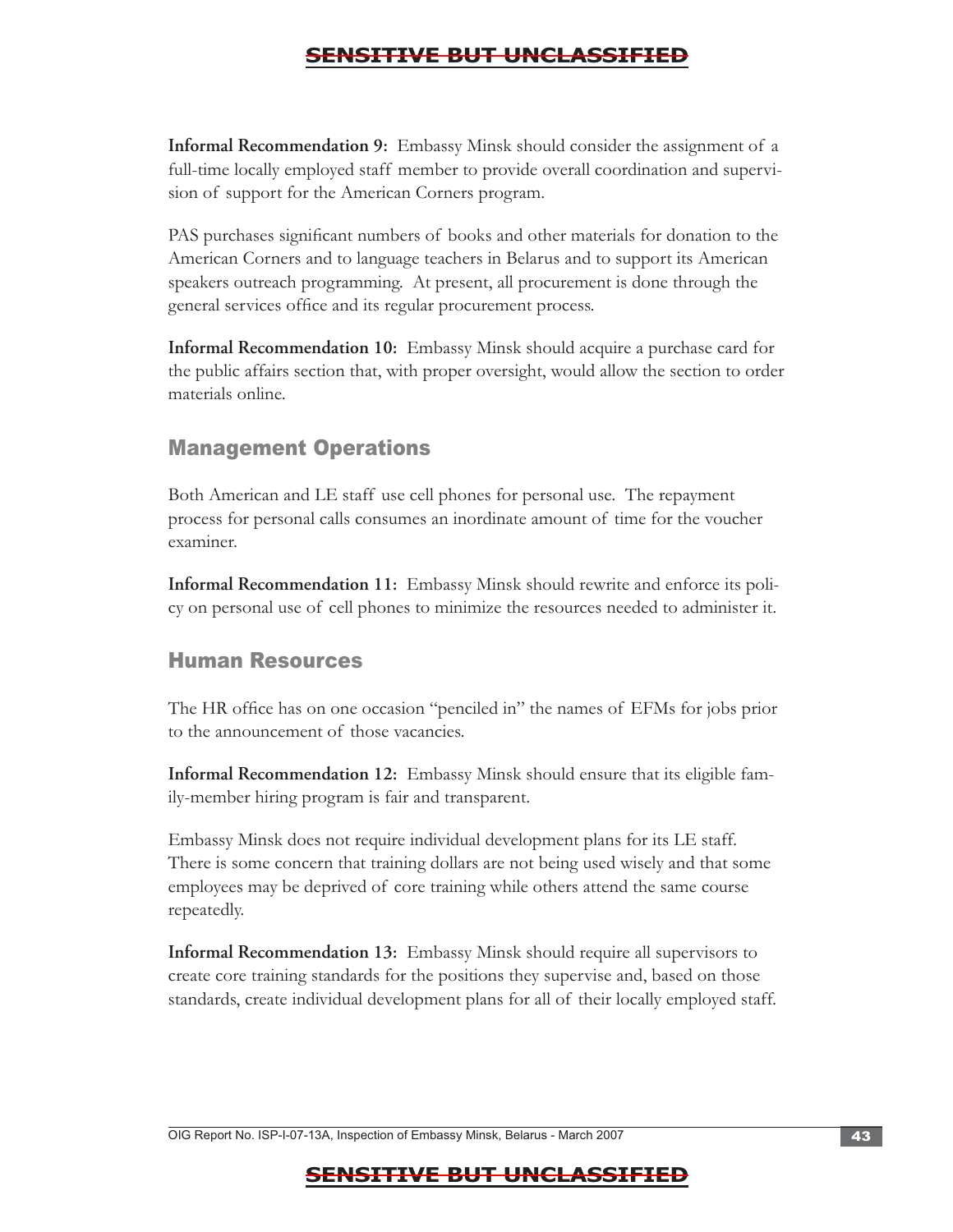#### General Services

The procurement section is using an Access-based application to automate some functions, but it does not provide a web interface with the contracting officer, financial management office, or other stakeholders, as does the Department's Web PASS procurement application.

**Informal Recommendation 14:** Embassy Minsk should install the Web Post Administrative Software Suite procurement application, assess its functionality and value against the locally developed application, and, if it is found more effective, convert to the web application.

Mission drivers have a down room that has no computers. Drivers therefore have no access to OpenNet connectivity for automation and training.

**Informal Recommendation 15:** Embassy Minsk should install a workstation in the drivers' down room.

The embassy uses Government Travel Requests, rather than the more usual practice, a centrally billed account in travel procurement. The embassy also procures travel from a Federal Travel Management Center contractor in Minsk but does not have a contract with that provider.

**Informal Recommendation 16:** Embassy Minsk should determine whether local conditions allow for a centrally billed account for travel services and whether having a contract with the local affiliate of the Travel Management Center contractor would be more advantageous in terms of cost, efficiency, and/or effectiveness.

### **Community Liaison Office**

Until recently, the management officer supervised the CLO coordinator, in accordance with what was then Family Liaison Office guidance. Now, the DCM supervises the CLO coordinator.

**Informal Recommendation 17:** Embassy Minsk should realign the supervision of the community liaison office coordinator in accordance with Department guidance, so that the incumbent reports to and is supervised by the management officer.

44 . OIG Report No. ISP-I-07-13A, Inspection of Embassy Minsk, Belarus - March 2007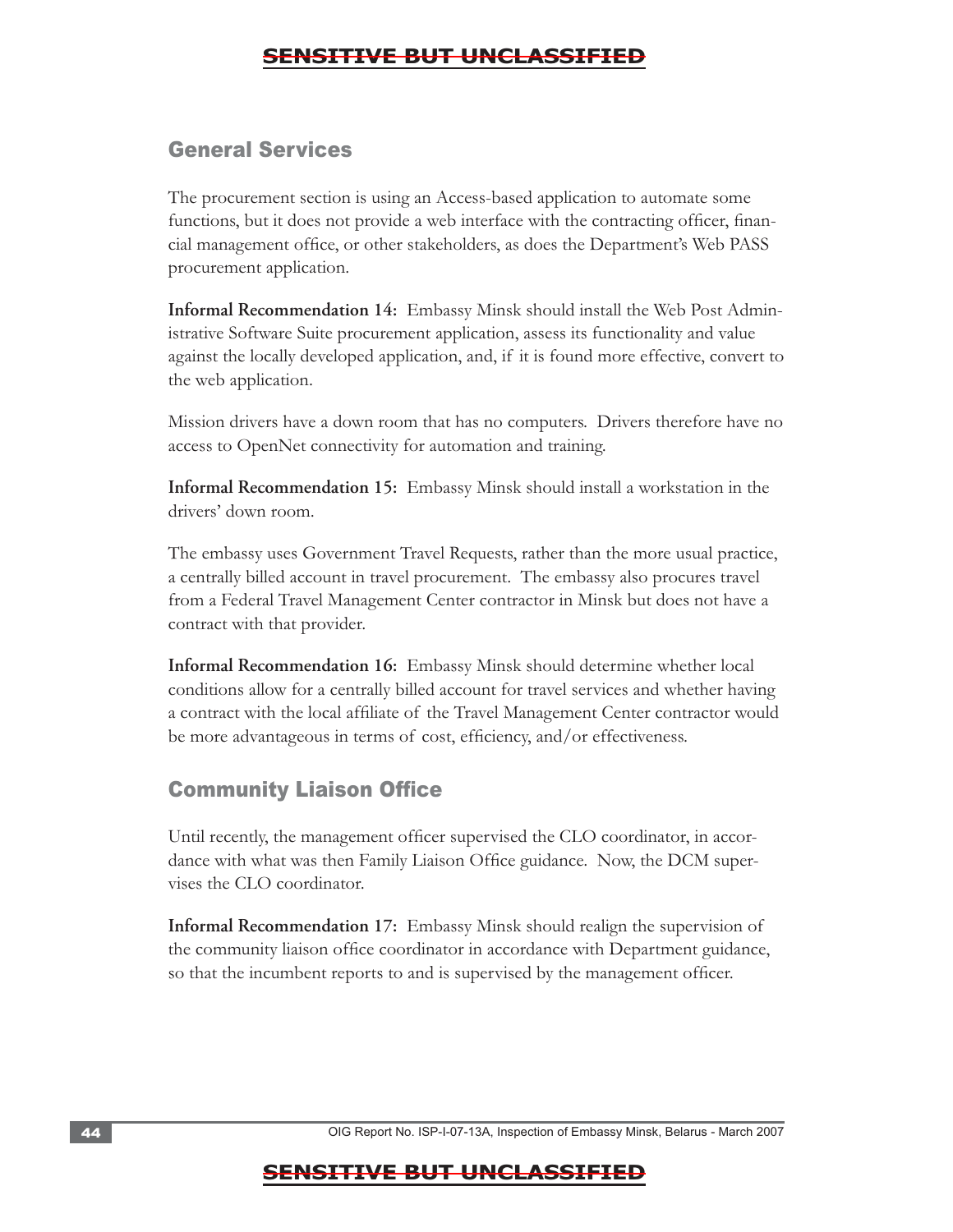# Medical Unit

The medical unit is staffed by two highly qualified employees, but their respective duties and responsibilities are not clearly defined. Mission employees lack adequate information on the unit's priorities and procedures, and on such issues as nonemergency services and medical translations.

**Informal Recommendation 18:** Embassy Minsk should coordinate with the ICASS council to review the medical unit's procedures and responsibilities, clarify each employee's duties, and provide all mission employees with correct and adequate information about the medical unit's operations and the medical support services available at post.

Although the vendor licensing agreement contains requirements regarding sanitation and health, there is no formal program to ensure that the cafeteria meets appropriate health and food handling standards.

**Informal Recommendation 19:** Embassy Minsk should develop and implement a plan to ensure that the embassy cafeteria adheres to applicable sanitation and health standards.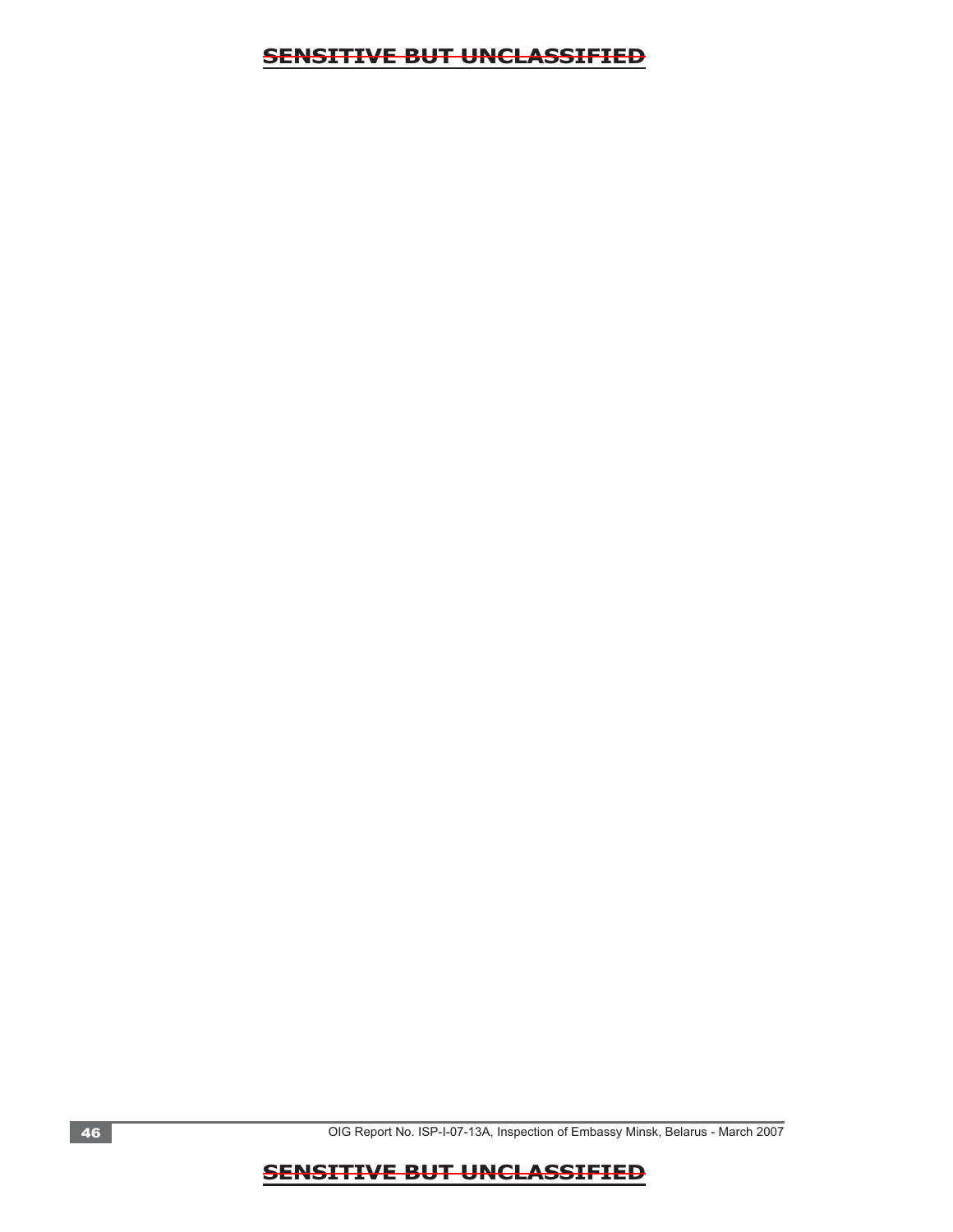| Title                         | Name                 | Date  |
|-------------------------------|----------------------|-------|
| Ambassador                    | Karen Stewart        | 09/06 |
| Deputy Chief of Mission       | Jonathan Moore       | 07/06 |
| Chiefs of Sections:           |                      |       |
| Administrative                | Kirby Nelson         | 09/05 |
| Consular                      | Sara Michael         | 07/06 |
| Political/Economic            | Dereck Hogan         | 08/05 |
| Public Affairs                | James Land           | 07/05 |
| Regional Security             | <b>Bernard Nixon</b> | 09/04 |
| Other Agencies:               |                      |       |
| Department of Defense         | Keith Detwiler       | 07/05 |
| U.S. Agency for International | Chuck Howell         | 09/05 |
| Development                   |                      |       |

OIG Report No. ISP-I-07-13A, Inspection of Embassy Minsk, Belarus - March 2007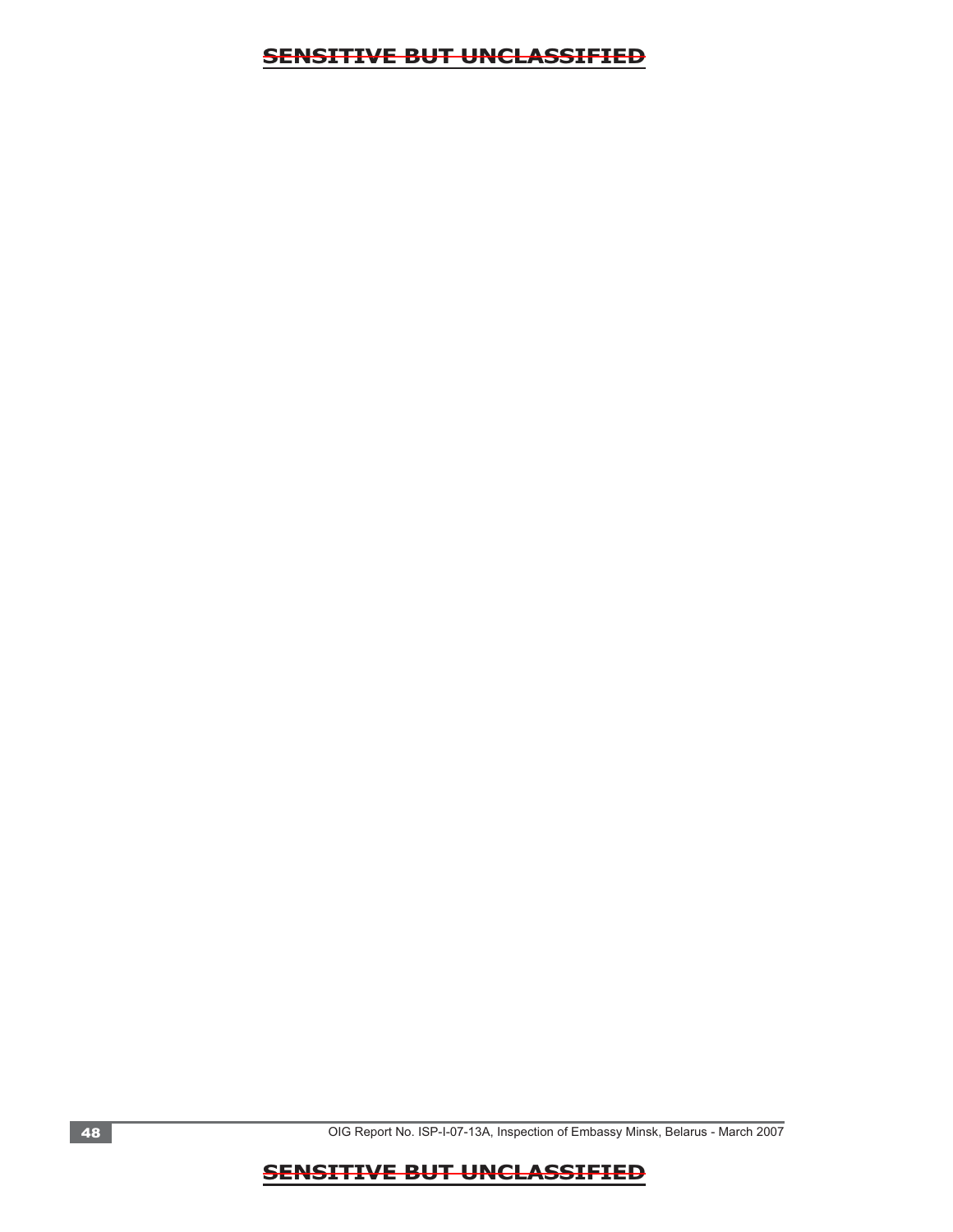# ABBREVIATIONS

| <b>ACS</b>   | American citizens services                                   |
|--------------|--------------------------------------------------------------|
| <b>CLO</b>   | Community liaison office                                     |
| <b>DCM</b>   | Deputy chief of mission                                      |
| <b>EFM</b>   | Eligible family member                                       |
| <b>ELO</b>   | Entry-level officer                                          |
| <b>EVAF</b>  | Electronic visa application form                             |
| GSO          | General services officer                                     |
| <b>HR</b>    | Human resources                                              |
| <b>HRO</b>   | Human resources officer                                      |
| <b>ICASS</b> | International Cooperative Administrative Support<br>Services |
| <b>IMO</b>   | Information management officer                               |
| <b>ISC</b>   | Information service center                                   |
| IT           | Information technology                                       |
| LE           | Locally employed                                             |
| <b>MPP</b>   | Mission Performance Plan                                     |
| <b>NIV</b>   | Nonimmigrant visa                                            |
| <b>OBO</b>   | Bureau of Overseas Buildings Operations                      |
| OIG          | Office of Inspector General                                  |
| PAO          | Public affairs officer                                       |
| <b>PAS</b>   | Public affairs section                                       |
| <b>PASS</b>  | Post Administrative Software Suite                           |
| P/E          | Political/economic                                           |
| <b>RSO</b>   | Regional security officer                                    |
| <b>USAID</b> | U.S. Agency for International Development                    |

OIG Report No. ISP-I-07-13A, Inspection of Embassy Minsk, Belarus - March 2007